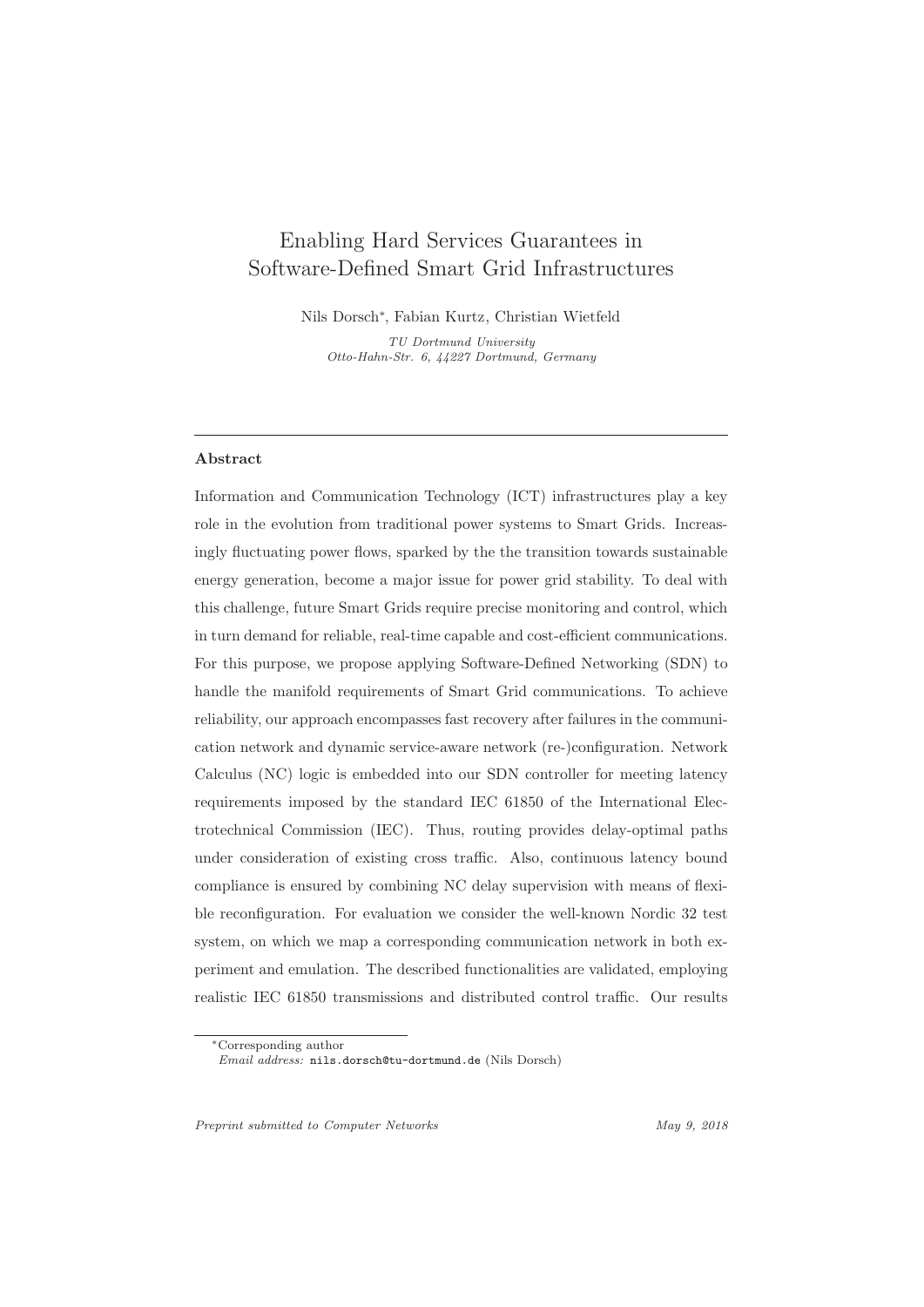show that hard service guarantees can be ensured with the help of the proposed SDN solution. We identify extremely time critical services, which must not be subjected to flexible reconfiguration.

Keywords: Smart Grid Communications, Mission Critical Systems, Hard Service Guarantees, Software-Defined Networking, Network Calculus.

#### **1. Introduction**

Future power systems are faced with severe challenges, caused by the transition from conventional to distributed, renewable generation [1]. To fully exploit the advantages and mitigate the drawbacks of fluctuating power generation

- <sup>5</sup> from these energy resources, concepts such as Demand Side Management (DSM) and controllable loads/storages, e.g. scheduling Electric Vehicle (EV) charging, need to be applied. At the same time, the energy system has to deal with further volatile power transmissions, caused by increasing energy trade due to the liberalization of energy markets. Resulting from these challenges, precise
- monitoring and control of the system are indispensable for maintaining grid stability and avoiding cascading outages. Subsequently, appropriate Information and Communication Technology (ICT) infrastructures are required to ensure reliable, timely transfer of measurement data and control commands, in particular on transmission grid level [2, 3]. The International Electrotechnical Com-
- <sup>15</sup> mission (IEC) defines in its standard IEC 61850, which is set to become the prevailing normative for power grid communications, intervals as low as  $250 \mu s$ and maximum allowed latencies of 5 ms for measurement data transmission respectively protection tripping [4]. Meanwhile, distribution grid communications deal with numerous protocols and a variety of different access technologies [5].
- <sup>20</sup> Overall, an increasing number of Intelligent Electronic Device (IED), each with distinct service requirements, will be connected to wide area communication networks.

To cope with these specific demands of Smart Grid communications, we propose a comprehensive framework, building on the concept of Software-Defined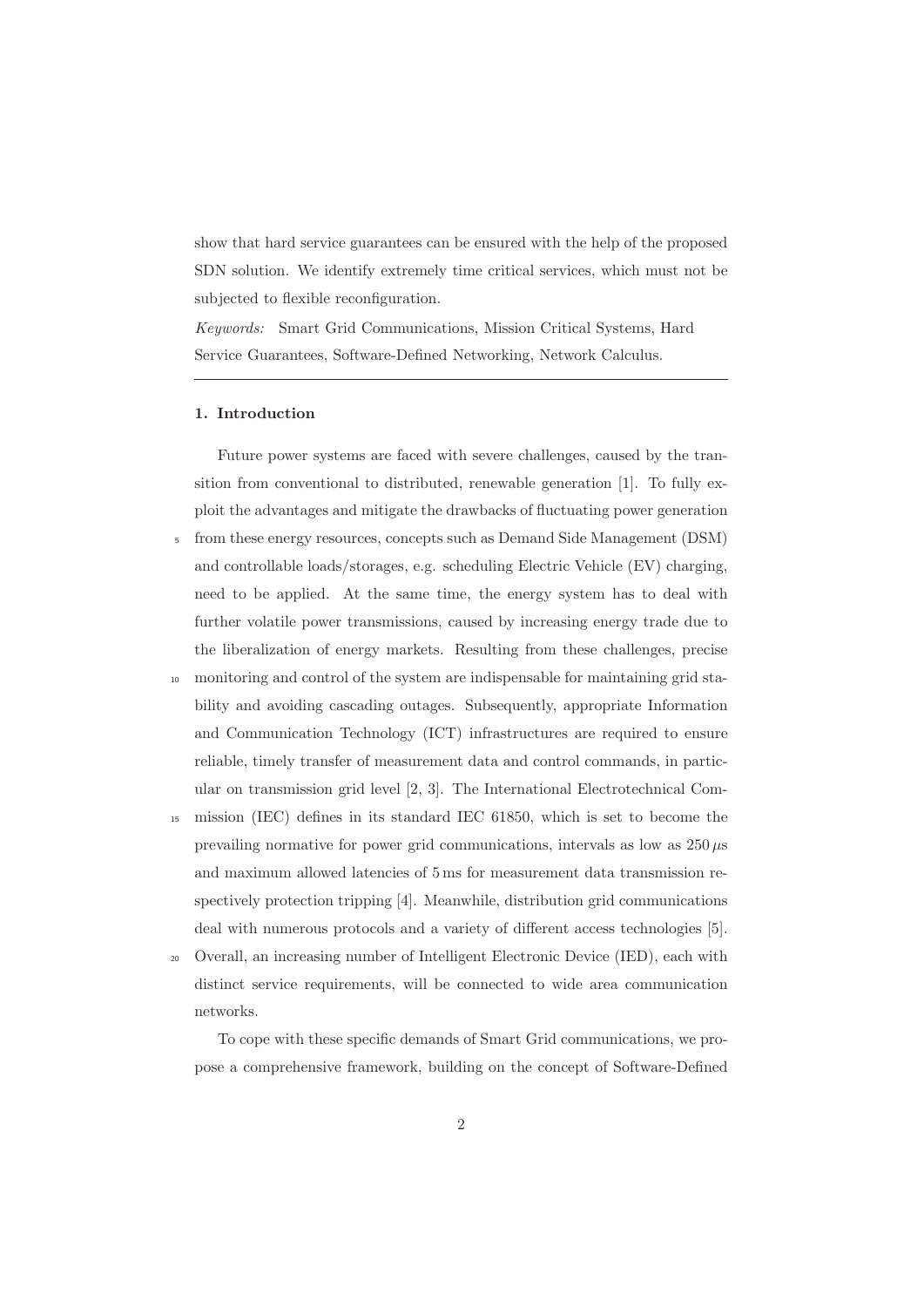

Figure 1: Solution approaches addressed in this paper, mapped on the Software-Defined Networking for Smart Grids concept, introduced in [9]

- <sup>25</sup> Networking (SDN). In this way, we are able to provide hard service guarantees with traffic flow granularity. SDN constitutes a promising new take on networking, offering flexible, dynamic configuration of communication infrastructures [6]. Following the paradigm of separating data and control planes, SDN establishes a programmable controller platform, with global network view, capable
- <sup>30</sup> of managing traffic flows. While various mechanisms for enhancing particular aspects of communications' Quality-of-Service (QoS) exist, they typically suffer from vendor specific peculiarities, poor integration and overly complicated configuration [7]. In contrast, our approach is able to address the multitude of diverging requirements, while allowing for straight-forward extension and con-
- <sup>35</sup> figuration. In particular, this concept provides means for fast failure recovery, dynamic prioritization and queue configuration under the overall paradigm of application- and QoS-awareness. Network Calculus (NC) algorithms [8] are incorporated into our SDN controller to predict and monitor end-to-end delays of traffic flows analytically. Hence, violations of delay bounds can be identified
- <sup>40</sup> in time to activate counter-measures, ensuring continuous fulfillment of hard real-time guarantees.

The main contributions of this paper are the following: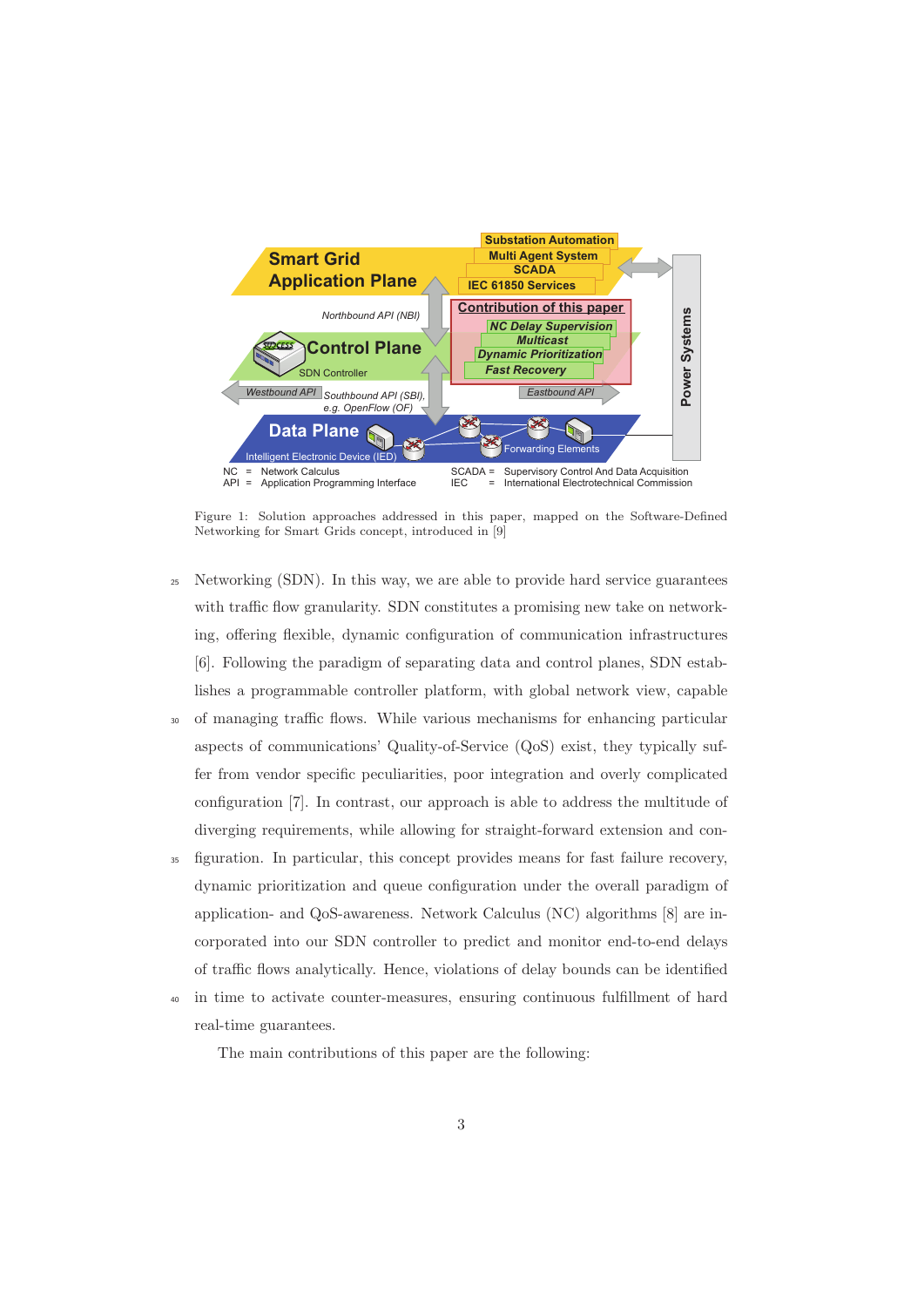- Software-Defined Networking enabled service-centric network configuration and adaption for Smart Grids, providing hard service guarantees
- <sup>45</sup> the integration of NC into SDN-driven network control for delay supervision and routing to ensure real-time capable communications at all times

Figure 1 provides an overview of our concept for SDN-enabled Smart Grid communications, highlighting interactions between ICT and power system applications. We evaluate our concepts, considering IEC 61850 communications as <sup>50</sup> well as a Multi-Agent System (MAS) for distributed control on a fiber-based communication infrastructure for the Nordic 32 test system [10]. Both empirical measurements - on a subset of the whole test system - and emulations of the whole infrastructure are utilized. In addition, the proposed concepts may be adapted to other mission critical systems such as transportation or rescue <sup>55</sup> services.

This work has been carried out as part of larger scale research efforts, i.e. DFG research unit 1511 and the Franco-German project BERCOM. Subsequently, Smart Grid requirements were synchronized and solution approaches discussed with power system experts and utilities such as EDF. The remain-

- <sup>60</sup> der of this work is structured as follows: Section 2 provides an overview of the state-of-the-art, detailing the requirements of Smart Grid communications and introducing the main principles of SDN and NC. The section is completed by an overview of related work. Next, we describe our solution approach based on the SDN controller framework (Section 3). In Sections 4 and 5 a description
- <sup>65</sup> of the Smart Grid scenario and an overview of the developed testbed setup are provided. Afterwards, empirical, emulation and analytical evaluation results are presented in Section 6. Finally, the paper concludes with a summary and an outlook on future work (Section 7).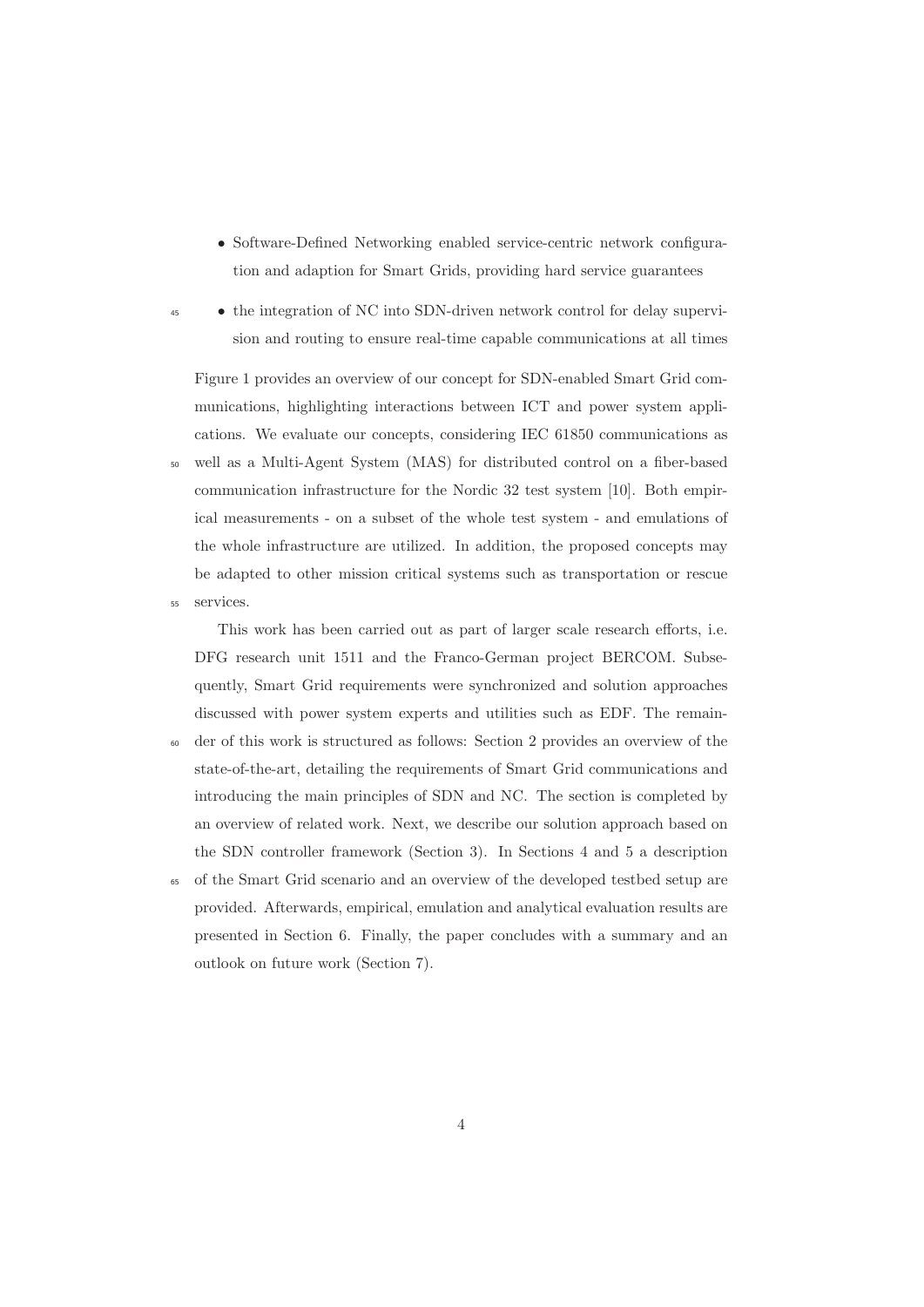# **2. State-of-the-Art on Smart Grid Communications, Software-Defined** <sup>70</sup> **Networking and Associated Performance Evaluation**

This section reviews Smart Grid communication requirements and reflects on the state-of-the-art of Software-Defined Networking (SDN) and Network Calculus, for enabling respectively verifying hard service guarantee compliance. Afterwards results of related work are described and compared to this article.

## <sup>75</sup> 2.1. Smart Grid Communication Use Cases

Smart Grid communication requirements can be roughly divided into distribution and transmission grid use cases, as detailed below. While these power system levels exhibit widely diverging demands, SDN offers integrated approach for associated communications.

## 2.1.1. Managing the Distribution Power Grid

Communication-dependent applications in the distribution power grid comprise Automated Meter Reading (AMR), DSM, monitoring and control of Distributed Energy Resources (DER) as well as coordination of EV charging. Design and operation of ICT infrastructures are driven by large numbers of devices,

- <sup>85</sup> heterogeneity of protocols and technologies [11]. While IEC 61850 becomes increasingly important for DER control, dedicated sets of protocols are applied for AMR (e.g. IEC 62056, DLMS/COSEM) and EV charging (e.g. ISO 15118 and OCCP). For physical transmission, various wired (Powerline Communications (PLC), broadband cable) and wireless access technologies (WiFi, cellular)
- are considered. Moreover, driven by business-to-consumer use cases, aspects like role management, authentication and billing play an important role.

# 2.1.2. Controlling the Transmission Power Grid

In contrast to distribution systems, communications on the transmission grid level focus on requirements such as reliability, real-time capability and security. <sup>95</sup> Use cases involve substation automation including extremely time critical pro-

tection functions, Wide-Area Monitoring Protection and Control (WAMPAC)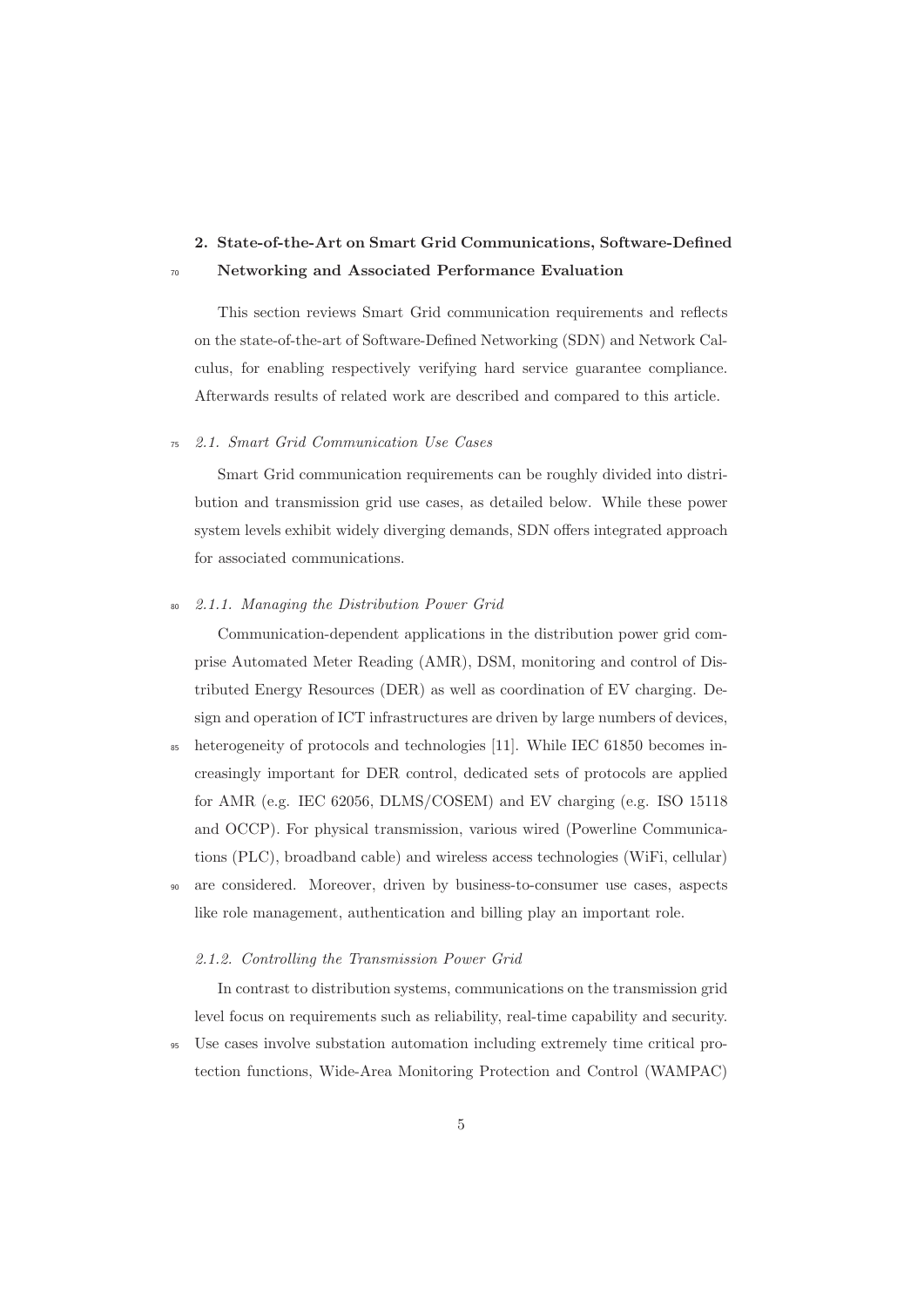| Transfer<br>Time<br>Class | Maximum<br>Transfer<br>$Time$ [ms] | Type of Transfer            |
|---------------------------|------------------------------------|-----------------------------|
|                           | >1000                              | files, events, logs         |
| 1                         | 1000                               | events, alarms              |
| 2                         | 500                                | operator commands           |
| 3                         | 100                                | slow automatic interactions |
| 4                         | 20                                 | fast automatic interactions |
| 5                         | 10                                 | releases, status changes    |
| 6                         | 3                                  | trips, blockings            |

and Supervisory Control and Data Acquisition (SCADA). Fiber-optic infrastructures are regarded as main transmission medium, whereas cellular networks are considered as alternative or back-up solution for the network access domain.

100

Centralized Power System Control. SCADA provides the basis for centralized grid control functionalities. Protocol-wise IEC 60870 is currently still widely applied for this purpose. However, IEC 61850, originating from substation automation, is about to become the dominating protocol throughout trans-<sup>105</sup> mission system communications (as well as for some distribution grid applications). It employs a holistic approach, covering detailed data models for devices and functions, abstract communication service descriptions as well as actual protocols. Measurement values are transmitted in fixed intervals of  $250 \,\mu s$ , using Sampled Value (SV) messaging. The Generic Object Oriented Substation <sup>110</sup> Event (GOOSE) service is applied for exchanging statuses and issuing switching commands. Both message types are encapsulated into Ethernet packets

directly. GOOSE operates semi-regularly with periodic status messages in intervals of e.g. 1 s, whereas commands are issued in response to events and are repeated in increasing intervals starting at 1 ms. Meanwhile, Manufacturing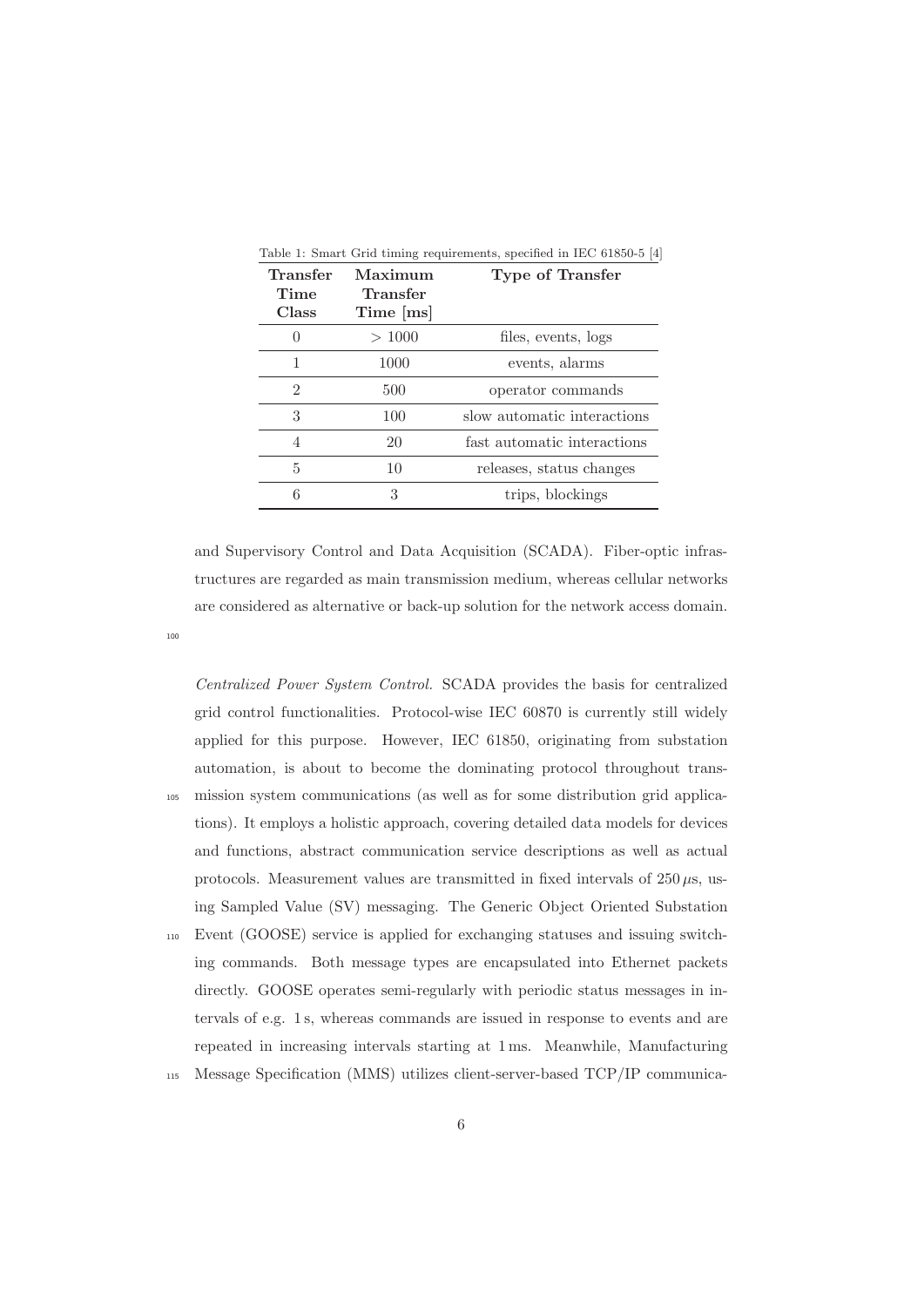tion for tasks like software updates, configuration and measurement reports. Table 1 provides an overview of end-to-end timing demands for different applications in IEC 61850, regardless of communication failures. The requirements are divided into corresponding Transmission Traffic Classes (TTC), defining

<sup>120</sup> maximum transfer times.

Distributed Power System Control. Differing from the common SCADA approach, power systems may also be controlled in a distributed manner, utilizing for example a MAS. Such an MAS is introduced in [12], placing agents at substations of the power grid. These agents utilize local information along with

- <sup>125</sup> data from adjacent substations, received via inter-agent communication, to gain an estimate of the surrounding power grid's state. In case emergency conditions are detected, the agents coordinate counter-measures and apply local assets to stabilize voltage and prevent black-outs. For example, set points of High Voltage Direct Current (HVDC)-converts and power flow controllers can be changed or
- <sup>130</sup> re-dispatch of flexible generation and load may be initiated. A first integration between a JAVA-based implementation of this distributed grid control and our SDN controller framework was achieved in [13].

## 2.2. Software-Defined Networking Enabled Communication Systems

Software-Defined Networking is a novel approach towards networking, based <sup>135</sup> on the idea of separating control and data plane [6]. Therefore, control functionalities are abstracted from switches or routers and consolidated at a dedicated control instance, known as the SDN controller. Subsequently, switches and routers on the data plane, i.e. forwarding elements, handle physical transmission of packets only, forwarding unknown traffic flows to the SDN controller.

<sup>140</sup> This central component handles routing and installs corresponding forwarding rules at all relevant devices throughout the network. Subsequent packets of the same traffic flow are handled by the data plane components on basis of the rules established previously. Communication between the SDN controller and the forwarding elements is handled via the so-called Southbound Interface (SBI) with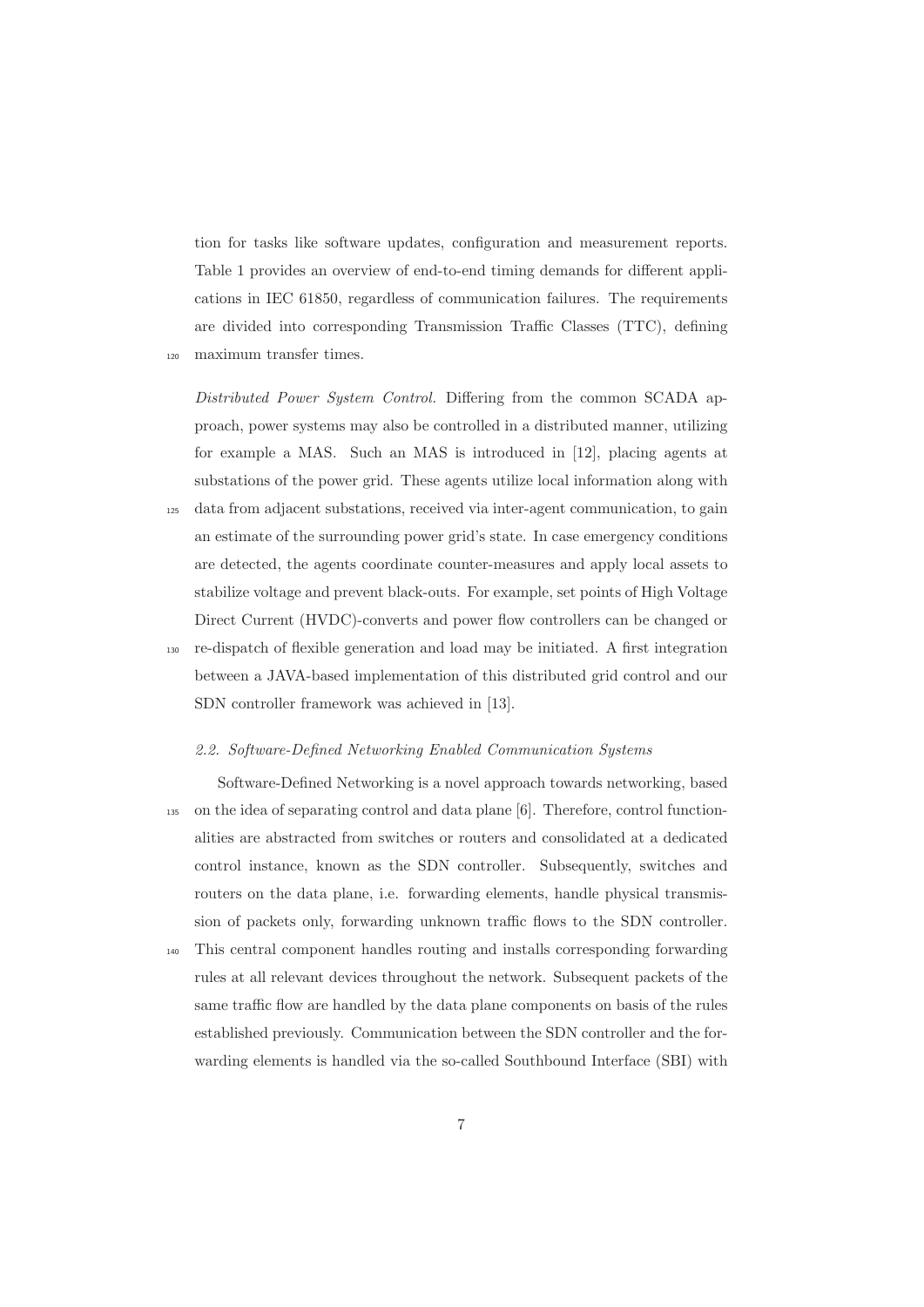- <sup>145</sup> Open Flow (OF) [14] being the most prominent de-facto standard protocol for this purpose [15]. One major benefit of SDN is the controller's programmability, which - in conjunction with its global network view - can be used to adapt dynamically to changes in the communication network. Moreover, it allows for straightforward integration of a variety of different approaches and algorithms,
- <sup>150</sup> like for example traffic engineering capabilities of Multi Protocol Label Switching (MPLS). While integrating such functionalities, SDN obviates overly complex configuration, usually associated with such approaches [7]. Thus, network management and control are simplified significantly. Through its Northbound Interface (NBI) the SDN controller discloses means of conveying communica-
- <sup>155</sup> tion requirements and influencing network behavior to external applications. Contrary to the SBI, there is no common protocol for the NBI, though the Representational State Transfer (REST) Application Programming Interface (API) is in widespread use [16]. To achieve scalability of the SDN approach, i.e. for controlling large infrastructures, interaction with other controllers and legacy <sup>160</sup> networks is enabled via the westbound and eastbound interface respectively.

Today, SDN is already widely deployed in data centers of companies such as Alphabet/Google [17] and is considered as the foundation for wired communications in 5G mobile communication networks [18].

# 2.3. Network Calculus for the Performance Evaluation of

<sup>165</sup> Communication Infrastructures

To obtain a precise, real-time view on the delay of Smart Grid communications, NC is integrated into the controller framework as an analytical modeling approach for delay computation. NC, originating from the initial works of Cruz [19] in the early 1990s, is a well-established method for the worst-case analysis <sup>170</sup> of communication networks. It is suited for arbitrary types of traffic as the approach is agnostic to statistical distribution functions, providing performance bounds only. Current advancements of NC favor the use of tighter, stochastic bounds, which come at the price of small violation probabilities. In this work, however, the original, deterministic NC is applied, as timing requirements of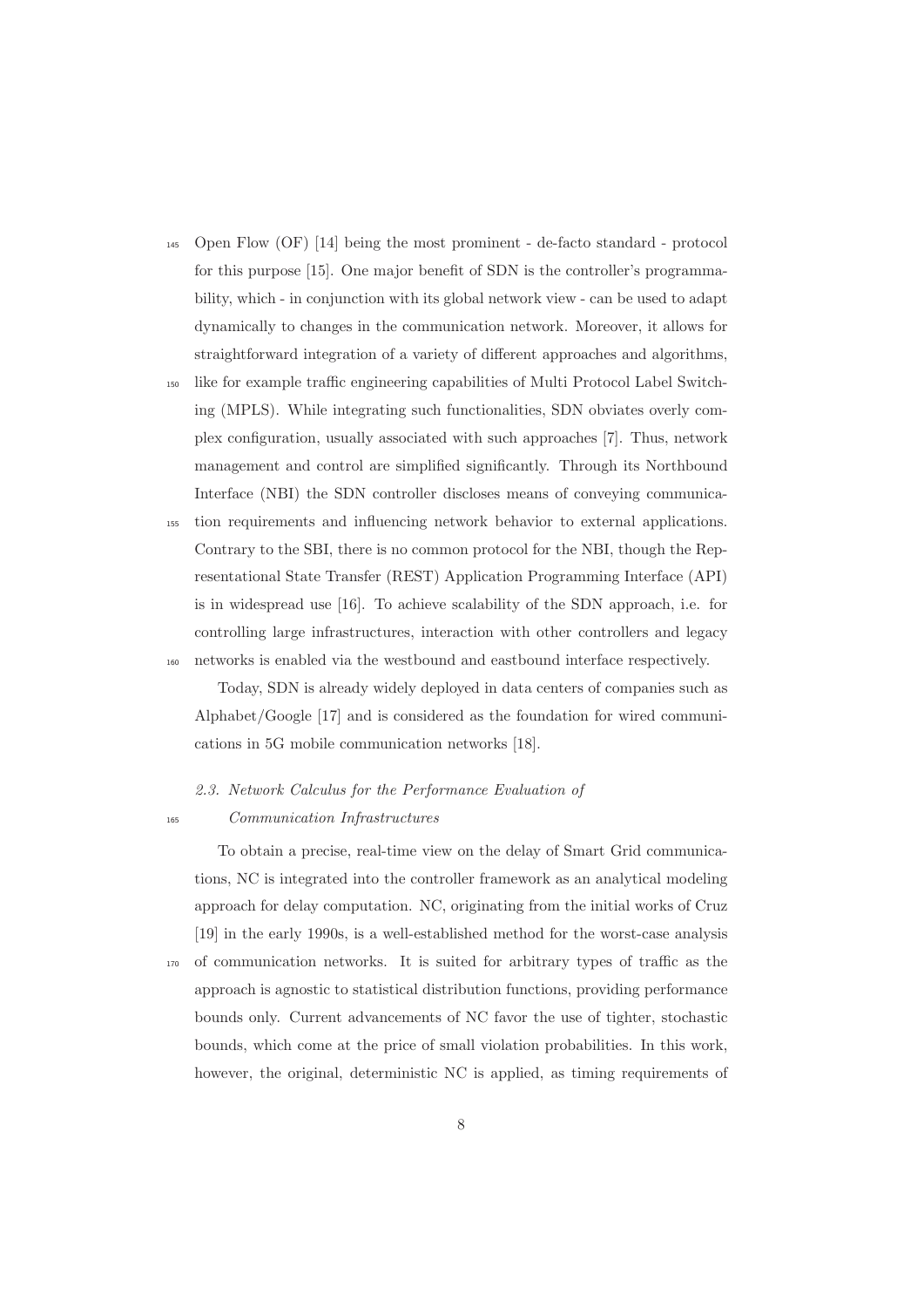<sup>175</sup> communications in transmission power grids are extremely strict and violations may result in a fatal collapse of the system. Hence, thorough, deterministic delay bounds, excluding any violations, are considered most suitable.

Originating from NC terminology, we introduce flow-of-interest and cross traffic flows as major terms for describing network behavior in this article.

- 
- <sup>180</sup> **Flow-of-interest** refers to the packet transfer, which is in the current focus of analysis.
	- **Cross traffic flows** are other transmissions, that are concurrently active on the same network and may interfere with the flow-of-interest.

To model traffic, arriving to the communication system, we employ the frequently used, leaky (token) bucket arrival curve in Equation 1.

$$
\alpha(t) = \sigma + \rho \cdot t,\tag{1}
$$

where  $\sigma$  is the maximum packet size and  $\rho$  the sustained date rate requirement of the traffic flow. These parameters follow pre-defined values per assigned traffic/priority class. To map the service, which is offered to the traffic flow by network elements such as links or switches, the concept of service curves is adopted. Here, we use rate latency curves per outgoing switch port, considering data rate R and propagation delay  $T_{pr}$  of the link as well as transmission  $(T_{tr})$ and switching delay  $(T_{sw})$ :

$$
\beta(t) = R \cdot [t - T]^+, \tag{2}
$$

with  $T = T_{pr} + T_{tr} + T_{sw}$ . By linking arrival and service curves, the delay and backlog, that is experienced by the flow-of-interest at the respective network element, can be determined. To obtain the traffic flow's overall network delay bound directly, NC utilizes the concept of the end-to-end service curve. It is calculated as the convolution of all service curves on the flow's path, as given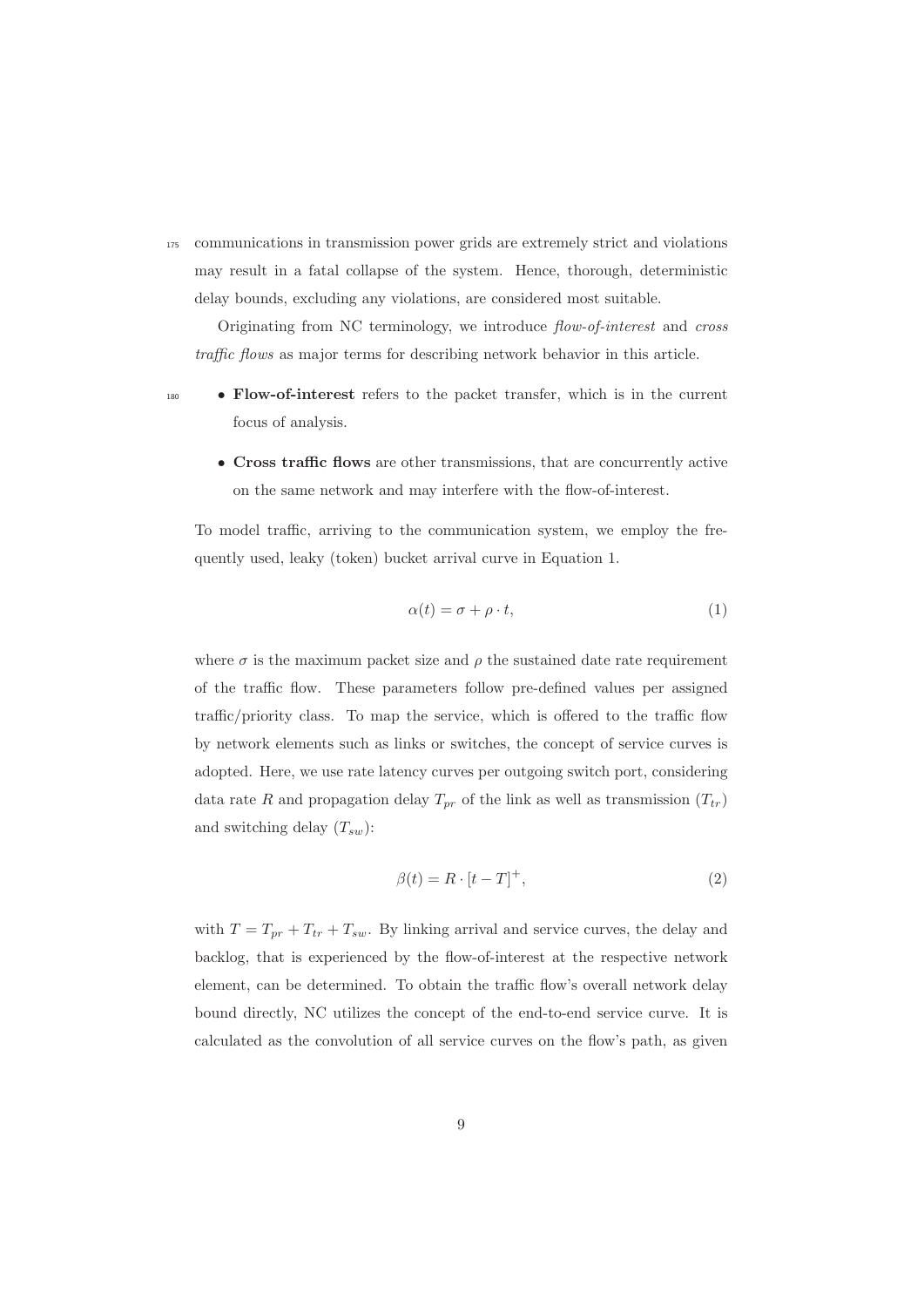by Equation 3.

$$
\beta_{end-to-end,i}(t) = \beta_{1,i}(t) \otimes \dots \otimes \beta_{n,i}(t),
$$
\n(3)

with  $1...n$  being the index of the switches on the path between source and destination. The interference of other transmissions, *cross-traffic flows*, is captured by the left-over-service curve  $\beta_{k,i}(t)$  with i being the index of the flow-of-interest and  $k$  identifying the respective switch. It is defined by Equation 4 and describes the service, which can still be provided to the flow-of-interest after taking into account interfering traffic.

$$
\beta_{k,i}(t) = \beta_{k,base_i}(t) - \sum_{j=i}^{m} (\alpha_{k,j}(t - \Theta)),
$$
\n(4)

where cross traffic flows of same or higher priority  $(j = i...m)$  reduce the service 185 available to flow i. Subsequently, the cross traffic arrival curves  $\alpha_{k,j}$  of flow j at node  $k$  are subtracted from the specific base service curve of flow  $i$ . For flows of higher priority  $(j>i)$  strict prioritization is assumed, resulting in  $\Theta = 0$ , whereas for flows of the same priority First In First Out (FIFO) scheduling applies, introducing  $\Theta$  as additional level of flexibility.

#### <sup>190</sup> 2.4. Related Work

In recent years, SDN has been a major topic of research with numerous related publications. Hence, our review focuses on a subset of these works, i.e. papers which apply SDN in the context of Smart Grids or aim at integrating SDN with NC.

195 Starting with the latter, Guck et al. split online routing and NC-based resource allocation, achieving average link utilization close to the results of mixedinteger programming in software-defined industrial ICT infrastructures [20]. In contrast to our approach, performance is assessed individually for each node, instead of applying end-to-end bounds, which are known to be tighter. NC is <sup>200</sup> applied in [21] to create a high-level abstraction model of network service ca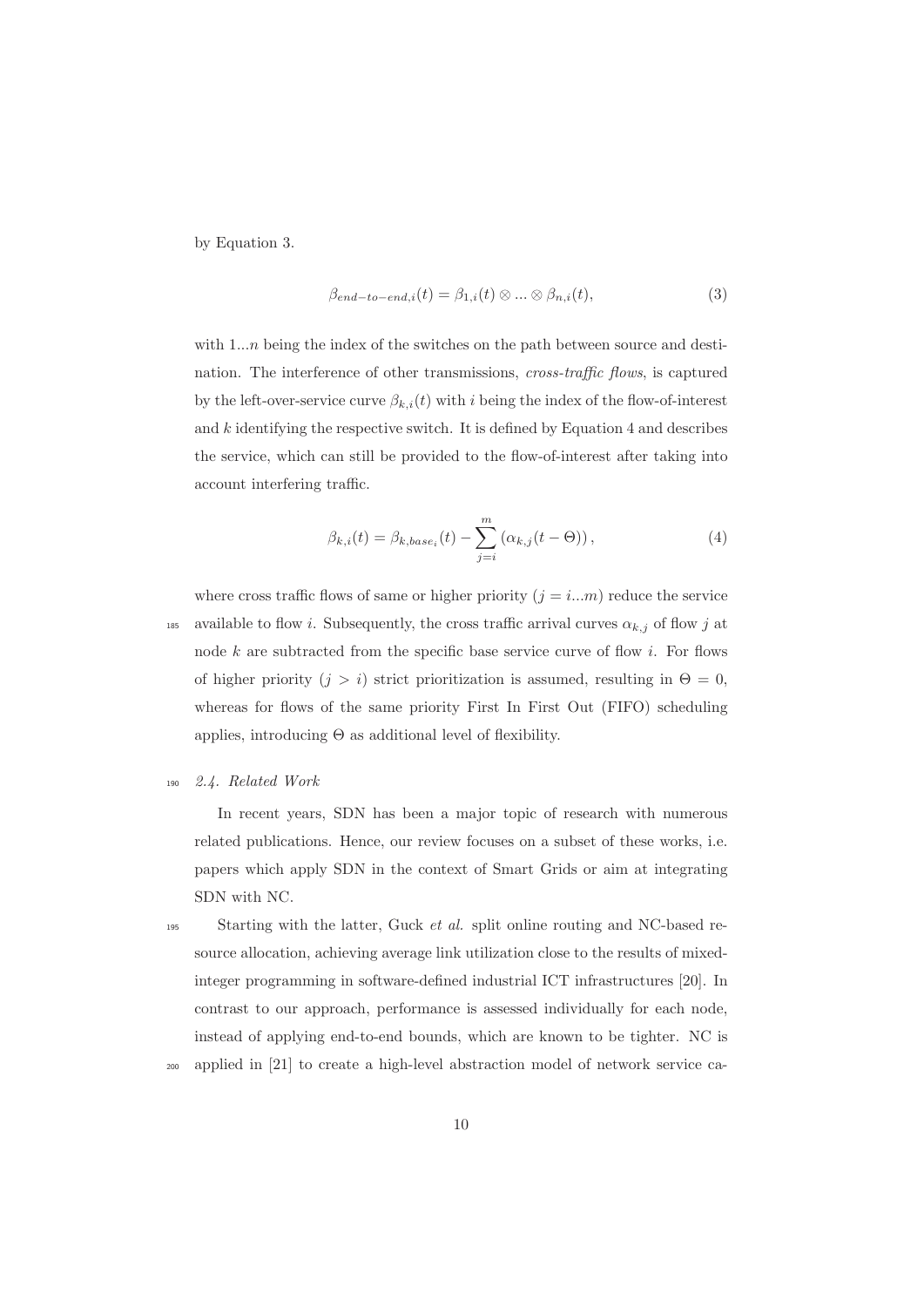pabilities, guaranteeing inter-domain end-to-end QoS. Thus, the authors derive the required bandwidth of services, whereas this work focuses on end-to-end latency guarantees. In [22] a variation of NC serves as basis for a multi-constraint flow scheduling algorithm in SDN-enabled Internet-of-Things infrastructures.

- <sup>205</sup> The performance of SDN deployments is evaluated, modeling SDN controllerswitch interactions with NC in [23]. Yet, computations are performed offline as the approach is not coupled with an actual SDN set-up. Similarly, Huang et al. validate their proposed hybrid scheduling approach for SDN switches by applying offline NC analysis [24]. In [25] NC is employed for the analysis of
- <sup>210</sup> SDN scalability. Therefore, the authors determine worst case delay bounds on the interaction between network nodes and SDN controller. The approach considers switch internals and utilizes similarities between flow tables and caches. Evaluations indicate sensitivity to parameters such as network and flow table size, traffic characteristics and delay, allowing to deduce recommendations for
- <sup>215</sup> distributed controller concepts. Just as the previous two articles, this publication analyzes SDN-enabled infrastructures with the help of NC, but does not integrate it with the system. In previous studies we modeled a traditional widearea communication network for transmission systems on basis of IEC 61850 and evaluated its real-time capability using NC [26]. The developed framework <sup>220</sup> serves as a starting point for combining NC and SDN within this article.

A general overview of possible applications of SDN in Cyber-Physical Systems (CPSs) is given in [27]. With regard to Smart Grid communications, Cahn et al. proposed SDN-based configuration of a complete IEC 61850 substation environment [28]. Molina et al. propose an OF-enabled substation in-<sup>225</sup> frastructure, integrating IEC 61850 configuration into the Floodlight controller by reading Substation Configuration Description (SCD) files [29]. In this way, the approach is very similar to the concepts presented in [28]. Based on the configuration file, static traffic flows with different priorities are established.

<sup>230</sup> tion of Denial-of-Service (DoS) attacks and load balancing. However, these use cases show only minor advancements compared to standard Floodlight, whereas

Mininet is employed to test functionalities such as traffic prioritization, detec-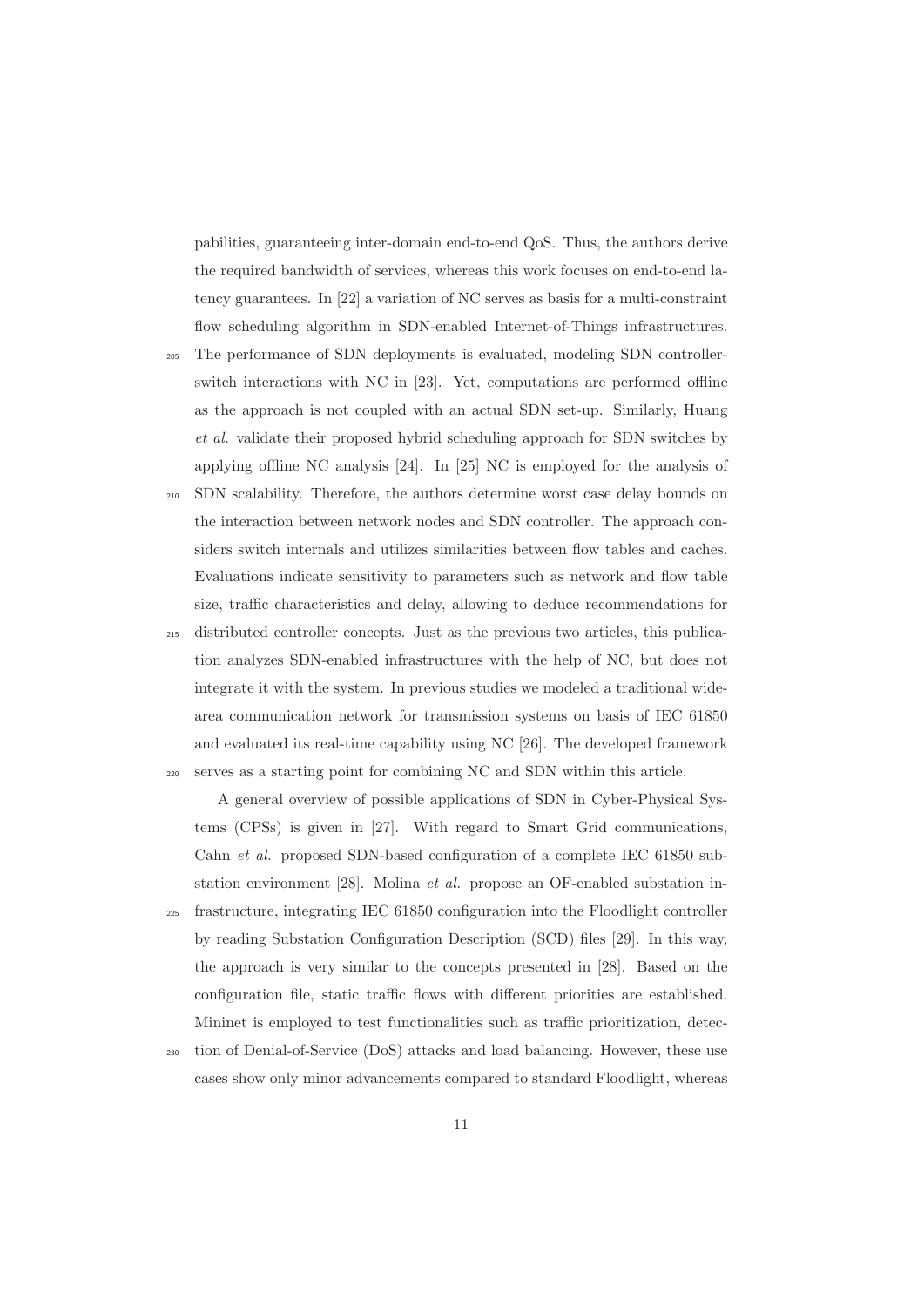the main contribution is automatic substation network configuration. In [30] SDN is utilized to design a network intrusion detection system for SCADA communications. To facilitate the communication between smart meters and

<sup>235</sup> the control centers, aggregation points are introduced to the SDN data plane in [31]. Planning of these is optimized with respect to minimal costs applying a mathematical model. In [32] SDN is used for establishing networked microgrids, enabling event-triggered communication. The authors claim to reduce costs and enhance system resilience in this way. All of the former publications illustrate <sup>240</sup> specific applications of SDN in Smart Grids not within the scope of this article. Meanwhile, these papers do not study the particulars of hard service guarantees

addressed here.

Sydney et al. compare MPLS- and OF-based network control for power system communications, demonstrating that SDN achieves similar performance, <sup>245</sup> while simplifying configuration [7]. The author expanded their work by experiments on the GENI testbed [33]. Evaluations are performed using the example of demand response, where load shedding is triggered to maintain frequency stability. In this context, three functionalities are tested: fast failover, load balancing and QoS provisioning. Thus, the paper addresses topics quite similar

- <sup>250</sup> to this article. However, no standard Smart Grid communication protocol is applied. Also, the publication is rather focused on the electrical side, whereas some communication aspects are not studied in full detail. For example, the presented recovery process is comparably slow with delays of up to 2s and would require further optimization. In addition, our investigation considers further
- <sup>255</sup> functionalities such as dynamic network reconfiguration and delay supervision. Mininet emulation, integrated with ns-3 simulation, is used in [34] to evaluate SDN-based failure recovery to wireless back-up links in a Smart Grid scenario. OF Fast Failover Groups (FFG) are used in [35] to enable fault-tolerant multicast in Smart Grid ICT infrastructures.
- <sup>260</sup> In previous work we proposed an SDN controller framework, which provides fault tolerance and dynamically adaptable service guarantees for Smart Grid communications [9, 36, 13]. Compared to these publications and other related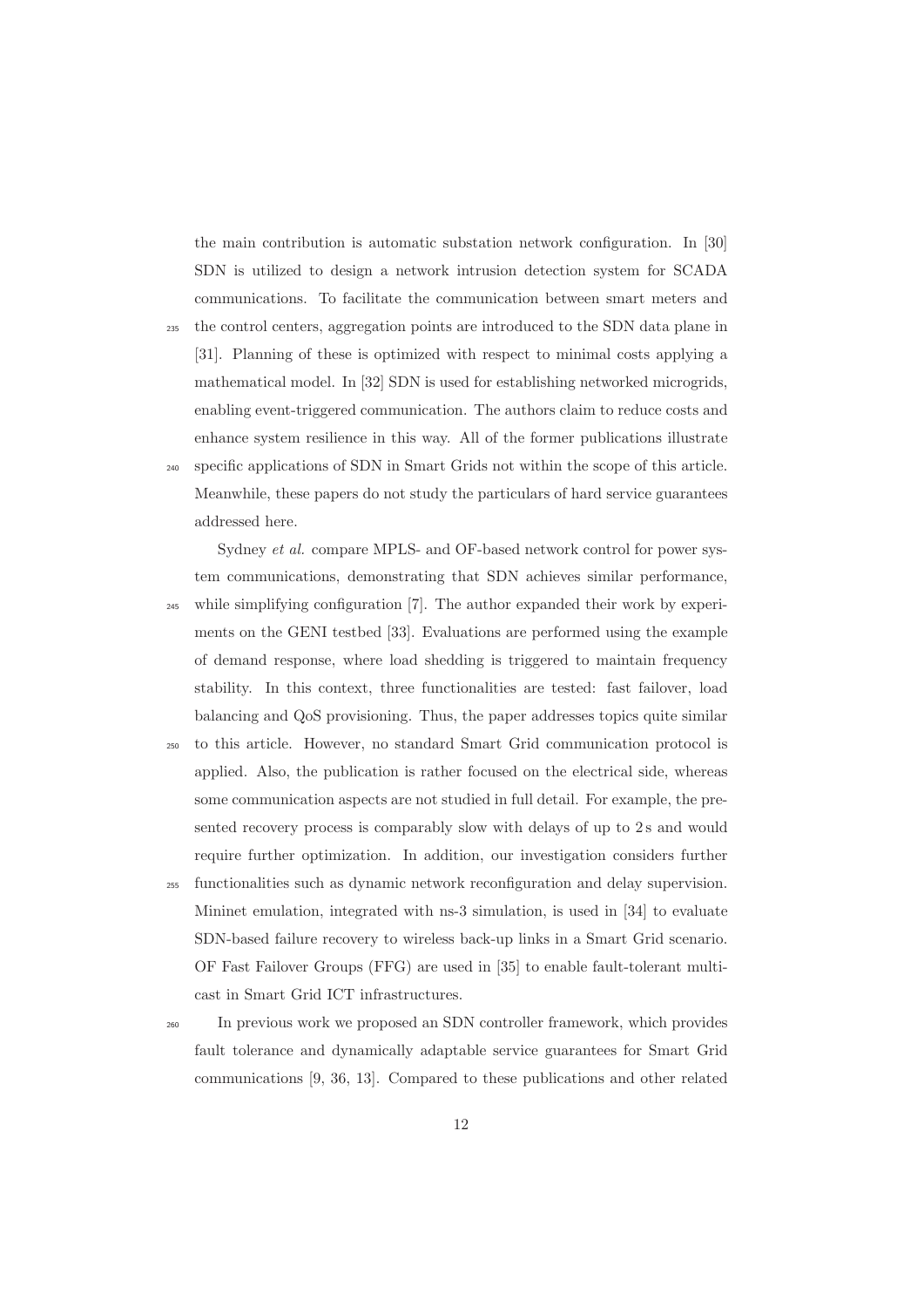work discussed above, we achieve the following improvements and contributions in this work:

- <sup>265</sup> comprehensive comparison of different fast recovery approaches, quantifying path optimality and detection overhead in addition to recovery delays
	- delay impact of dynamic network reconfiguration in response to Smart Grid service requirements and network conditions, illustrated on a five step sequence of events
- <sup>270</sup> delay-aware routing using NC
	- compliance to hard service guarantees on basis of NC delay supervision

# **3. Proposed Solution Approach for Smart Grid Communications on Basis of Software-Defined Networking**

To address the challenges of communications in critical infrastructures such <sup>275</sup> as the Smart Grid, we propose the Software-Defined Universal Controller for Communications in Essential Systems (SUCCESS). It is a Java-based framework, designed to meet hard service requirements of mission critical infrastructures.

Even though in the following we refer to the control plane as a single instance, <sup>280</sup> we acknowledge the need for deploying distributed or hierarchical systems of multiple controllers for large-scale real world scenarios. Otherwise, real-time reconfiguration of such infrastructures could not be achieved. Yet, inter-controller coordination is not within the scope of this work.

Figure 2 illustrates the different components of our controller, including their <sup>285</sup> interdependencies as well as the connection to Smart Grid applications via the Northbound Interface (NBI). As a basis for the main contributions of this work, we devise the following functions:

• Global Network State Monitoring: Active traffic flows as well as link states are tracked to obtain a real-time view of the current network load.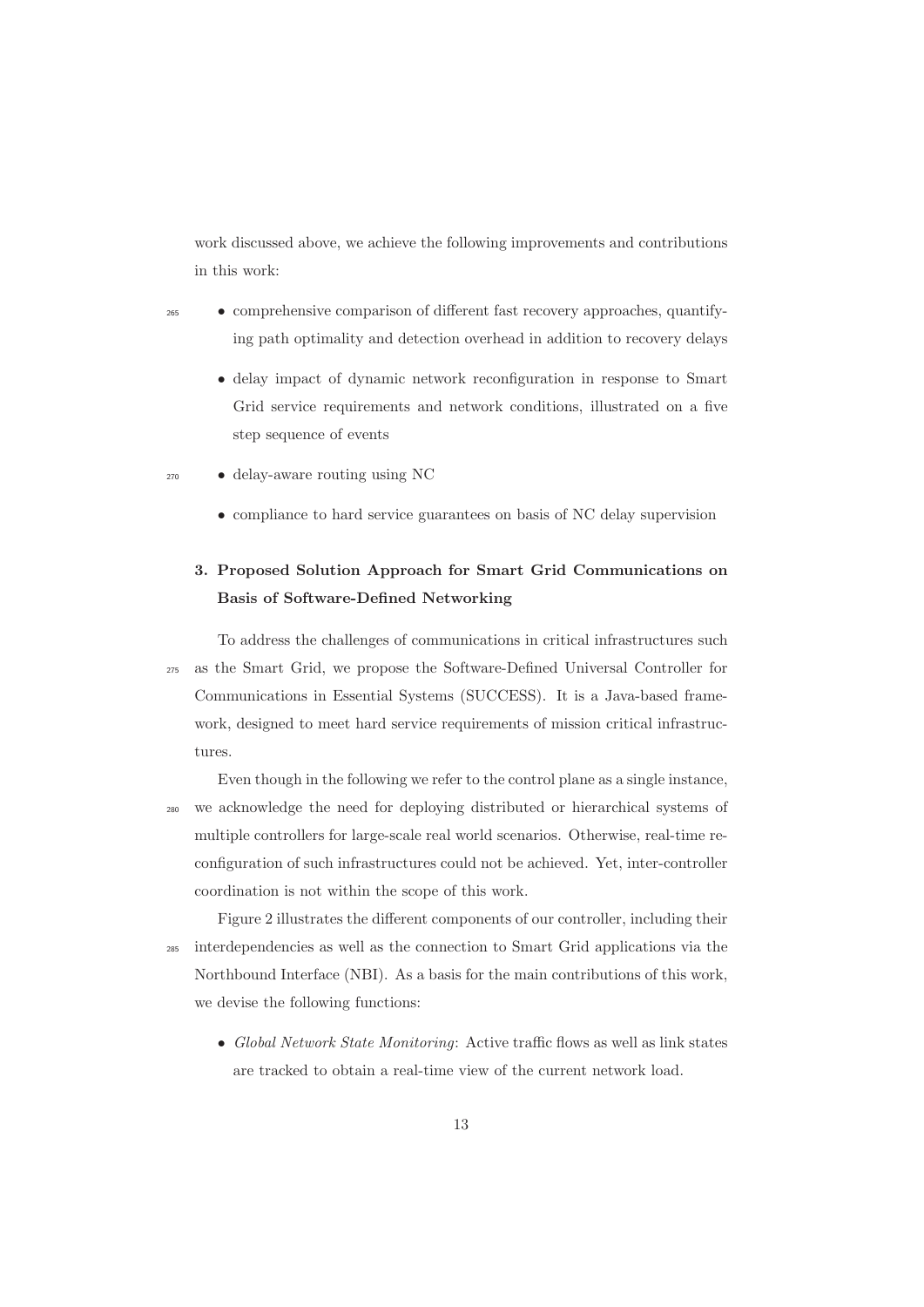

Figure 2: Elements of the Software-Defined Universal Controller for Communications in Essential Systems, their interdependencies and classification within the SDN concept (including reference to corresponding discussions)

- $\bullet$  *Multi-Criteria Routing*: In contrast to standard optimal path routing, we employ Depth-First Search (DFS) to determine multiple feasible routes, which can be applied as alternatives for fast failure recovery and hard service guarantee provisioning.
- 
- Prioritization and Queuing: For prioritization we apply large range of pri-<sup>295</sup> ority levels, which are mapped to corresponding queues, which encompass minimum and maximum data rate guarantees on basis of Linux Hierachical Token Bucket (HTB) [37]. We enable controller-driven, flexible queue configuration using Open vSwitch (OVS) Database (DB) commands via Secure Shell (SSH).
- <sup>300</sup> 3.1. Smart Grid Service-Centric Network Configuration

For adapting communication network configurations to Smart Grid specific requirements, we enable power system applications to convey their demands to the controller. Therefore, we implement the SDN NBI, using the REST API.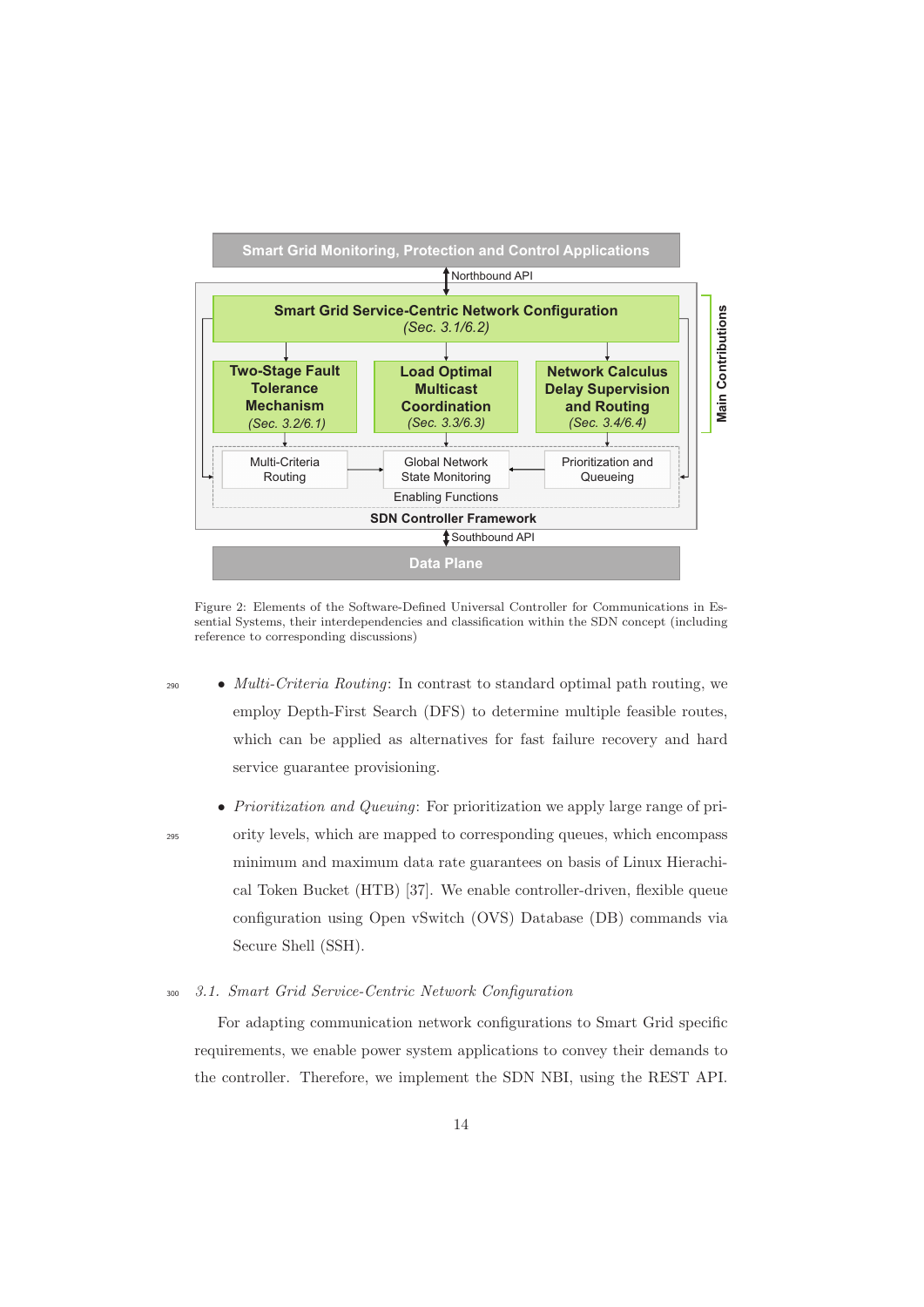While the controller is set up as the REST server, applications act as clients, <sup>305</sup> sending requests to the controller. Interaction via the NBI is demonstrated employing the MAS as client application. Four different services - Rule Creation, Route Reservation, Flow Modification, Multicast Group Creation and their respective revocations - are provided by the controller. Details on these NBI services are provided below.

# <sup>310</sup> 3.1.1. Rule Creation

Rule Creation serves to register traffic flows at the controller, disclosing their specific demands regarding minimum data rate, maximum latency and packet loss as well as priority. This information is stored at the controlled as combined flow requirements. Thus, incoming traffic can be routed and directed to an <sup>315</sup> adequate priority queue, fulfilling its requirements. Hence, this functionality relies heavily on the routing, prioritization and queuing mechanisms, described previously. Applying the DELETE command in conjunction with Rule Creation removes the respective traffic rule.

#### 3.1.2. Route Reservation

<sup>320</sup> Typically, in SDN-enabled infrastructures network devices request routes for new packet streams from the controller. This incurs additional delay for the first packets of a transmission. Route Reservation, however, is applied to route traffic flows and configure flow table entries in advance, avoiding this initial delay. However, such static flow table entries need to be removed explicitly, <sup>325</sup> since idle time-outs are precluded.

### 3.1.3. Flow Modification

Existing flow requirements, involving priority and queue assignments, may be altered using this request. Hence, it becomes possible to raise or reduce flow priorities temporarily, e.g. in response to emergency situations. In partic-

<sup>330</sup> ular, this request may be performed in case of simultaneous overloads of power and communication system. Thus, successful transmission of critical commands for relieving the power grid crisis can be ensured. Temporary changes to the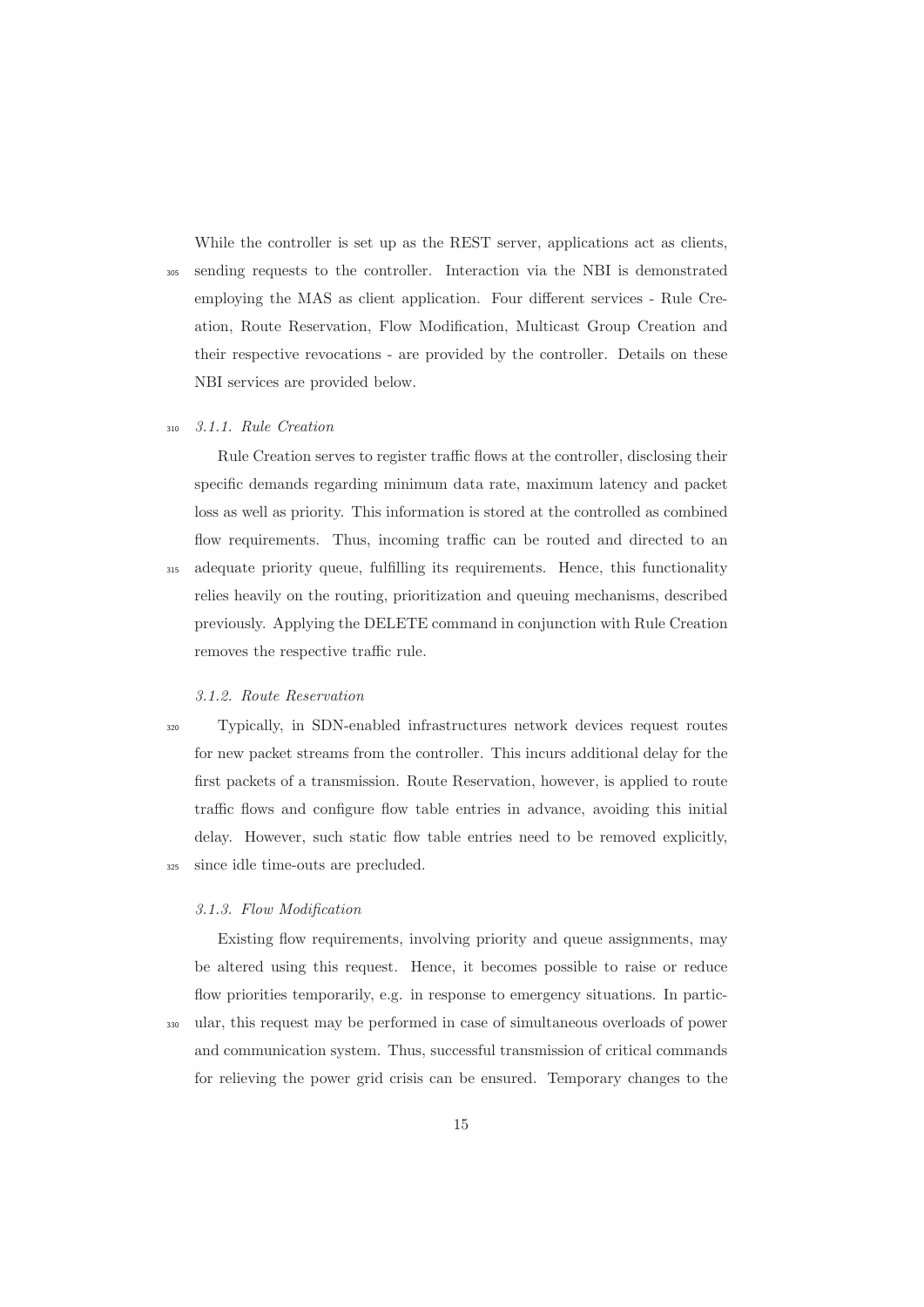flow requirements can be revoked with the help of the corresponding DELETE command.

### <sup>335</sup> 3.1.4. Multicast Group Creation

We provide dedicated NBI requests, enabling Smart Grid applications to trigger generation, modification and deletion of multicast groups. To create a new multicast group, the controller is supplied with a list of Media Access Control (MAC) or Internet Protocol (IP) addresses, representing member de-<sup>340</sup> vices. In addition, a set of header defines the messages, applicable for multicast transmission. Hence, the controller is able to identify multicast packets and determine appropriate routes to all destinations. The use of specific multicast addresses is not required.

# 3.1.5. Further Aspects of Smart Grid Adaptation

<sup>345</sup> Besides the aforementioned means of direct participation, SDN provides further benefits, facilitating Smart Grid communications. As IEC 61850 is becoming a comprehensive standard for power systems, its application for wide area communications is discussed. Technical reports propose the transmission of Ethernet-based SV and GOOSE messages over IP systems, necessitating tun-<sup>350</sup> neling or conversion of packets to routableGOOSE/routableSV [38]. In contrast, packet routing and forwarding in OF-enabled infrastructures builds on matches - sets of arbitrary header fields - and thus is protocol-agnostic. This allows for direct transmission of IEC 61850 SV and GOOSE messages on wide area

#### <sup>355</sup> 3.2. Two-Stage Fault Tolerance Mechanism

networks.

Guaranteeing reliable, virtually uninterrupted, transmission is a major requirement for mission-critical communications. Therefore, mechanisms enabling fast recovery after link failures are integrated into the controller. Failover can be split into two steps: failure detection and traffic restoration. Both can be <sup>360</sup> realized either locally at the switches or centrally, triggered by the SDN con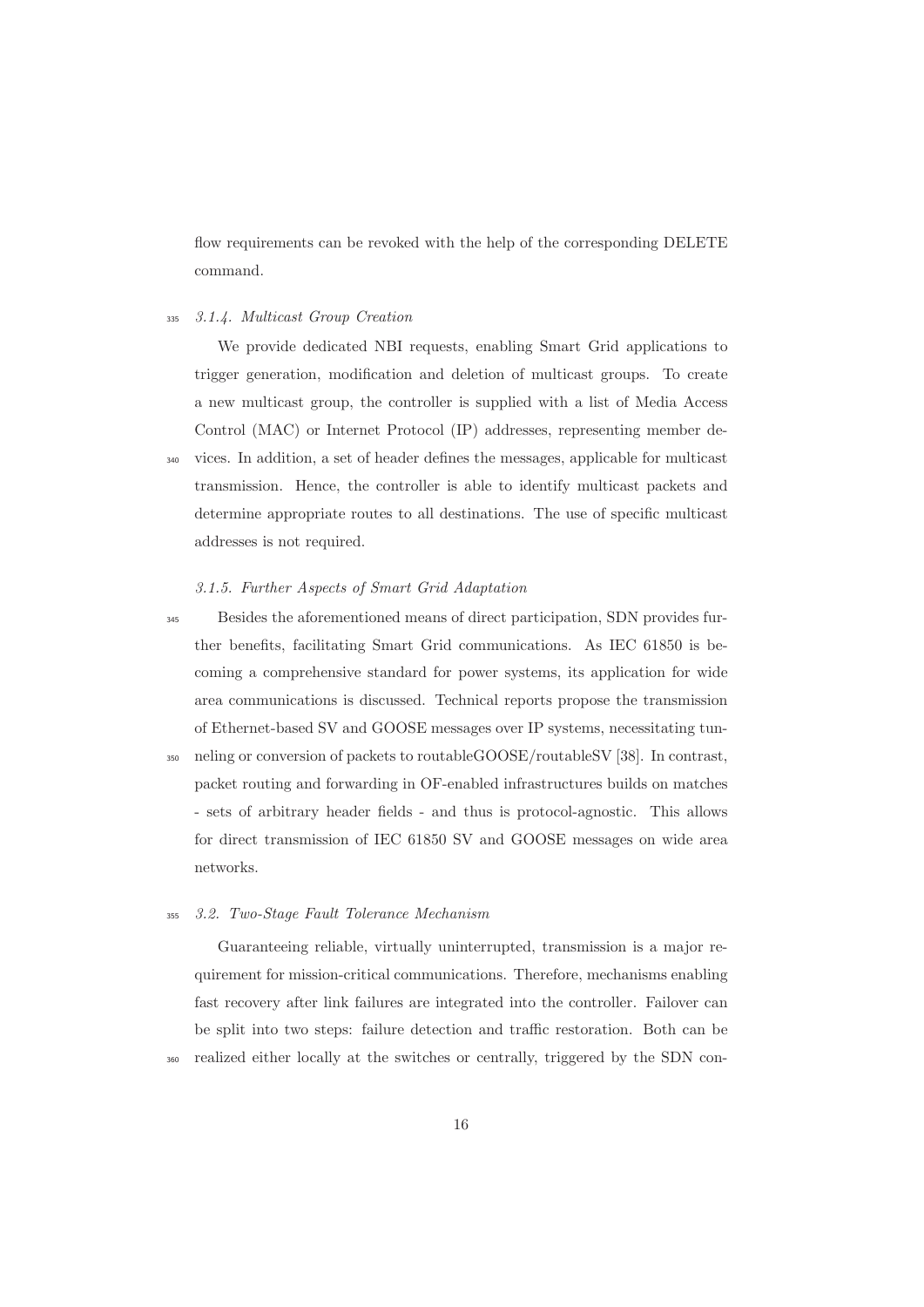troller. Building on the advantages of central and local algorithms, a hybrid two-stage solution is proposed.

BFD-based Local Recovery. Bidirectional Forwarding Detection (BFD) [39] is deployed to reduce failure detection times locally at the switches. It is integrated

- <sup>365</sup> into OVS since version 2.3.0 [40] and is also applied in combination with MPLS Fast Reroute (FRR) to achieve fast recovery in MPLS-based infrastructures [41]. For monitoring a link, BFD sends lightweight messages in fixed intervals between two switches, connected via a link. If no packets from the other end of the communication line are received within a defined multiple of the packet
- <sup>370</sup> Inter-Transmission Time (ITT), the link is assumed to have failed. Here, the ITT may be as low as 1 ms, while the usual detect multiplier amounts to 3. Reaction to link failures, detected by BFD, can be realized locally using OF Fast Failover Groups (FFG). Therefore, after completing routing of a traffic flow, the controller determines alternative switch configurations for every possible link
- <sup>375</sup> failure within the main path. These alternative configurations are stored in the switches' forwarding tables along with the main path using FFG. Thus, in case the outgoing port of a traffic flow is reported as failed, the flow is switched to its alternative path automatically. To reduce the number of additional forwarding table entries at the switches, our algorithm is designed to maximize the similarity
- <sup>380</sup> between main and recovery path, letting the traffic flow return to its initial path after as few hops as possible.

SDN-driven Central Recovery. For centralized link status monitoring, we devise a heartbeat mechanism, similar to BFD, which regularly transmits lightweight probe packets. However, in this case packets are sent out by the controller,

- <sup>385</sup> thus consuming bandwidth of control and data network. Encapsulated into OFPacketOut messages, heartbeat packets are transferred to the switches, which extract and forward the content on the monitored link. At the other end of the link, the packet is sent back to the controller using the OFPacketIn format. If this packet is not returned to the controller within a defined interval, the
- link is classified as failed. In contrast to local failover, recovery paths are not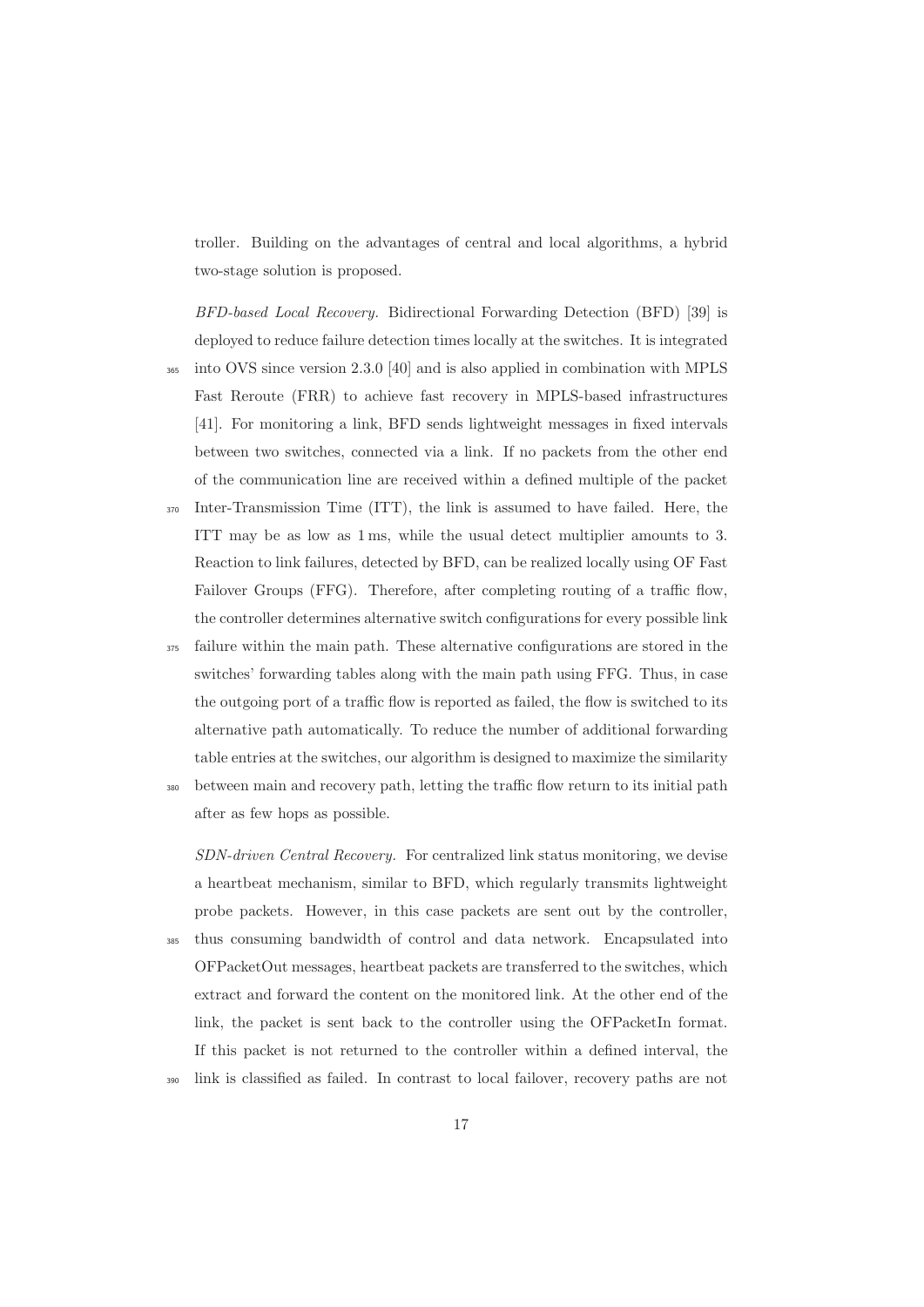pre-computed, but determined on-demand, considering current network load for obtaining load/latency optimal routes.

Two-Stage Hybrid Recovery. Local failover mechanisms usually achieve faster traffic recovery compared to centralized approaches, yet might employ sub-

- <sup>395</sup> optimal paths, resulting in network overload. Vice versa, controller-driven recovery enables optimal traffic configuration at all times, while failover times are considerably higher. Subsequently, a hybrid approach, combining the advantages of local and central mechanisms, is created. First, BFD is employed for detecting link failures and traffic is immediately switched to intact paths with
- <sup>400</sup> the help of FFG. Next, the controller is notified of the failure, new optimal paths are determined and corresponding forwarding table entries are installed at the switches. Thus, fast recovery is realized, while time intervals of sub-optimal traffic flow respectively network configuration are minimized.

#### 3.3. Load Optimal Smart Grid Multicast Coordination

- <sup>405</sup> Applying multicast flows allows for significant network load reductions. This is achieved by utilizing a shared path for packets from one source to multiple destinations for as long as prudent. While this concept is well-known in conventional communication networks, it is applied infrequently due to the significant effort associated with the configuration and management of multicast groups.
- <sup>410</sup> However, this technique plays an important role in IEC 61850-based communication, being applied for the distribution of measurement values and status updates. In this work, setup and maintenance of multicast groups is facilitated by providing direct access via the SDN NBI, as detailed in Section 3.1. The Smart Grid application simply has to provide a list of intended group members
- <sup>415</sup> in terms of IP or MAC addresses along with a set of packet matching criteria. After reception of the first packet, which matches the multicast group, the controller performs routing and forwarding rule setup. To enable multicast handling, paths are defined as routing trees. For routing, we implemented the Bounded Shortest Multicast Algorithm (BSMA) [42], which minimizes the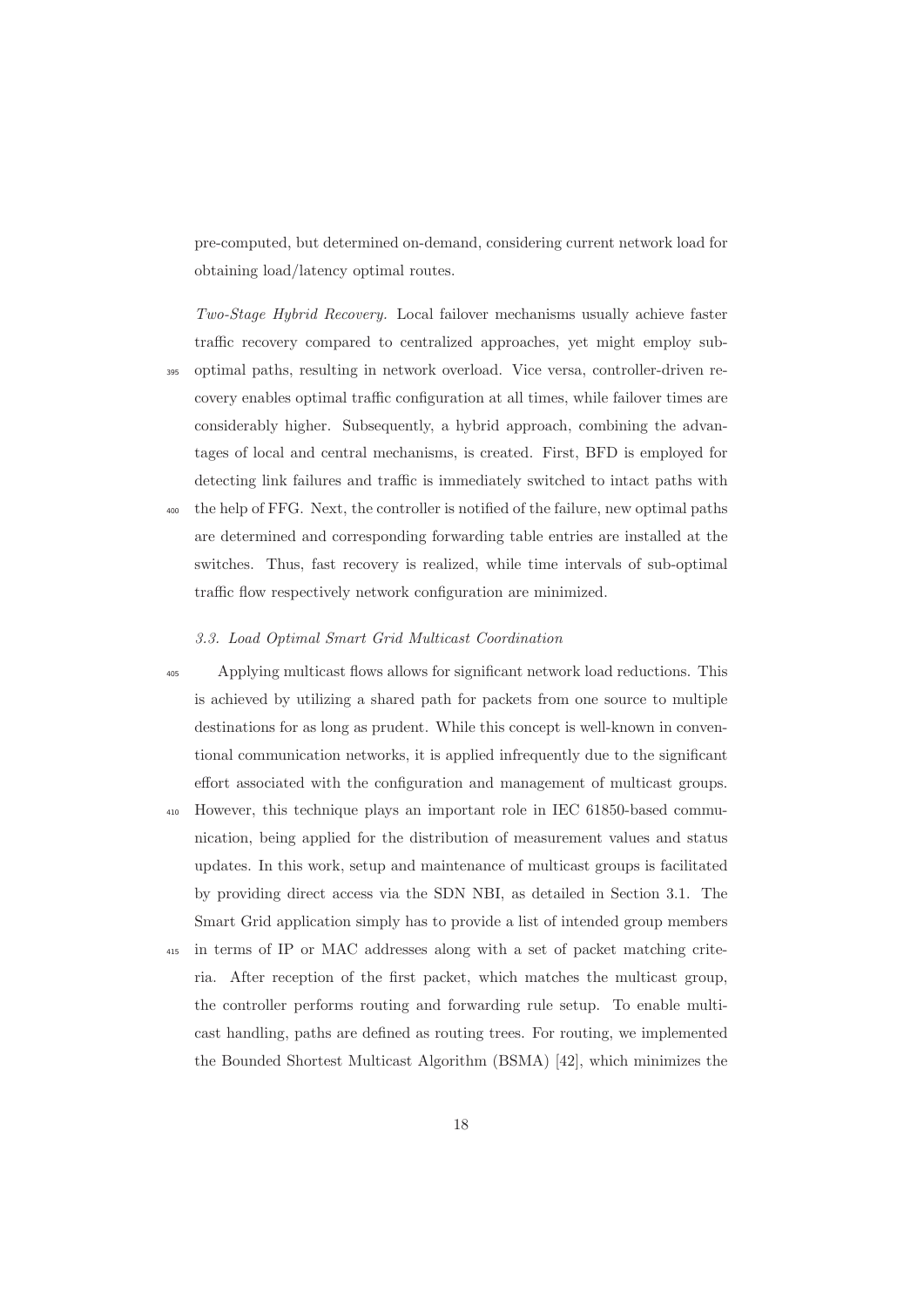<sup>420</sup> number of used links, while at the same time fulfilling flow requirements such as maximum delay bounds.

#### 3.4. Network Calculus-Based Delay Supervision and Routing

Other than in legacy networks, where NC can be applied for offline performance evaluation only, SDN allows for utilizing this analytical technique during <sup>425</sup> live operation. For this purpose, we integrate NC logic into the SDN controller to achieve - guaranteed - compliance to defined real-time requirements of Smart Grids at all times. A corresponding overview of latency demands is given in Table 1 with requirements ranging from 3 ms to more than 1 s. To pursue the goal of real-time capable communications, NC is applied for the following two <sup>430</sup> use cases:

- **routing** of **new traffic flows**: provide delay-optimal paths, complying to given latency requirements
- **monitoring** of **existing traffic flows**: ensure delay bound compliance, even when (other) flows are reconfigured or new flows are added
- <sup>435</sup> Before going into the details of these tasks, necessary extensions and modifications of NC are described in the following section.

# 3.5. Queue Rate and Cross Traffic Extensions to Network Calculus

Complex Smart Grid infrastructures and diverse traffic flows require a detailed study of cross traffic impact as they may lead to non-feed forward behav-<sup>440</sup> ior, which continues to be an issue of NC analysis. In addition, the influence of HTB scheduling has to be considered in NC evaluations.

Beginning with the latter aspect, we enhance our NC framework to consider minimum and maximum queue rates as introduced in Subsection **??**, thus reflecting the preconditions of our testing environment. Hence, maximum queue rates limit the sustained data rate of a flow's service curve. In contrast, minimum queue rates enhance the service available to a flow by reducing the service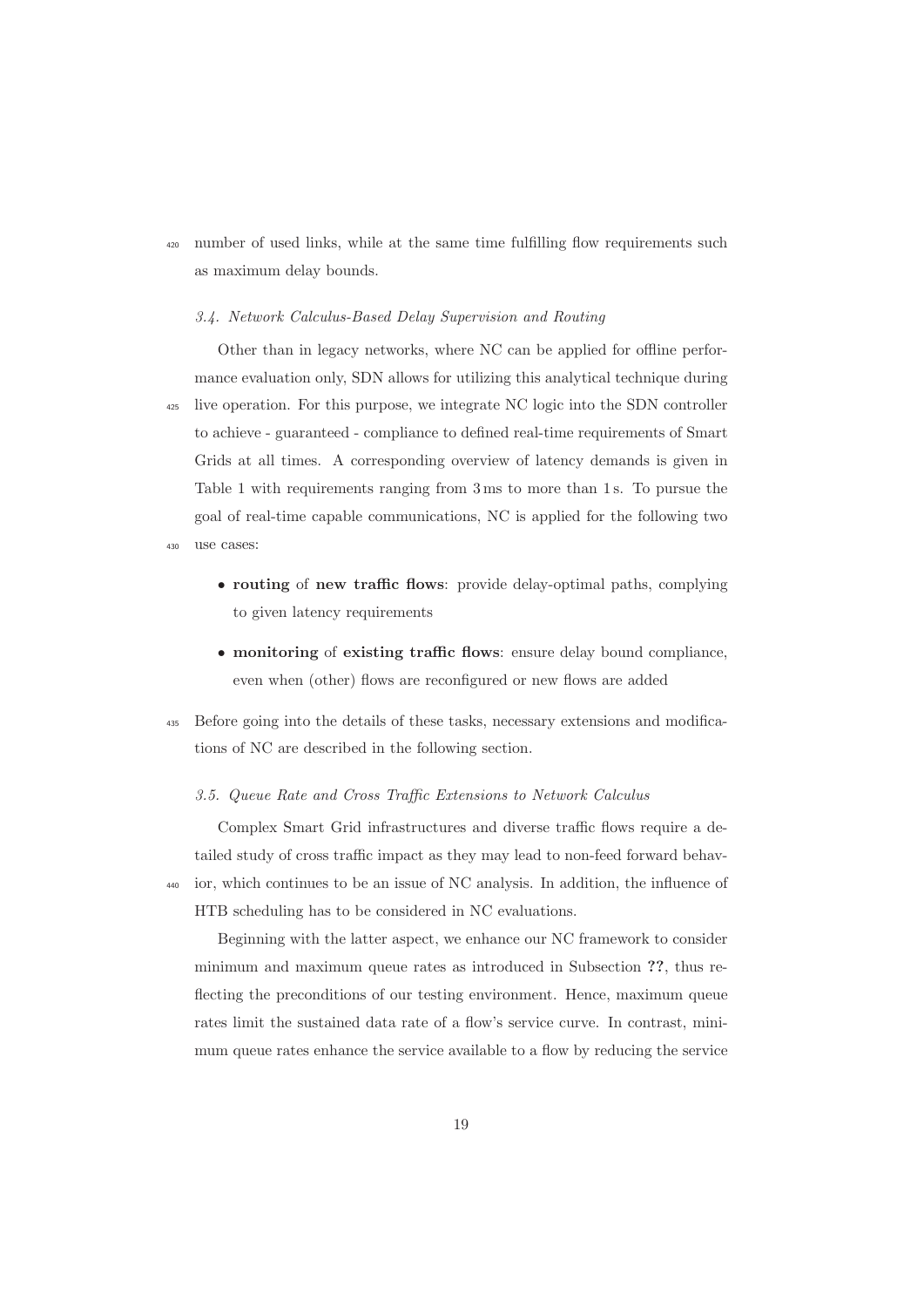

Figure 3: Extensions to Network Calculus: cross traffic handling and integration of queuing with minimum / maximum data rates

curves of higher priority flows, as shown by the right side of Figure 3. Equation 5 formalizes this concept for the service curve  $\beta_{k,foi}$  of a flow-of-interest foi,

$$
\beta_{k,foi}(t) = \beta_k(t) - \sum_{\forall q | p_q < p_{foi} \cap \exists minDR_q}^{\forall q | p_q > p_{foi}} \left( \min \left( \sum_{i \in q}^{\forall i \in q} \alpha_{k,i}(t), \alpha_{maxDR,q} \right) \right) - \sum_{\forall q | p_q < p_{foi} \cap \exists minDR_q}^{\forall q | p_q < p_{foi} \cap \exists minDR_q} \left( \min \left( \sum_{i \in q} \alpha_{k,i}(t), \alpha_{minDR,q} \right) \right), \tag{5}
$$

with  $\beta_k$  being the basis service curve at node k. The service available to the flow-of-interest is reduced by the impact of traffic in queues  $q$  with same or higher priority  $(p_q \geq p_{foi})$ , considering the sum of respective arrival curves  $\alpha_{k,i}$ 445 of flows i. Yet, this influence may be limited by maximum queue rates  $\alpha_{maxDR,q}$ . Additionally, flows of lower priority  $(p_q < p_{foi})$  can curtail the service by up to the corresponding minimum queue rate  $\alpha_{minDR,q}$ .

To enable the analysis of non-feed forward networks, we enhance our modeling approach as illustrated by the left side of Figure 3. In classical NC such <sup>450</sup> systems cannot be assessed as recursive calculation of cross traffic output curves may lead to deadlocks. This issue is avoided by considering only those cross traffic flows, which use the same output port as the flow-of-interest. We base this modification on the assumption that interference from other traffic flows at the switches' processing unit is negligibly small. This hypothesis is confirmed exper-<sup>455</sup> imentally - for our testing environment - by the evaluations in Section 6.4.1. In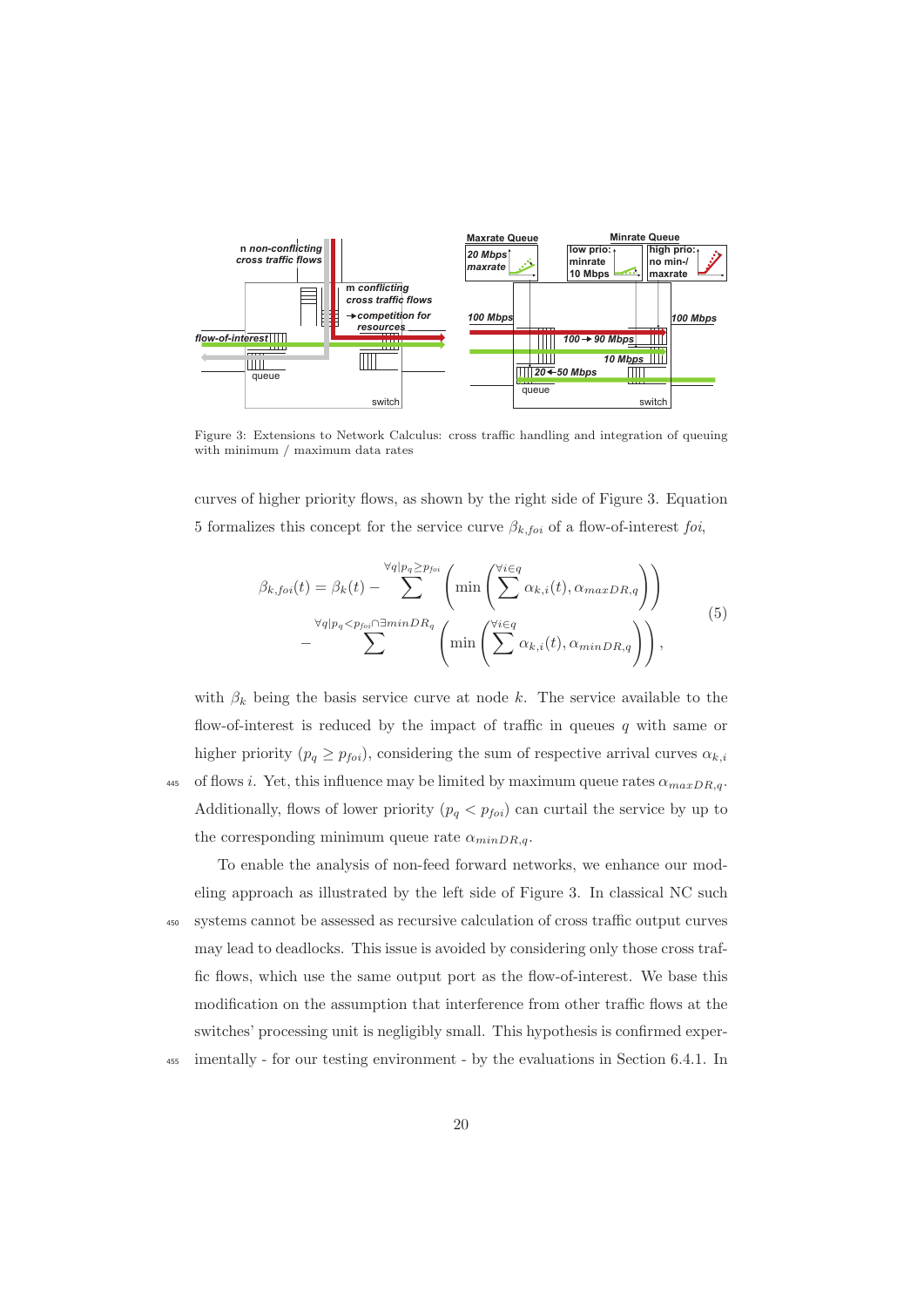this way, analysis of cross-traffic in non-feed forward networks is converted back into a feed-forward problem. The associated definition of the left-over service curve  $\beta_{k,foi}$  for the flow-of-interest *foi* at node k is given by Equation 6,

$$
\beta_{k,foi}(t) = \beta_k(t) - \sum_{k=1}^{\forall i \mid k_i + 1 = k_{foi} + 1} \alpha_{k,i}(t),\tag{6}
$$

,

where the node's basic service curve  $\beta_k$  is reduced by the arrival curves  $\alpha_{k,i}$ of cross traffic, which shares the same subsequent node  $k_i + 1$  as the flow-ofinterest.

#### 3.5.1. Network Calculus Application in the SDN Controller

Figure 4 gives an overview of the aims and different steps of these tasks. On <sup>465</sup> the arrival of a new traffic flow, the SDN controller applies NC-based routing to select a delay-bound compliant path. We distinguish two different approaches for this task. Using the concept of full NC routing, the new flow's NC delay



Figure 4: Concept for Network Calculus integration into the SDN controller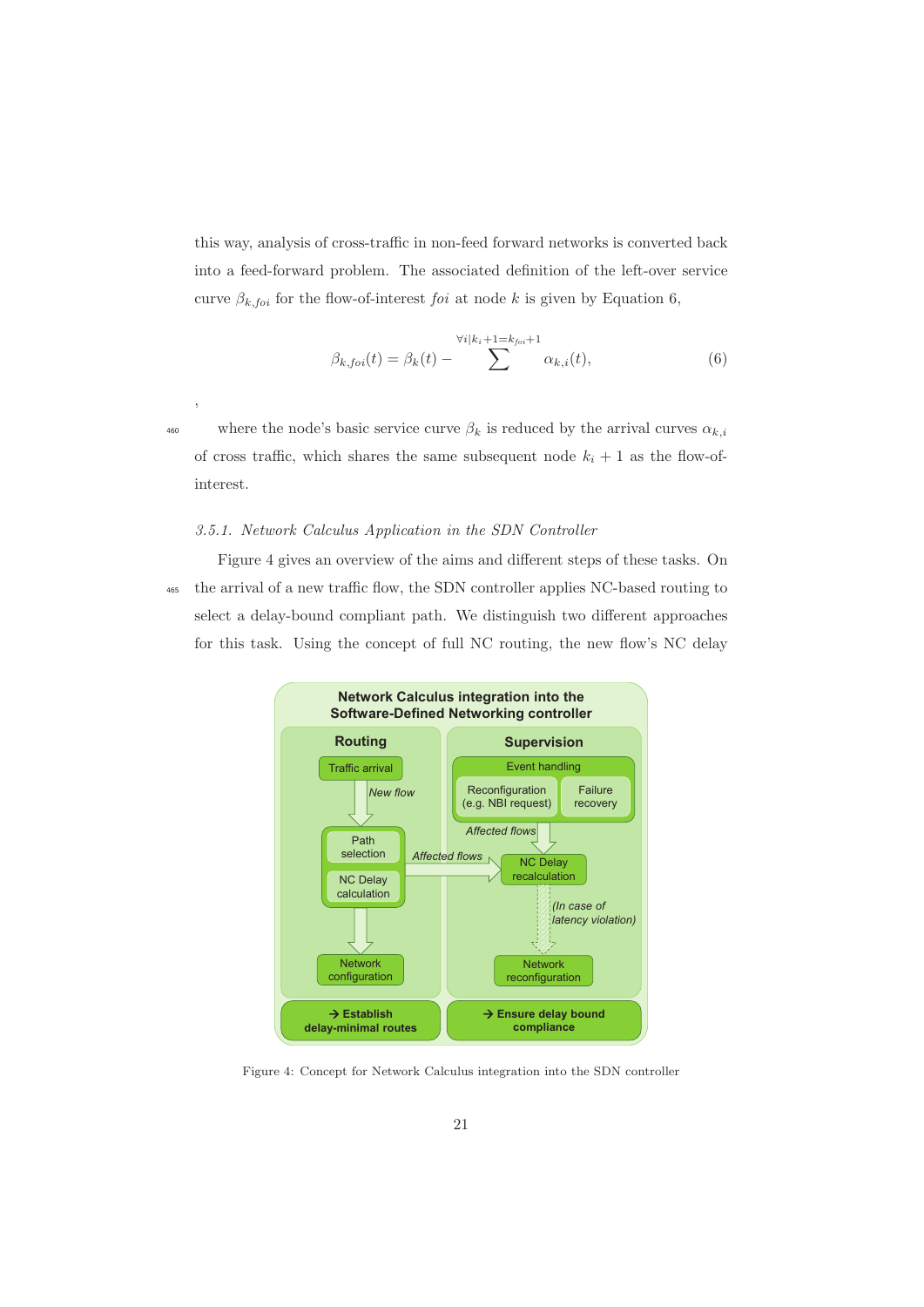bounds are determined for every path provided by the DFS. Subsequently, the path with the lowest NC delay bound is chosen. In contrast, the hybrid NC

- <sup>470</sup> routing approach couples standard service-aware routing and NC analysis. In this way, the delay-optimal path is selected by standard routing. Subsequently, the corresponding NC delay bound is calculated for this path only. If NC analysis does not indicate a potential violation of the given latency requirement, the selected route is configured in the network. Meanwhile, cross traffic, affected
- <sup>475</sup> by the new flow, is handed over to NC delay supervision. In addition, delay supervision handles flows affected by network reconfiguration, for example in case of NBI-induced modified flow priorities or failure recovery. In all of the above cases NC delay bounds of affected traffic are recalculated and - if given latency requirements are exceeded - network reconfiguration is triggered. This involves
- <sup>480</sup> measures such as rerouting and change of queues (priorities). For both, routing and delay supervision, performance can be enhanced by re-using previously calculated output bounds of respective cross traffic flows. Thus, calculations are sped up, whereas the recalculation of output bounds is not time critical and can be scheduled for subsequent execution. Detailed performance comparisons <sup>485</sup> of the different routing approaches are provided in Section 6.4.3.

Algorithm 1 provides the main steps of our optimized NC delay analysis, which is applied for delay supervision and routing. The links of the intended path are iterated sequentially and checked for potential cross traffic (lines 2-3). To reduce computation times, previously computed output curves may be used

- <sup>490</sup> for modeling cross traffic (lines 4-6). In case of non-optimized processing or if the curve has not been determined yet, recursive calculation of cross traffic output bounds - up to the point of interference - is required (lines 7-9). Next, cross traffic is classified with regard to its priority relative to the flow-of-interest and, if applicable, the service rate is bounded due to minimum/maximum queue
- <sup>495</sup> rates (lines 10-20). Also, cross traffic flows are marked for output/delay bound recalculation as the flow-of-interest influences these flows vice versa (line 21). Afterwards, the base service curve for the flow-of-interest at the current node is retrieved (line 23). Cross traffic impact is determined according to Equation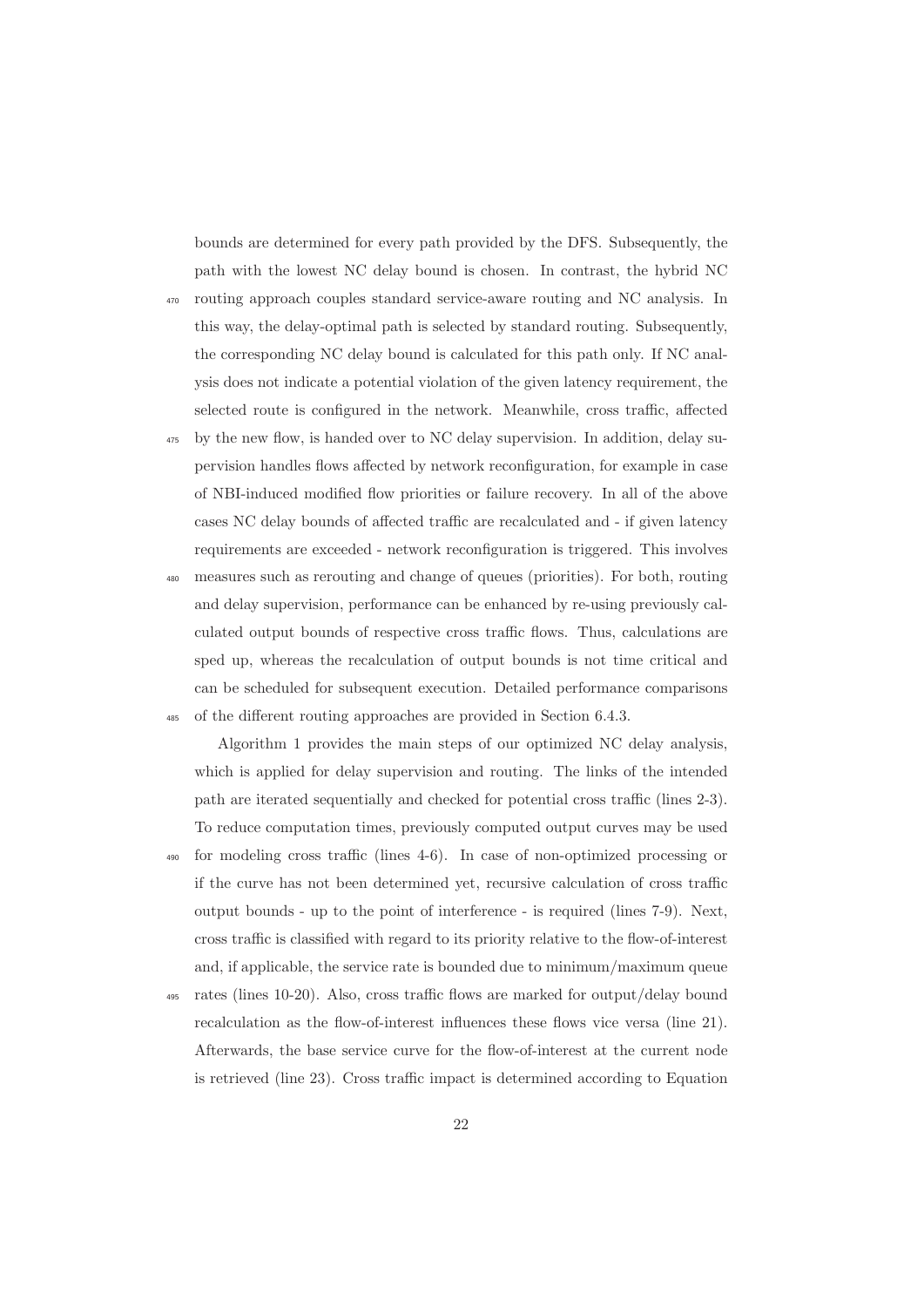**Algorithm 1:** Network Calculus Delay Supervision Algorithm

```
Input: Flow f, path p
   Result: NC delay bound
 1 fPriority(f)2 for l in getLinksInPath(p) do
 3 for cT in crossTraffic do
 4 if outputCurves.contains(cT) then
 5 \vert \vert cToC \leftarrow getOutput(cT)6 end
 7 else
 8 cToC ← computeOutputRecursive(cT)<br>9 end
            9 end
10 if getPrior(cT) > fPrior then
11 \begin{array}{|c|c|c|c|c|}\n\hline\n11 & \multicolumn{1}{|c|}{ifoc} \leftarrow boundByMaxRate(cToC) \nhiqhLowPrior & add(hiqhLowPrior)\n\hline\n\end{array}highLowPrior \leftarrow add(highLowPrior, cToC)13 end
14 else if getPrior(CT) < fPrior then
15 \vert \vert cToC \leftarrow boundByMin(cToC)16 \left| \begin{array}{c} \end{array} \right| highLowPrio \leftarrow add(highLowPrior, cToC)17 end
18 else
19 \begin{array}{|c|c|c|c|} \hline \end{array} samePrio ← add(samePrio, cToC)<br>20 end
            20 end
21 \parallel markForRecalculation(cT, l)
22 end
23 \begin{array}{l} sc \leftarrow getServiceCurve(f, l) \\ \n24 \quad leftoverSC \leftarrow serviceCurv \end{array}24 leftoverSC ← serviceCurve – highLowPrio<br>
25 leftoverSC ← qetFIFOService(sc. f. sameP
25 leftover SC \leftarrow getFIFOService(sc, f, samePrio)<br>
26 scETE \leftarrow convolve(scETE, leftover SC)\textit{scETE} \leftarrow \textit{convolve}(\textit{scETE}, \textit{leftoverSC})27 end
28 ac \leftarrow getArrivalCurve(f)29 delay \leftarrow getDelay(ac, scETE)
30 for cT in markedDelayBounds do
31 if lastLatency(cT) + TH > maxLatency(cT) then
32 recalculateDelay(cT)
33 end
34 end
35 scheduleRecalculation(markedOutBounds)
```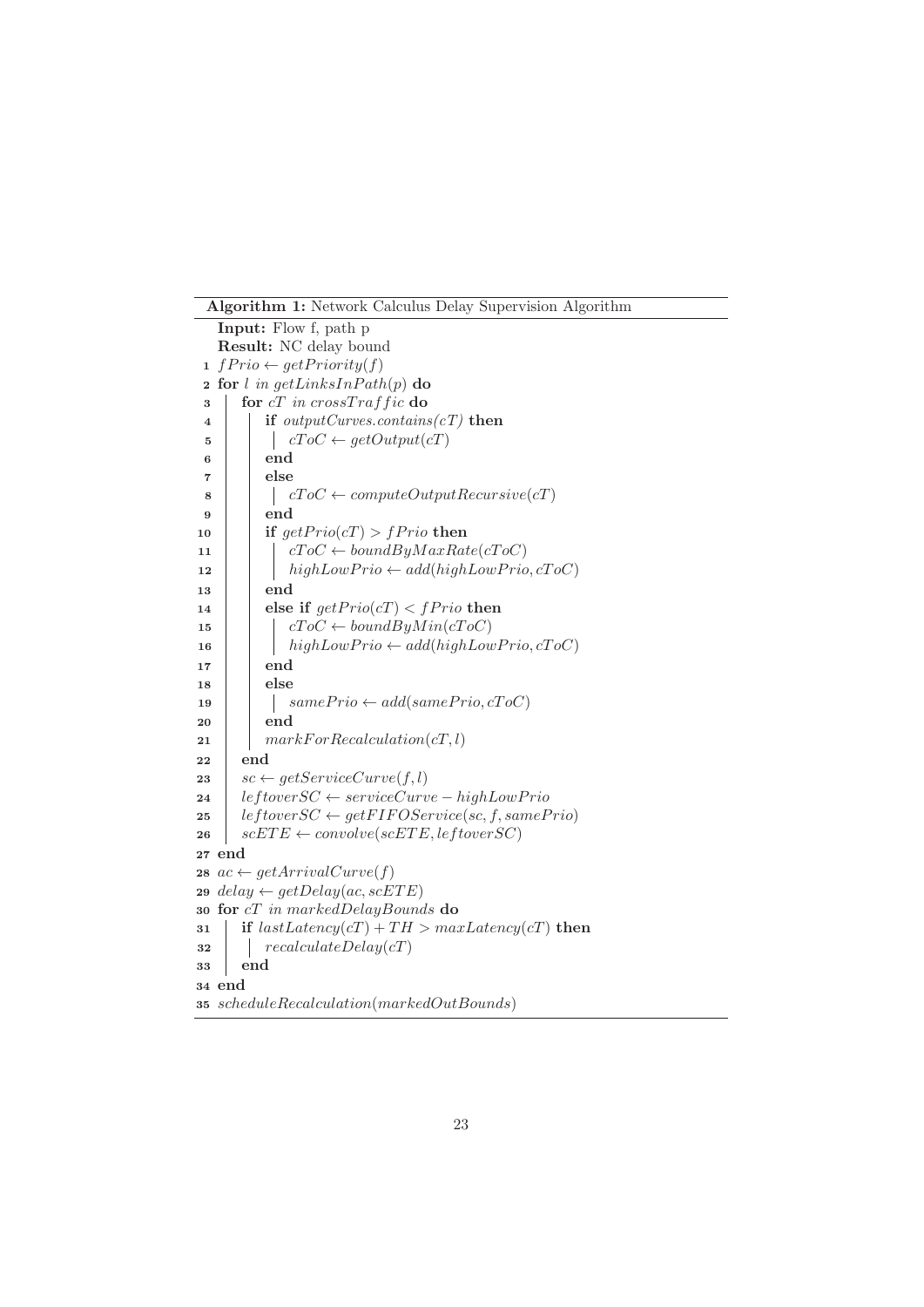6, using the corresponding output curves with respect to their relative priority

<sup>500</sup> (lines 24-25). By convolving individual service curves the end-to-end bound is calculated (Equation 3). The arrival curve, in conjunction with the endto-end service curve, serves as input for deducing the flow-of-interest's upper delay bound (lines 28-29). Finally, delay bounds of critical flows, which are effected by the flow-of-interest, are recalculated (lines 30-34) and output bound <sup>505</sup> recalculation is scheduled (line 35).

To sum up, priority-aware cross traffic modeling, refines delay computation and reflects actual network load. NC enables comprehensive evaluation of network performance, contrary to estimations gained from measurements.

#### **4. Smart Grid Reference Scenario and**

# <sup>510</sup> **Mapping on a Corresponding Communication Infrastructure**

For evaluation we use the Nordic 32 test system [10], shown on the left side of Figure 5. The system, derived from actual Swedish and Nordic systems, is wellestablished for power grid analysis. It spans four voltage layers from 400 kV (red lines) to 15 kV (purple lines). On top of it, we map a corresponding wide-area <sup>515</sup> communication network infrastructure, shown on the right side of Figure 5. Networking devices are placed at each substation and connected using fiberoptic cables, carried along the power lines. Thick, blue lines distinguish the area of the network, which is modeled in our empirical testbed setup, while the remaining part is emulated in Mininet [43] only. Figure 6 details our testbed <sup>520</sup> implementation, while Section 5 provides hardware specifications.

To establish WAMPAC functionalities, we utilize IEC 61850 communication services. In particular, SCADA-related control commands from the control center, situated at Substation 38, are sent to all substations using GOOSE messages. SV serve for exchanging measurement data between neighboring substa-

<sup>525</sup> tions and with the control center. Starting from Subsection 6.2, MAS messaging is introduced for distributed power flow control within multiple clusters of substations. Also, MMS transmissions are considered for configuration and software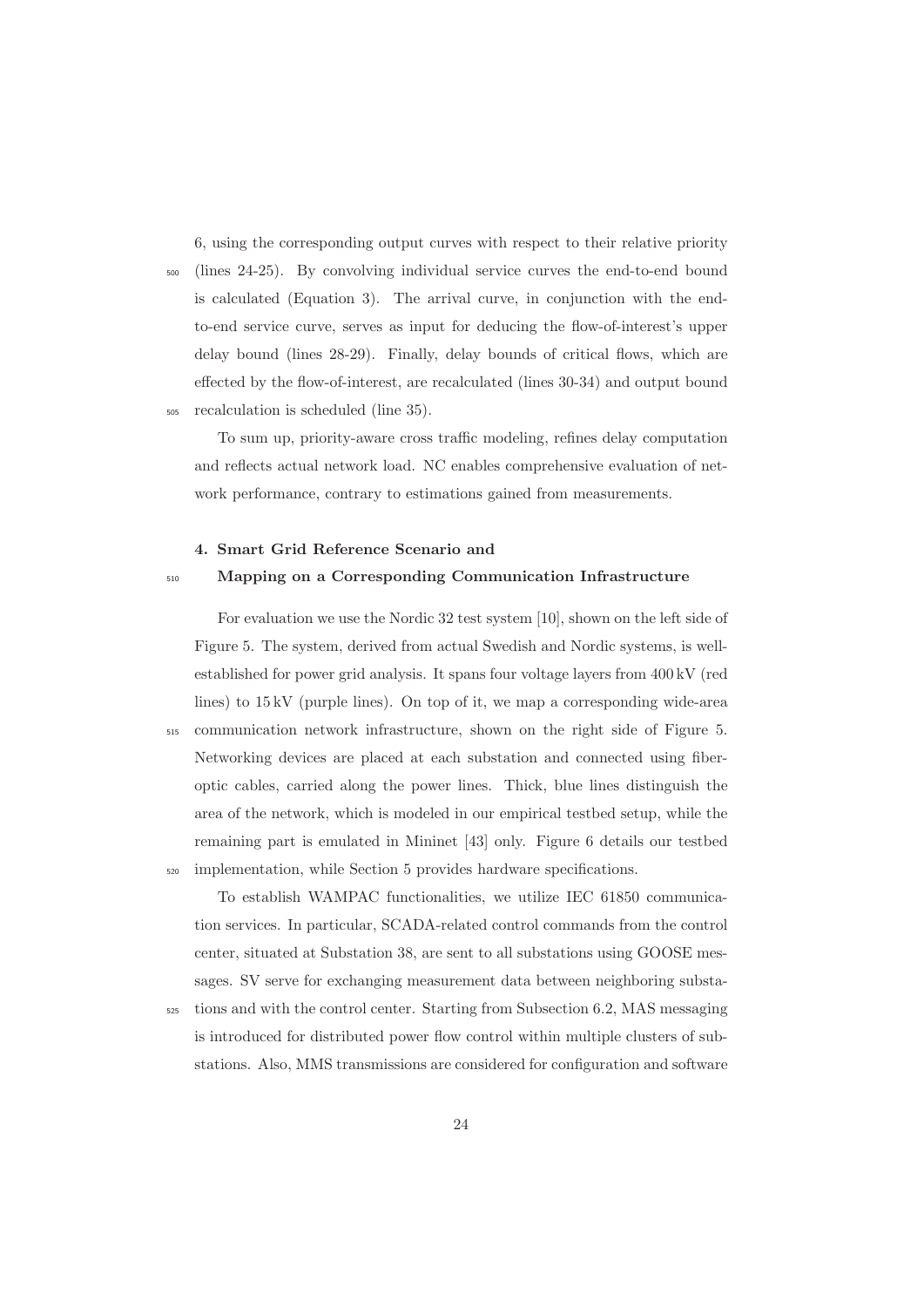

Figure 5: Mapping of the Nordic 32 Test System [10] for power grids to a corresponding IEC 61850-based ICT infrastructure

update purposes. Table 2 sums up used traffic patterns. In addition, Figure 6 visualizes the following sequence of use cases, considering GOOSE traffic from <sup>530</sup> the control center (Substation 38) to Substation 41 as flow-of-interest for this analysis:

- 1. **Delay-aware routing** provides the primary path for this flow via Substations 38, 39, 41 (solid lines).
- 2. This path is interrupted by a **failure** between Substations 38 and 39,

- <sup>535</sup> resulting in **recovery** to the fast (dashed lines) and the optimized failover path (dotted lines) (Section 6.1).
	- 3. Evoked by the failure, combined with additional MAS and MMS traffic, the link between Substations 40 and 43 is **overloaded**. To maintain grid stability, dynamic **re-configuration** - triggered via the **NBI** - needs to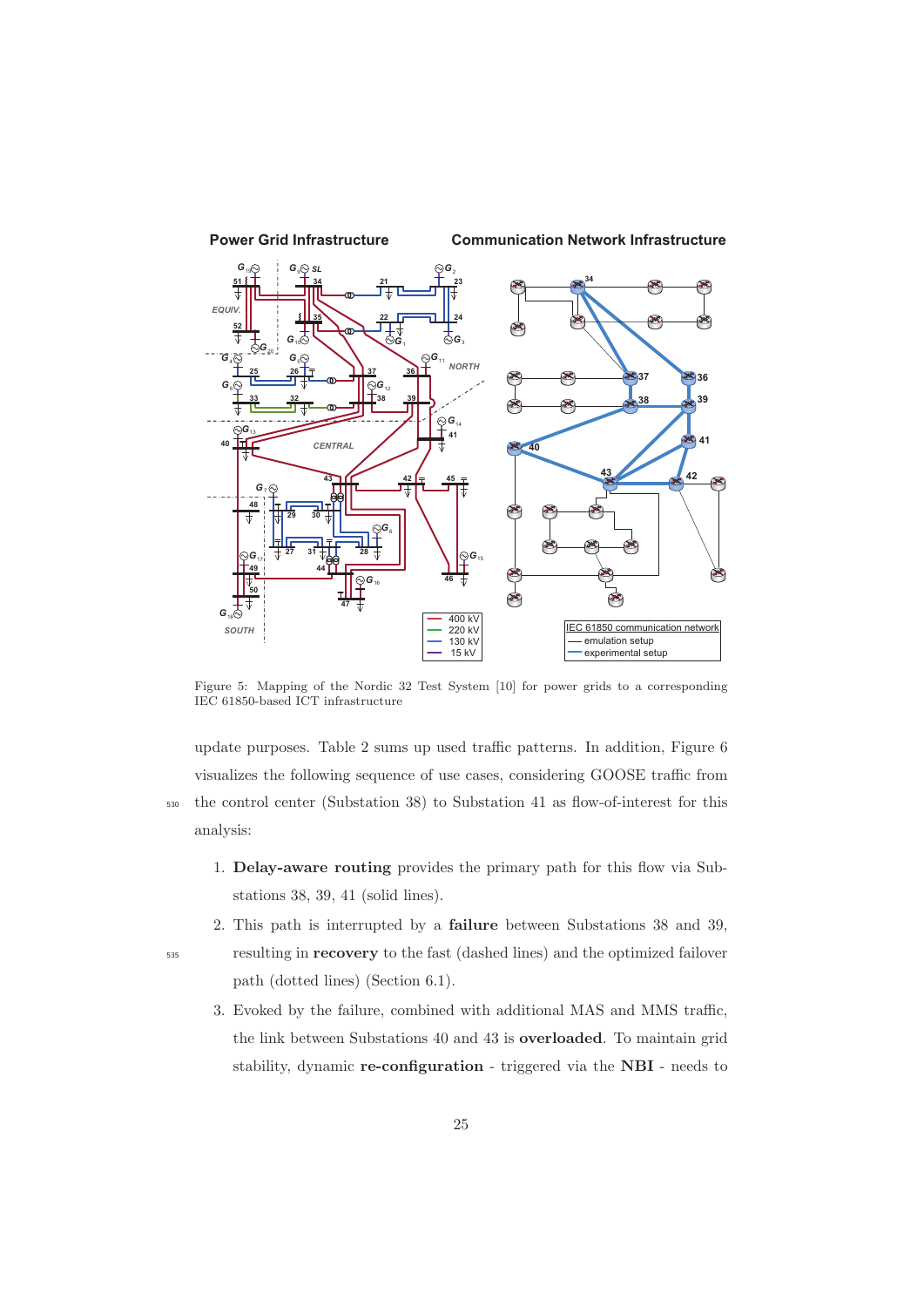| Table 2: Traffic patterns for Nordic 32 test system |            |                                                  |                                                     |                                                                      |  |  |  |  |  |
|-----------------------------------------------------|------------|--------------------------------------------------|-----------------------------------------------------|----------------------------------------------------------------------|--|--|--|--|--|
| Message<br>Type                                     | Source(s)  | Destination(s)                                   | Number<br>of flows in<br>experiment<br>(simulation) | Scenarios<br>(Sections)                                              |  |  |  |  |  |
| GOOSE                                               | 38         | all                                              | 8(31)                                               | $1-4$ (Sec. 6.1-6.4)                                                 |  |  |  |  |  |
| SV<br>SV                                            | all<br>all | 38<br>neighbors                                  | 8(31)<br>23(85)                                     | 1-4 (Sec. $6.1-6.4$ )<br>1-4 (Sec. $6.1-6.4$ )                       |  |  |  |  |  |
| <b>MMS</b>                                          | 38         | 34, 42                                           | 2(8)                                                | $2$ (Sec. 6.2)                                                       |  |  |  |  |  |
| MAS<br>MAS<br>MAS                                   | 38<br>39   | 41, 42, 43<br>34, 36, 43<br>(further MAS groups) | 3(3)<br>3(3)<br>(17)                                | $2-4$ (Sec. 6.2-6.4)<br>$2-4$ (Sec. 6.2-6.4)<br>$2-4$ (Sec. 6.2-6.4) |  |  |  |  |  |
| Total                                               |            |                                                  | (178)<br>47                                         |                                                                      |  |  |  |  |  |

<sup>540</sup> be carried out (Section 6.2).

# **5. Evaluation Environment for Empirical Performance Assessment**

This section sums up the most important characteristics of our experimental <sup>545</sup> environment as well as the used emulation software. Each experiment respectively emulation is repeated 100 times with a duration of 60 s, typically resulting in up to 6 million data points per traffic flow.

## 5.1. Experimental Set-up

Our experimental environment, shown in Figure 6, consists of three inde-<sup>550</sup> pendent networks: data, control and management, created in hardware. The data network covers the data plane of the SDN architecture, representing the wide-area infrastructure for transmitting Smart Grid traffic. It includes four virtualized switches (vSwitch), running Open vSwitch (OVS) v2.5.2 under Ubuntu 16.04.2 LTS (v4.4.0-77-generic x86-64 Kernel) on standard server hardware (In-

<sup>555</sup> tel Xeon D-1518 with one two port I210-LM and two four port I350 Intel 1GBase-T Ethernet Network Interface Cards (NIC)). In addition, we deploy five 48 port

<sup>4.</sup> Finally, dash-dotted lines illustrate load optimization on basis of **multicast** transmission (Section 6.3).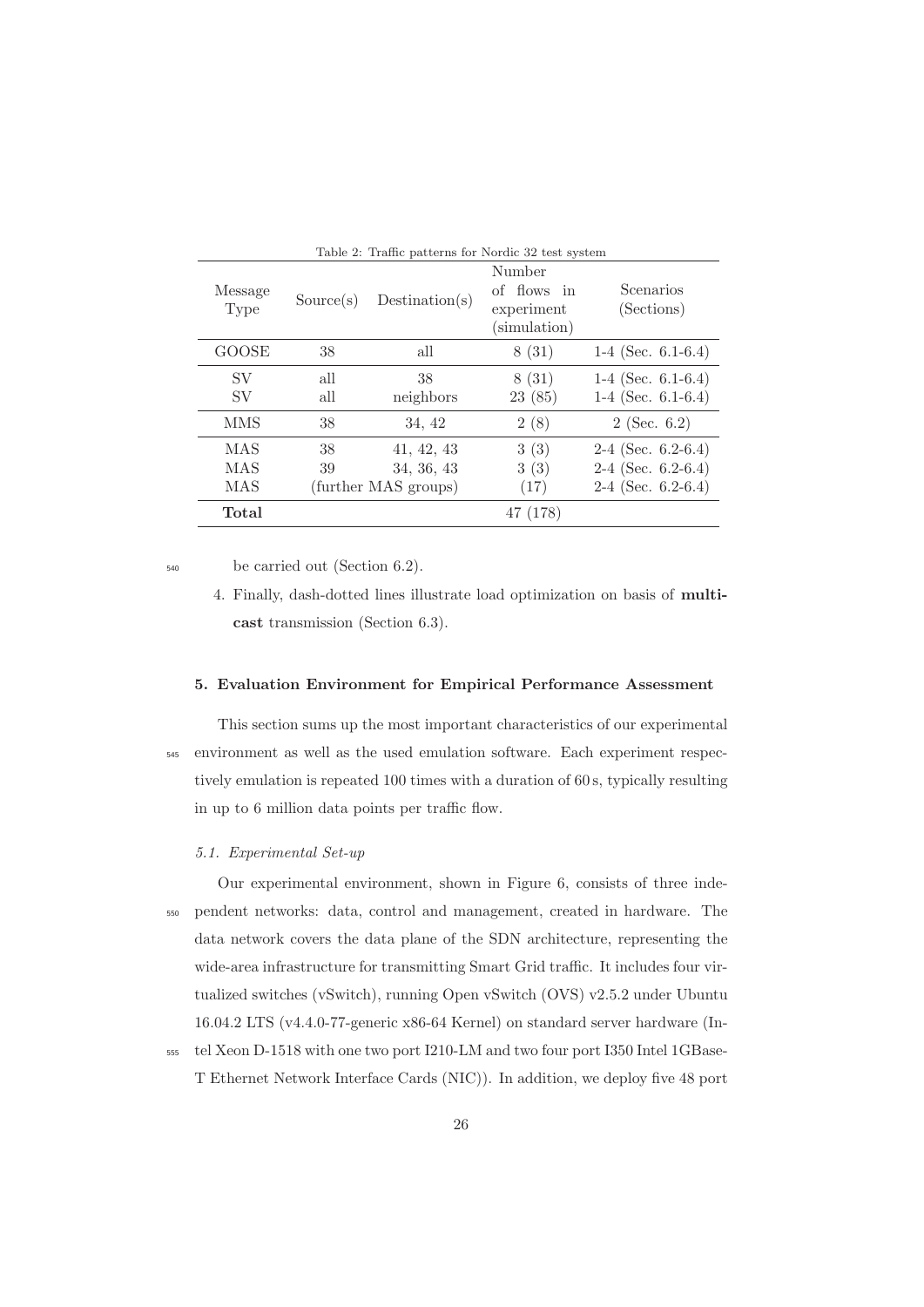Pica8 3290 baremetal switches (bSwitch), which utilize OVS v2.3.0 under PicOS 2.6.32. The data network is completed by seven hosts, six of which are Intel Celeron J1900 with a two port I210-LM NIC. To achieve timing precision in

<sup>560</sup> the range of a few microseconds, while avoiding synchronization issues, the seventh host models Substations 38 and 41 simultaneously. Thus, corresponding measurements utilize a single clock.

The control network constitutes the SDN control plane, hosting the SUCCESS platform. Connection to the switches of the data plane is established using <sup>565</sup> OpenFlow v1.3. Finally, the management network enables remote configuration, starting and stopping of measurement processes at all hosts. Hence, it is applied for facilitating the experiment and is not part of the evaluations itself. For both, the control and the management network, one Zyxel I2170-LM switch each provides Gigabit connectivity. Abstracting from real-world scenarios, cop-<sup>570</sup> per instead of fiber-optic cables are employed.



Figure 6: Experimental Realization of the Communication Network's Data and Control Plane Including Use Case Specific Paths of a Flow-of-Interest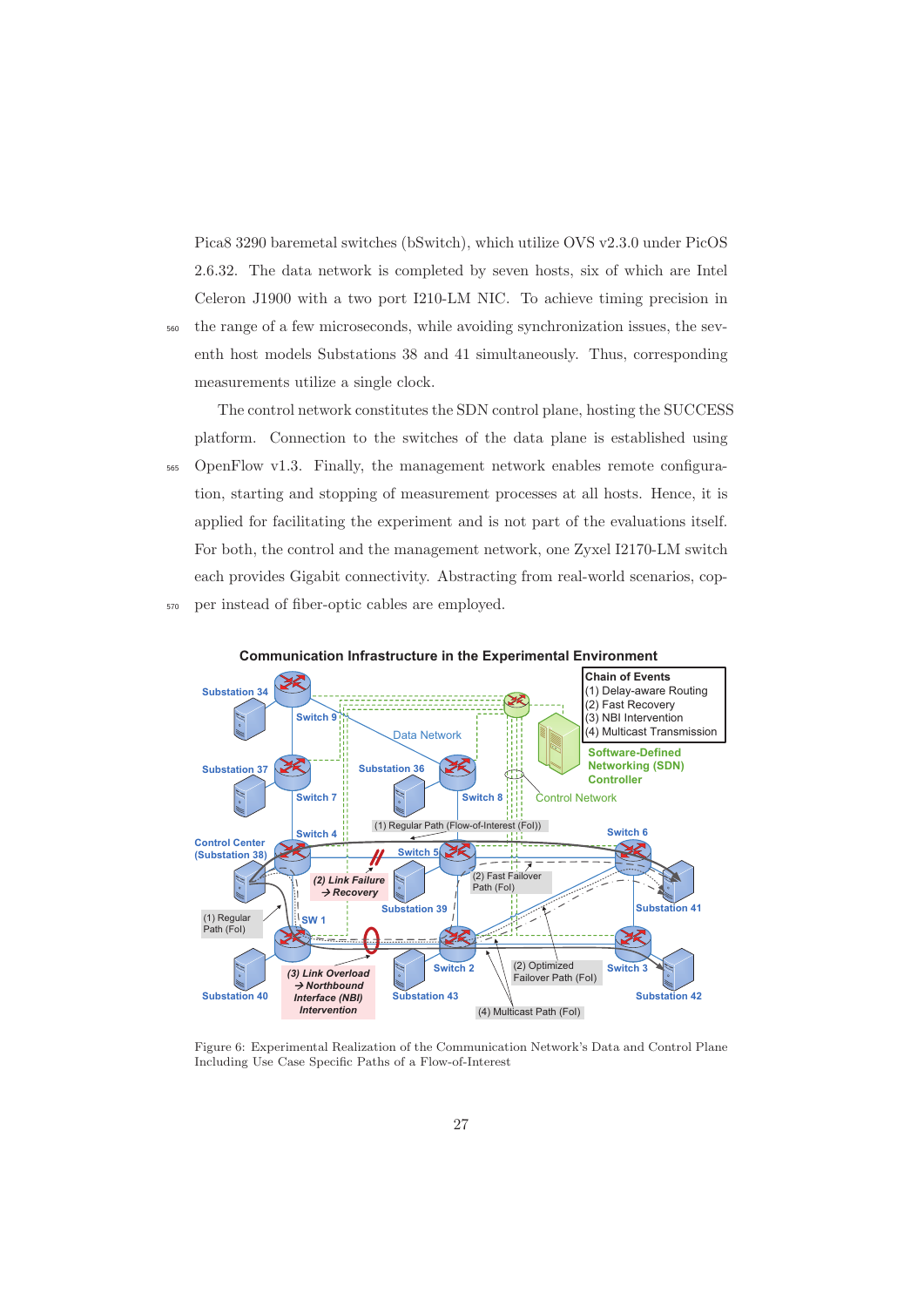## 5.2. Network Emulation

To validate the experimental results and scale evaluation to the full Nordic 32 test system, network emulations are carried out. Therefore, the software Mininet [43] is run on an Intel Xeon D-1518 under Ubuntu 16.04.2 LTS (v4.4.0-77-generic

<sup>575</sup> x86-64 Kernel). Mininet allows for the set-up of complex, realistic network configurations, applying the same controller framework as in the experiment. Configuration is performed using the Python programming language.

# **6. Evaluation of Approaches Proposed for Mission Critical Communications**

<sup>580</sup> Evaluation is split into four parts, each highlighting different hard service guarantee aspects, introduced in Section 3.

## 6.1. Comparison of Fast Failover Approaches

Within this subsection, we compare the failure detection and recovery mechanisms, described in Section 3, with regard to recovery delays, route optimality





Figure 7: Comparison of Initial and Optimized Recovery Delay for Different Approaches using Software-Defined Networking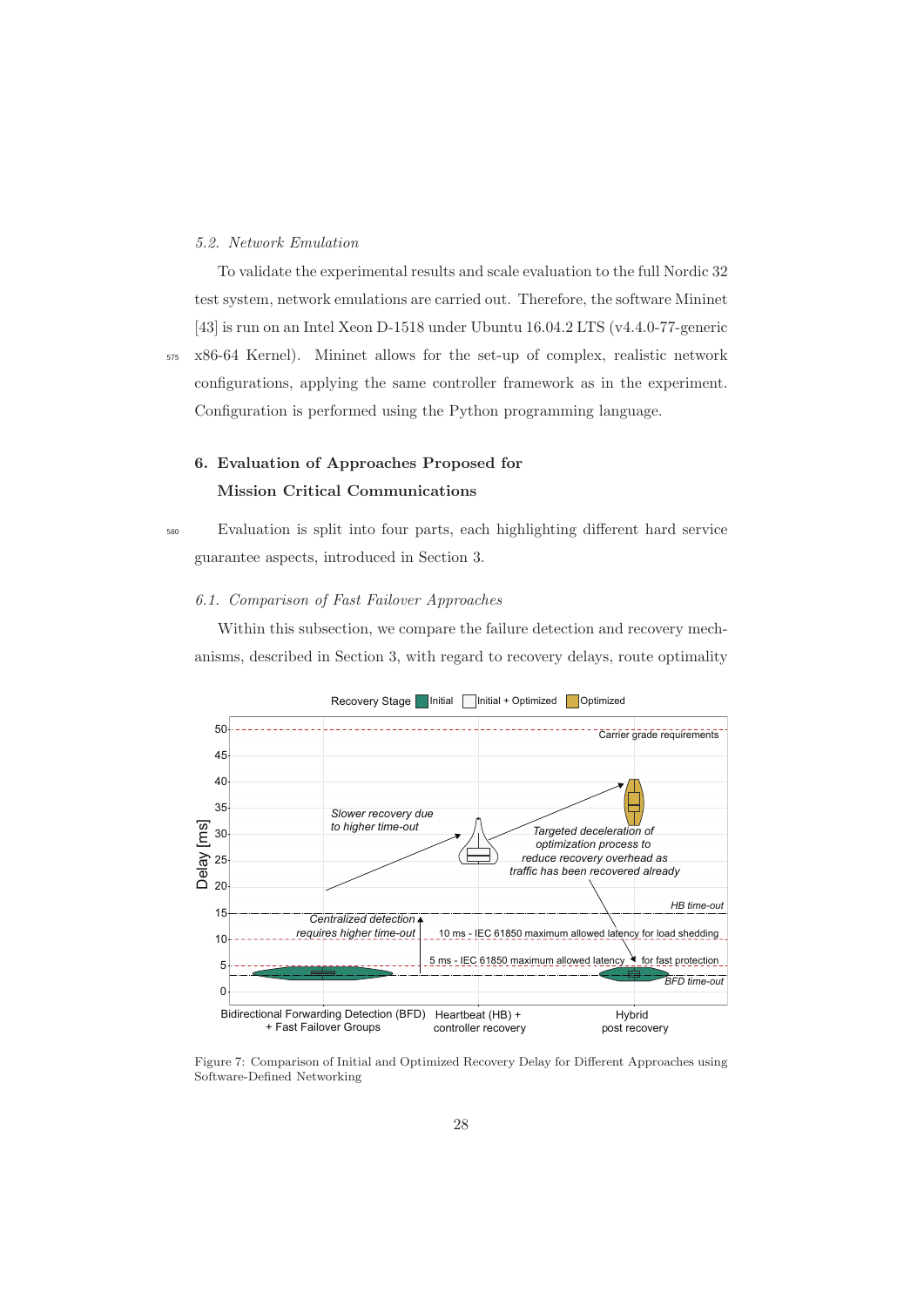<sup>585</sup> and induced link load on data and control network. Bidirectional Forwarding Detection (BFD) was configured with an Inter-Transmission Time (ITT) of 1 ms and a detection multiplier of 3, whereas the controller Heartbeat (HB) does not stabilize until an ITT of 3 ms, timing out after 15 ms. A link failure between Substations 38 and 39 is produced, interrupting the GOOSE traffic flow from <sup>590</sup> the control center to Substation 41.

Figure 7 depicts the flow's end-to-end recovery delays, measured at Substation 41 in our testbed set-up (c.f. Figure 6). End-to-end recovery delay refers to the time difference between the last packet received before the failure and the first packet received after clearance. It can be seen that recovery delays depend

- significantly on the detection mechanism applied. Using BFD traffic is switched to an alternative path within 4.73 ms at maximum. In contrast, controller centric failure detection and recovery requires up to 33 ms. Yet, this approach redirects the GOOSE traffic flow to an optimal path directly, whereas applying Fast Failover Groups (FFG) in combination with BFD necessitates subsequent
- <sup>600</sup> optimization. This step may be triggered in response to the reception of regular OFPortStatus messages, which is not until approximately 350 ms after the failure [9]. Integrating the advantages of both approaches, the hybrid approach uses BFD and FFG for immediate recovery, achieving the same latencies. In a second step Heartbeat (HB) messages are used to initialize controller-based
- <sup>605</sup> post optimization with a mean delay of 35.94 ms, getting close to the recovery delay of the controller centric approach. To minimize network load of the hybrid approach, the HB interval for post optimization is increased to 10 ms. Post optimization delay can be reduced further, though at the cost of increased network load, due to more frequent HB messages.
- <sup>610</sup> Figure 8 illustrates the aspect of path optimality, considering the criteria minimum hop count (left side) and load balanced network links (right side). This study uses a Mininet emulation of the 75 link communication network of the full Nordic 32 system. The results of regular routing, before the failure, serve as benchmark for both cases (yellow boxes). The left-side of Figure 8
- visualizes the increase to a maximum hop count of eight due to FFG recovery.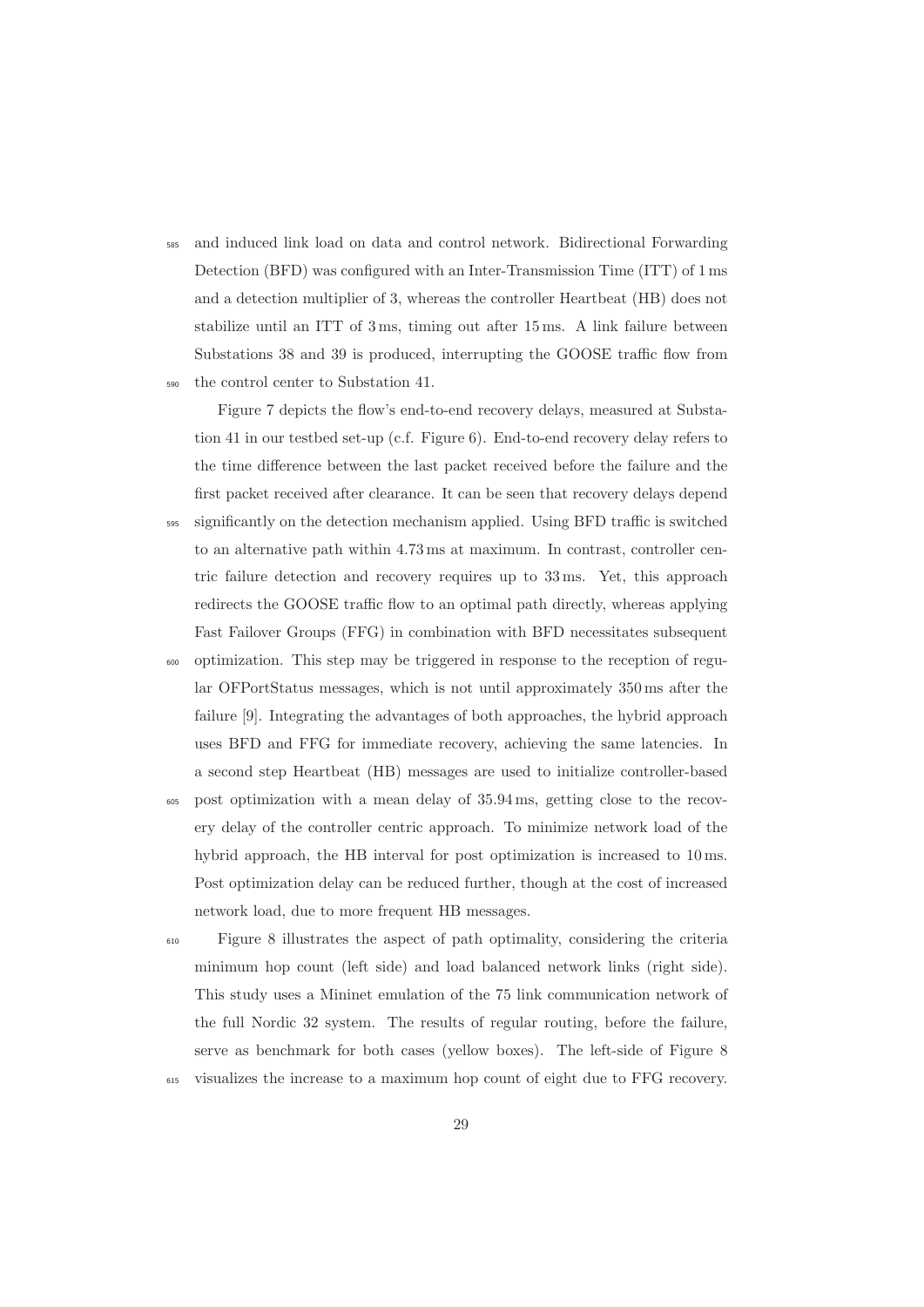

Figure 8: Hop counts and network load before/after failover using different Software-Defined Networking-enabled recovery methods

In comparison, the maximum hop count in case of controller recovery amounts to six only. According to the right-side of Figure 8, the median network load is reduced from 25 Mbps in case of FFG paths to 20 Mbps after controller recovery respectively post optimization.

<sup>620</sup> Table 3 sums up the additional network load induced by the different failure detection mechanisms. These values are determined analytically for the monitoring of the whole 75 link Nordic 32 system. For this purpose, we assume a 10 Gbps control network, the ITT mentioned above and packet sizes

| Recovery Approach Data Network Control Network |           |             |  |  |  |
|------------------------------------------------|-----------|-------------|--|--|--|
| <b>BFD</b>                                     | $0.019\%$ | $0\%$       |  |  |  |
| Controller-Heartbeat                           | $0.017\%$ | $2.688\%$   |  |  |  |
| Hybrid                                         | $0.024\%$ | $0.806\,\%$ |  |  |  |
| Hybrid optimized                               | $0.019\%$ | $0\%$       |  |  |  |

|  |  |  |  | Table 3: Continuous additional load due to failure detection mechanisms on 75 data network |  |  |  |  |
|--|--|--|--|--------------------------------------------------------------------------------------------|--|--|--|--|
|  |  |  |  | links with 1 Gbps capacity each and 10 Gbps control network                                |  |  |  |  |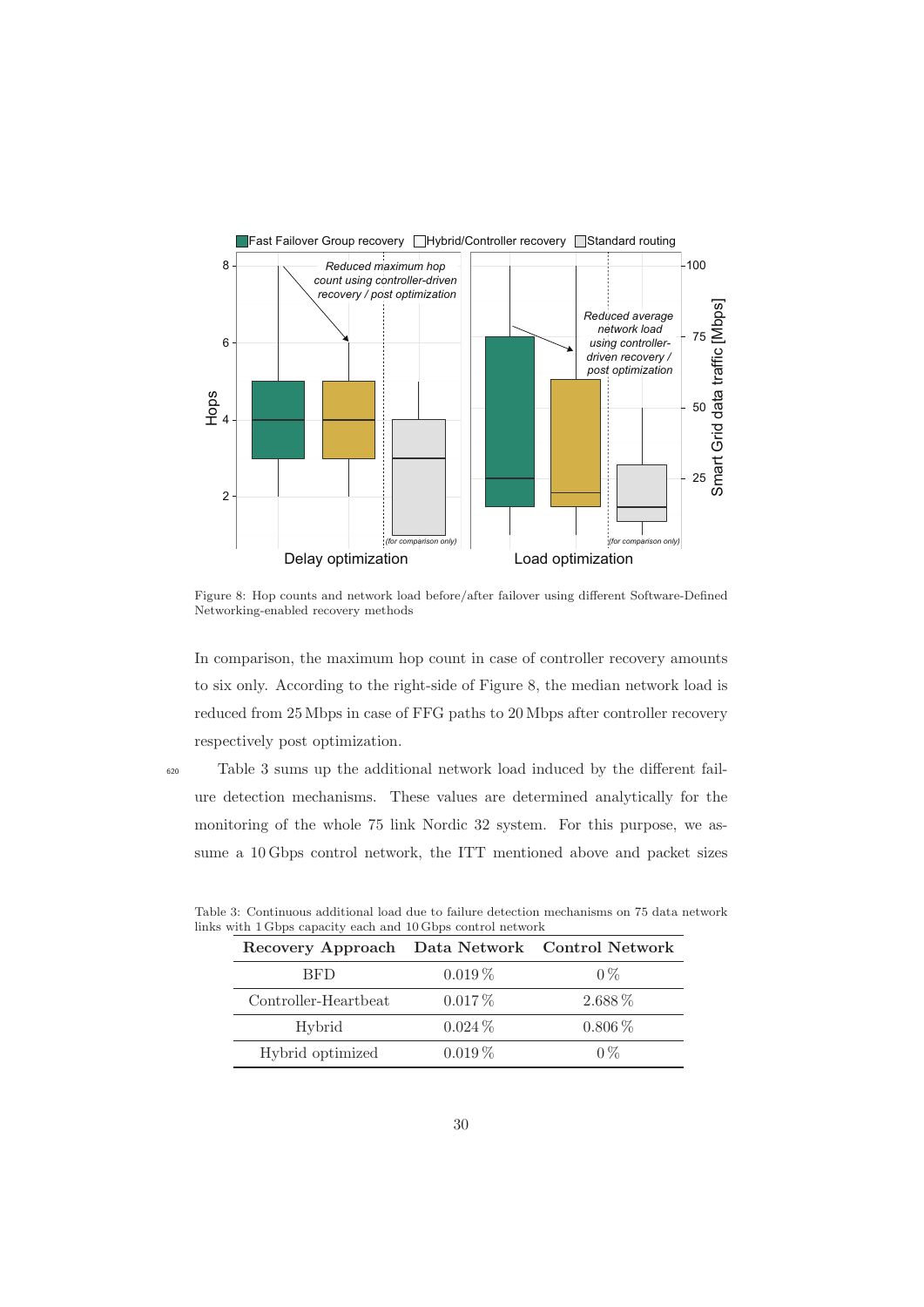according to [36]. While the controller HB achieves the lowest data network

- $625$  load of 0.017%, its frequent transmissions back to the SDN controller require 2.688 % of the control network capacity, which is the highest demand among all approaches. In comparison, even the hybrid approach, which comprises less frequent HB messages, incurs a control network load of just 0.806 %. However, a slight increase in data network load to 0.024 % has to be noted. Finally, the
- <sup>630</sup> data network load of BFD is in between the other two approaches, whereas the control network is only stressed in case of failure. Further optimization of the hybrid mechanism, may reduce its associated network loads to the same levels as those of BFD. While the load on the monitored link is comparatively low in all cases  $( $0.1\%$ ), the control network could experience considerable stress,$
- <sup>635</sup> depending on control network topology and number of monitored links. In addition, assuming adequate processing resources being available to the controller, it needs to be highlighted that scalability of the recovery approaches boils down to the issue of control network utilization.
- All in all, the hybrid recovery concept can be considered a reasonable com-<sup>640</sup> promise between low recovery delays, path optimality and consumed network capacity, the latter one even being improved by an optimized version of the approach.

## 6.2. Smart Grid Service-Driven Dynamic Priority Adaption

- Using the example of varying service requirements for Multi-Agent Sys-<sup>645</sup> tem (MAS)-based distributed power grid control, dynamic adaption of network configurations is shown. This involves prioritization, queuing and Northbound Interface (NBI) requests. A five step sequence of dynamic prioritization tasks is executed, as shown in Figure 9. The sequence involves two of the NBI requests, introduced in Section 3.
- <sup>650</sup> In step 1, MAS traffic is transmitted on an empty link between Switches 40 and 43. In total, these MAS messages have a capacity demand of approximately 5 Mbps, illustrated by bar plots in the upper part of Figure 9. This results in mean latencies of  $351 \mu s$ , depicted by the violin plots in the graph's lower part.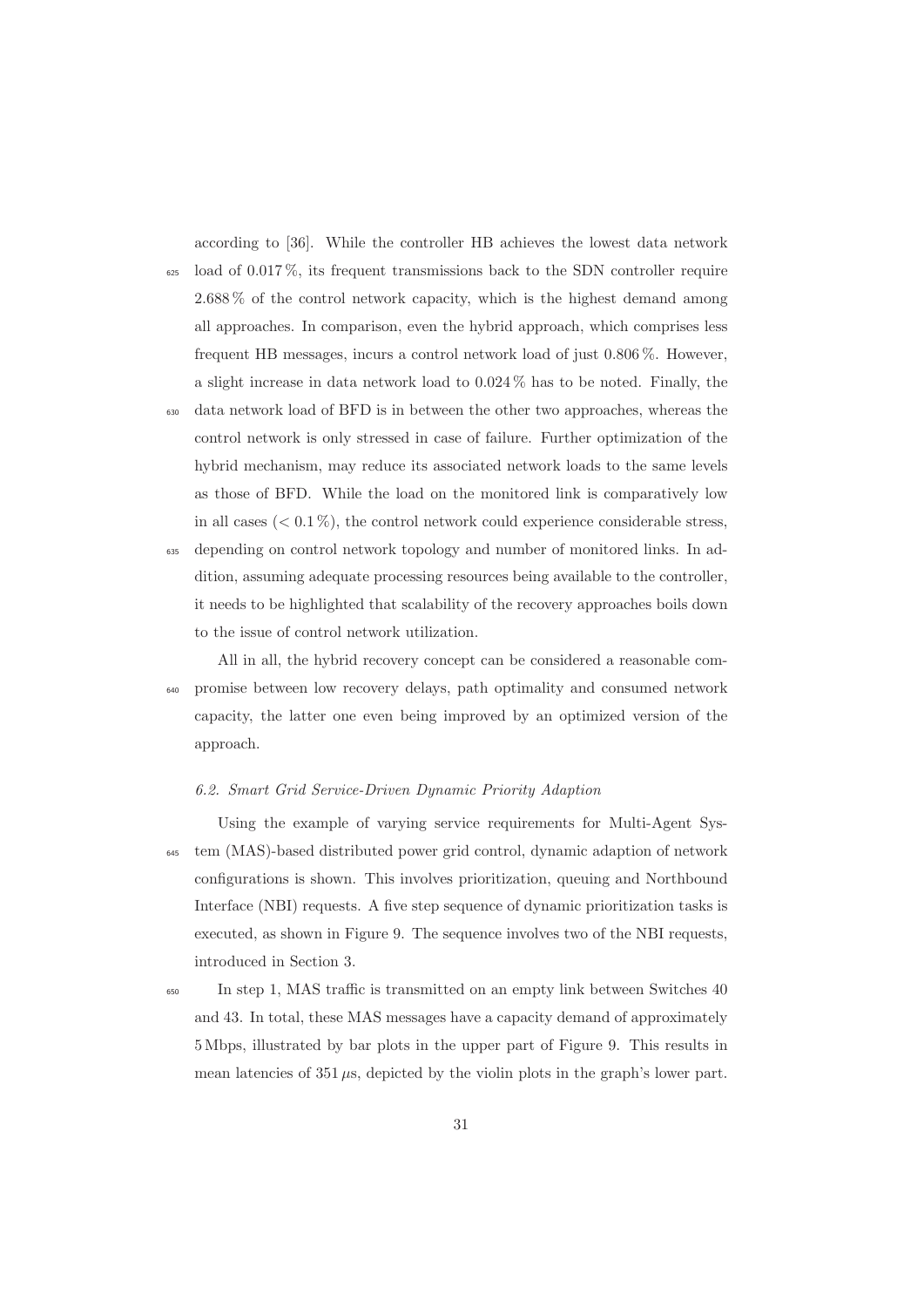

Figure 9: Successive steps of handling Multi-Agent System (MAS) traffic in response to changing network conditions, Northbound Interface (NBI) requests and subsequent priority/queue assignment

- Next, normal traffic conditions, as described in Section 4, are restored with <sup>655</sup> GOOSE and SV traffic being present on the network as well. Further, additional MMS traffic for the purpose of updating devices is injected into the ICT infrastructure. In conjunction with the link failure, discussed in the previous subsection, this leads to an overload of the link between Substations 40 and 43 as shown in step 2 of Figure 9. Since MAS traffic is not recognized by the <sup>660</sup> controller yet, it is handled as best effort, causing a drastic increase of the delay of up to 6.76 s. To resolve this issue, a Rule Creation request is sent. Thus, the MAS priority is raised to 30, which is well above the priority of MMS (priority level 20). Adequate queues with 5 Mbps minimum data rate are arranged for. Hence, delays are reduced back to below 1 ms, as shown in step 3. Next,
- <sup>665</sup> due to the power system being highly loaded and not in (N-1) secure state, an outage occurs, disconnecting the transmission line between Substations 38 and 39. Subsequently, parallel transmission lines between Substation 40 and 43 become overloaded. This emergency situation is identified by the agents of the distributed control system. To prevent cascading outages, the MAS aims at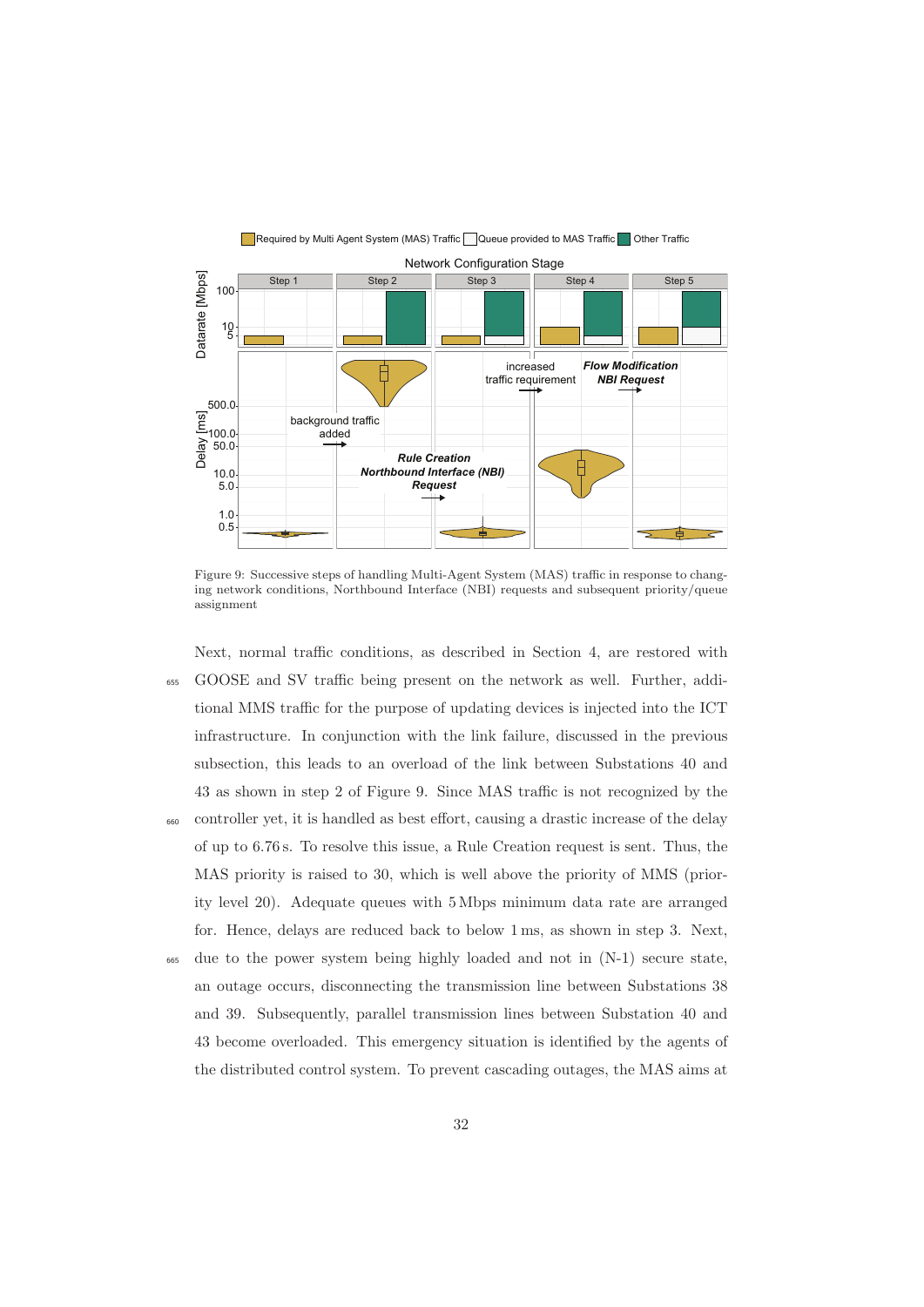- $\epsilon_{670}$  estimating the grid state on basis of refined measurement data. Accordingly, its monitoring precision has to be improved. Building on the detailed view of the power system, adequate counter-measures can be determined, which - in this case - involves triggering a Power Flow Controller (PFC). These developments lead to more frequent transmissions of critical MAS messages, thus increasing
- <sup>675</sup> the traffic load, as shown in step 4 of Figure 9. However, the queue assigned to MAS messaging is not sufficient for these altered data rate requirements, causing a rise in delay up to 41.43 ms. Subsequently, a Flow Modification request is issued to obtain a temporary raise of priority. Thus, MAS traffic is switched to a higher priority queue, providing up to 10 Mbps minimum data rate and
- restoring the initial delay level (step 5 of Figure 9). In this way, despite of the heavily loaded communication network, timely transmission of critical control messages can be ensured. In turn, power system stability can be maintained, preventing cascading outages.

### 6.3. Validation of Multicast Load Reduction

<sup>685</sup> This subsection targets load reduction with the means of multicast transmission. Therefore, transfer of measurement values or statuses from one to multiple other substations is bundled in multicast transmissions, wherever possible. In addition, if identical commands are sent by the control center to several substations, these GOOSE messages are transferred as multicast. On shared paths <sup>690</sup> between different agents of the distributed control system joint transmission is employed as well. The resulting optimization of bandwidth consumption in the

Figure 10 (left side) contrasts network utilization for unicast and multicast transmission, measured in our testbed. Compared to unicast, the mean link <sup>695</sup> load is reduced from 7.50 Mbps to 6.63 Mbps. In addition, applying multicast diminishes the maximum load by 11.1 % to 15.47 Mbps, shown by marker (a).

network is studied using both emulation and experiment.

Scaling up, emulation is used to study the impact of deploying multicast on the whole 75 link Nordic 32 system. While in the experiment we focus on delay optimal routing, the simulation includes load optimal routing as well. Figure 10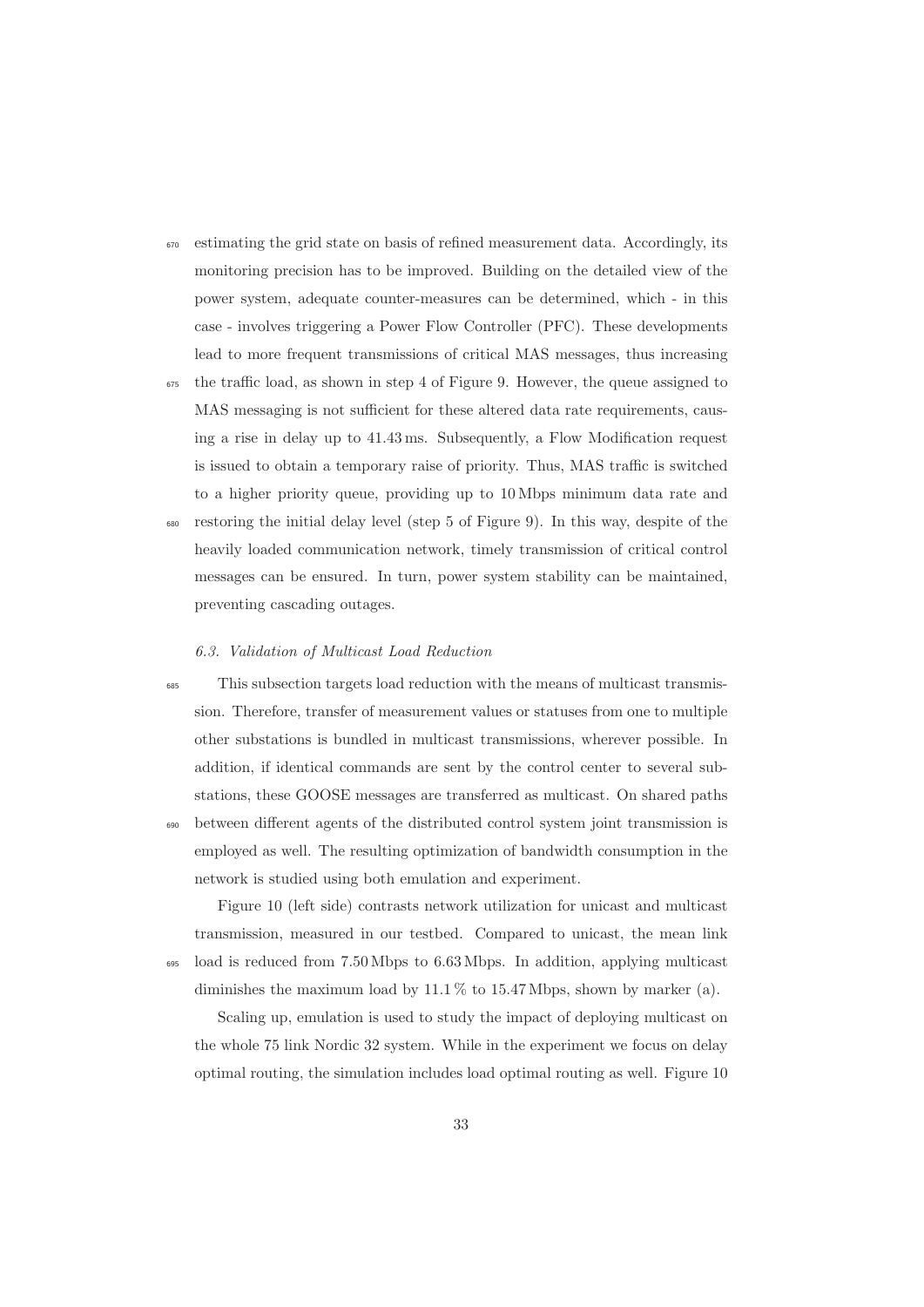

Figure 10: Comparison of network load using uni- and multicast flows in simulation (left) and experiment (right)

<sup>700</sup> (right side) shows link loads for the four different combinations of uni-/multicast transmission and delay/load optimal routing. Similar to the experiment a reduction of mean and maximum load is observed, when exchanging unicast for multicast transfers, highlighted by marker (a). This holds true for both routing disciplines. Comparing the different routing schemes - among each pair of <sup>705</sup> unicast respectively multicast transmissions - shows an increase of mean link utilization for load optimal routing, whereas the maximum load is delimited to a lower level as can be seen from marker (b). This behavior matches perfectly the concept of balancing network utilization.

# 6.4. Evaluation of In-Controller Network Calculus Supervision and Routing

<sup>710</sup> As described in Section 3.4, we apply Network Calculus (NC) for delay-aware routing of traffic flows and online supervision of latency requirement compliance. In the following, prerequisite evaluations are performed for assuring the assumptions of modified cross traffic handling. Next, calculated NC delay bounds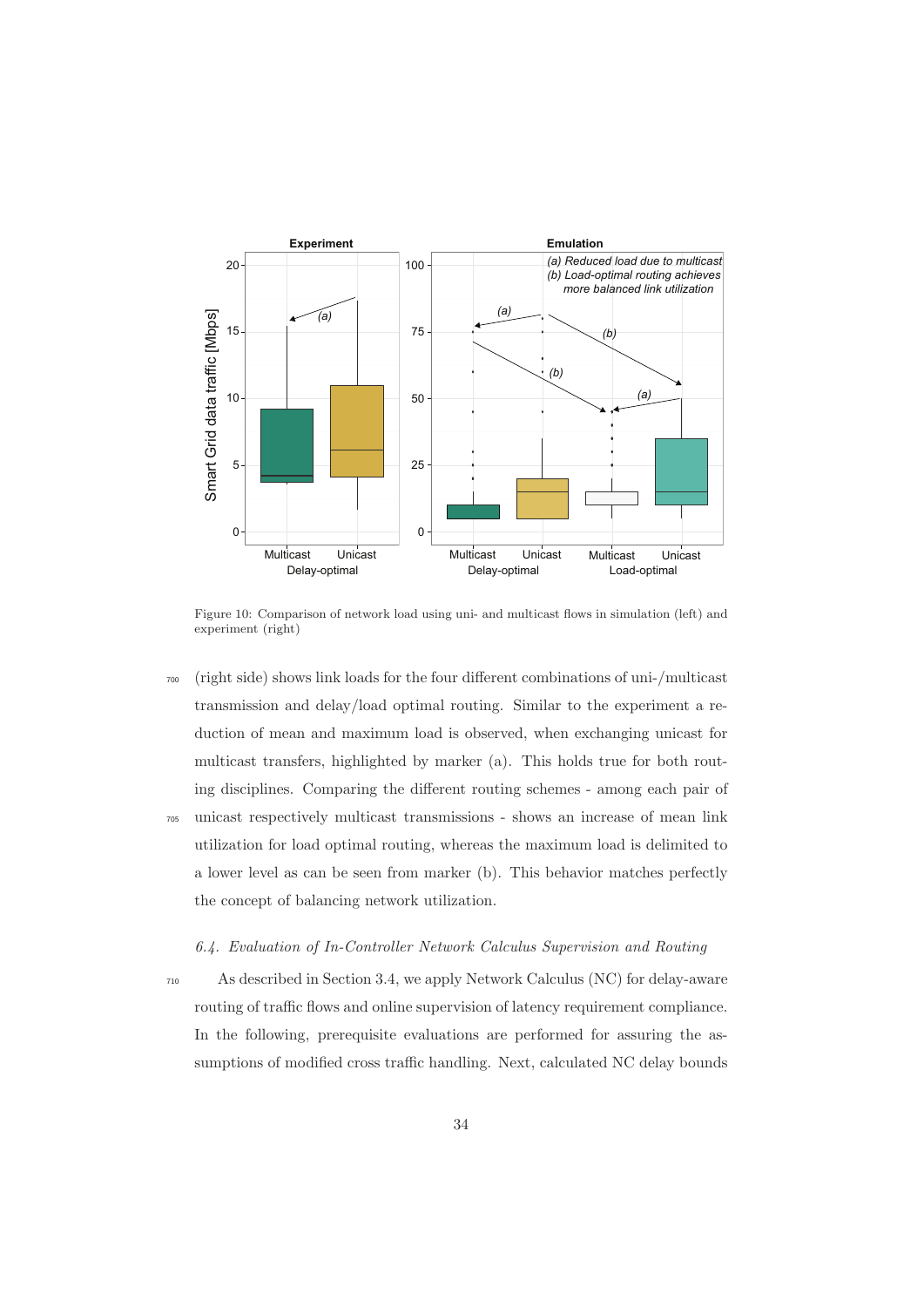are cross-validated against the results of empirical measurements. This section <sup>715</sup> concludes with evaluations on the applicability of NC-based routing and delay supervision.

### 6.4.1. Prerequisite Assessment of Cross Traffic Handling

Preliminary studies for NC application include the analysis of switching delays of a virtualized switch for different ITT and traffic conditions, as illustrated <sup>720</sup> in Figure 11. It needs to be stressed that these evaluations only serve for conforming the assumptions on cross traffic behavior described in Section 3.4 and do not reflect actual traffic configurations considered in the remainder of this article.

To deduce latencies, traffic captures of one specific flow-of-interest at the <sup>725</sup> ingress and egress port of the switch are considered. The single traffic flow case constitutes a scenario, in which only the flow-of-interest is present, whereas in the cross traffic case a second flow uses the same egress port. In contrast, in the full traffic load scenario additional communication streams reach the



Figure 11: Traffic flow switching delay for different Inter-Transmission Time (ITT) and (cross) traffic conditions on a 1 Gbps network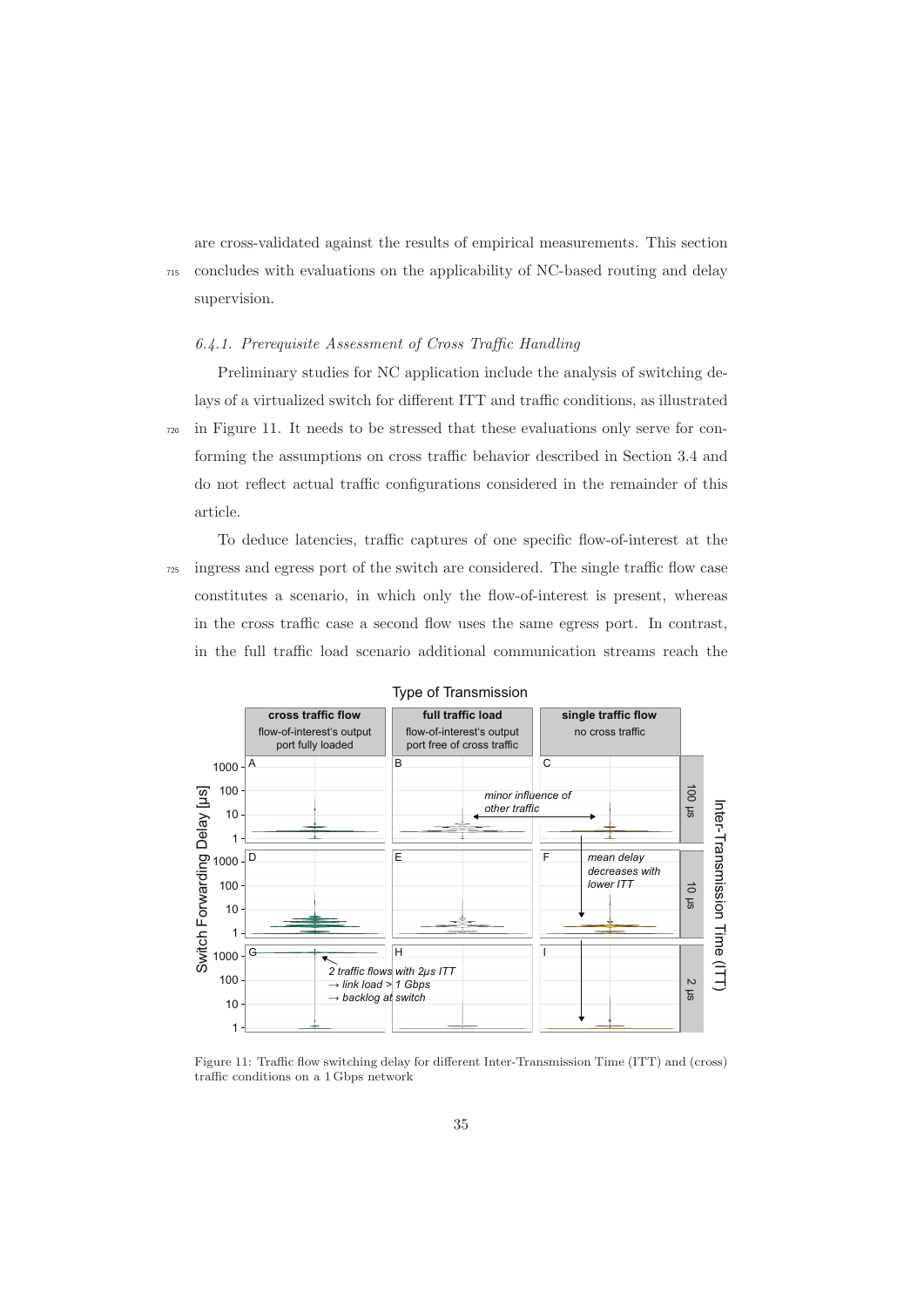switch, however obviating the egress port used by the flow-of-interest. It can be

- <sup>730</sup> observed that delay decreases with reduced ITT (for a more detailed analysis of this phenomenon c.f. [44]). Meanwhile, additional traffic at the switch shows minimal influence on the switching performance, if different egress ports are used. In comparison, cross traffic being present on the same egress port, evokes rising delays of the flow-of-interest. If the competing traffic flows exceed the <sup>735</sup> maximum capacity of the connected egress link, which is true for an ITT of  $2 \mu s$ , delay even increases by three orders of magnitude (c.f. Figure 11.G). Accordingly, traffic using the same output port as the flow-of-interest needs to be considered for delay analysis due to its significant impact, whereas the
- <sup>740</sup> Hence, NC can be simplified in this regard, as described in Section 3.4. This obviates the issue of looped flow dependencies, which otherwise might cause deadlocks in computation. On the other hand, measurements reveal the need for considering the impact of varying ITT on switching latencies. Subsequently, these findings are integrated into NC.

influence of traffic flows on other output ports has been shown to be negligible.

#### <sup>745</sup> 6.4.2. Validation of Network Calculus Delay Bounds

In the next step, we aim at comparing measured network delays to the results of NC-based flow analysis in order to prove its applicability for network state monitoring and delay supervision. Figure 12 comprises measured delays in terms of violin and box plots for GOOSE and MAS transmissions between the control <sup>750</sup> center (Substation 8) and Substation 41, considering three different scenarios. Above the violins dotted lines indicate the maximum measured delay, whereas solid lines represent the corresponding results of in-controller NC analysis. In comparison to the previous evaluation, the traffic loads listed in Table 2 are restored. Hence, the two flows-of-interest are interfered by multiple cross traffic <sup>755</sup> flows.

The scenarios considered map to the use cases presented in the course of this paper: before failure of the communication link between Substations 38 and 39, after failure recovery to alternative paths and after applying multicast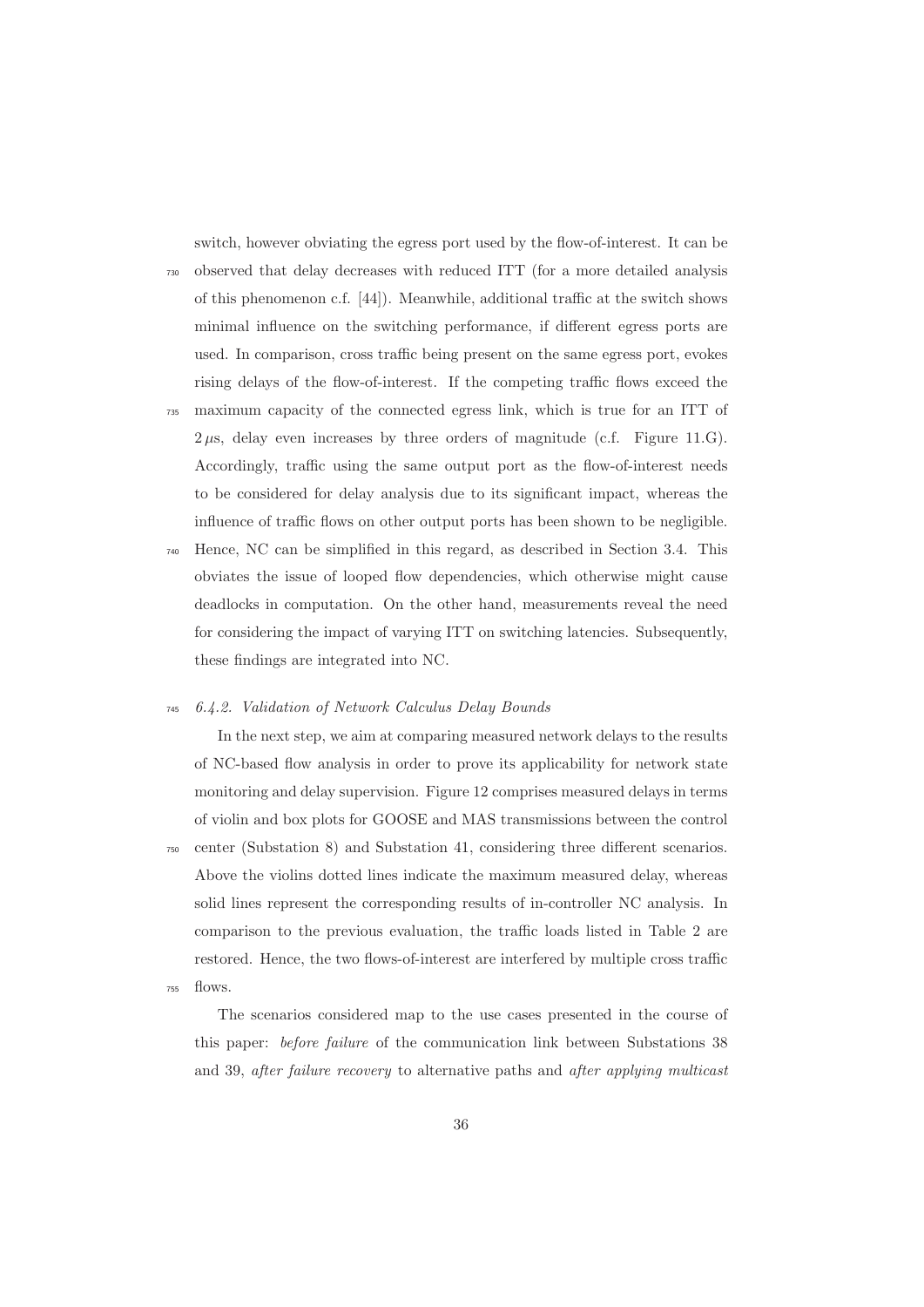

Figure 12: Measured delays (violin and box plots) and Network Calculus (NC) bounds (solid lines) of GOOSE and Multi-Agent System (MAS) traffic from Host 4 to 6 for different scenarios

transmission mode. Dynamic prioritization is excluded here, since it would <sup>760</sup> involve overloading communication links, resulting in infinite delay bounds in NC.

In all three scenarios, NC bounds are not exceeded, being  $120$  to  $450 \mu s$ above the maximum values, measured in the testbed. Deviation between NC bounds and maximum measured values increases for the case of MAS traffic after <sup>765</sup> occurrence of the ICT failure. This effect can be attributed to NC's sensitivity to prioritization. In this case, the behavior is sparked by relatively low priority of the MAS service in combination with numerous - higher priority - cross traffic flows, being present on the back-up route. Nevertheless, evaluation highlights that NC provides valid means of network latency estimation within SUCCESS.

<sup>770</sup> Delay bounds are found to be well-above maximum measurement results, while not being overly loose.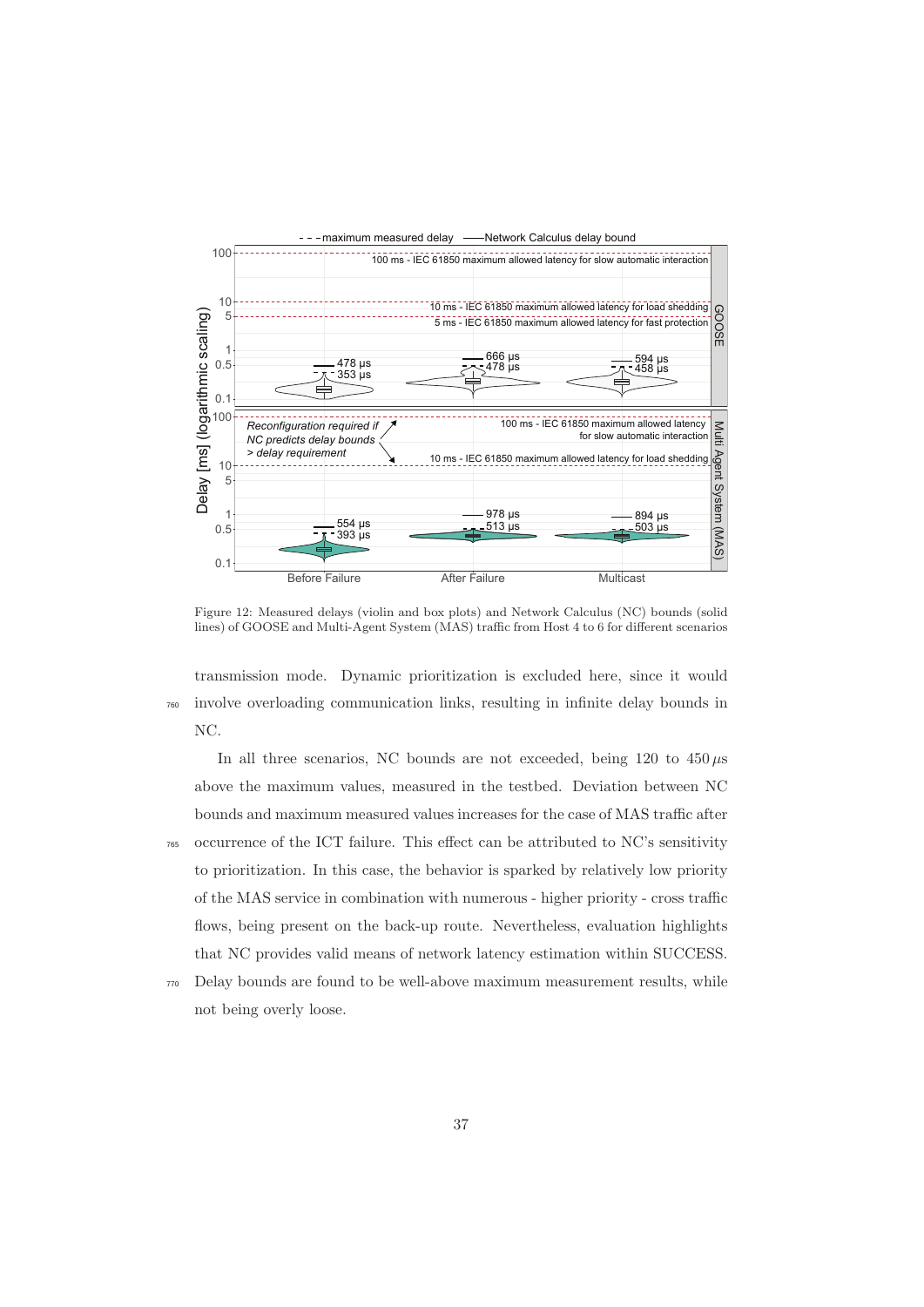

Figure 13: Comparison of computation times for regular, Network Calculus-based and hybrid routing approaches, used in our Software-Defined Networking (SDN) Controller

## 6.4.3. Evaluation of Network Calculus-based Routing

Figure 13 compares the performance of NC based routing with the computation times of regular, service-aware routing approach. While the regular routing <sup>775</sup> completes within less than 3 ms at maximum, full NC-based routing incurs mean delays of 14.44 ms. Computation speed of this NC routing approach is determined by the fact, that delay bounds are derived for all feasible routes within the full Nordic 32 communication network. Further performance improvements may be achieved by parallelizing these calculations. In contrast, the hybrid

- <sup>780</sup> NC routing concept builds on the idea of coupling service-aware routing and NC analysis. Therefore, an optimal route is determined using regular routing, for which delay bound compliance is checked with the help of NC. Hence, performance is improved to mean computation times of 2.66 ms. To further optimize computation times of NC routing, we re-use previously calculated output
- <sup>785</sup> bounds during delay bound calculation for the new flow-of-interest as described in Algorithm 1. This obviates efforts of recursively determining output bounds on-the-fly. Subsequently, the mean calculation period is decreased to 2.17 ms in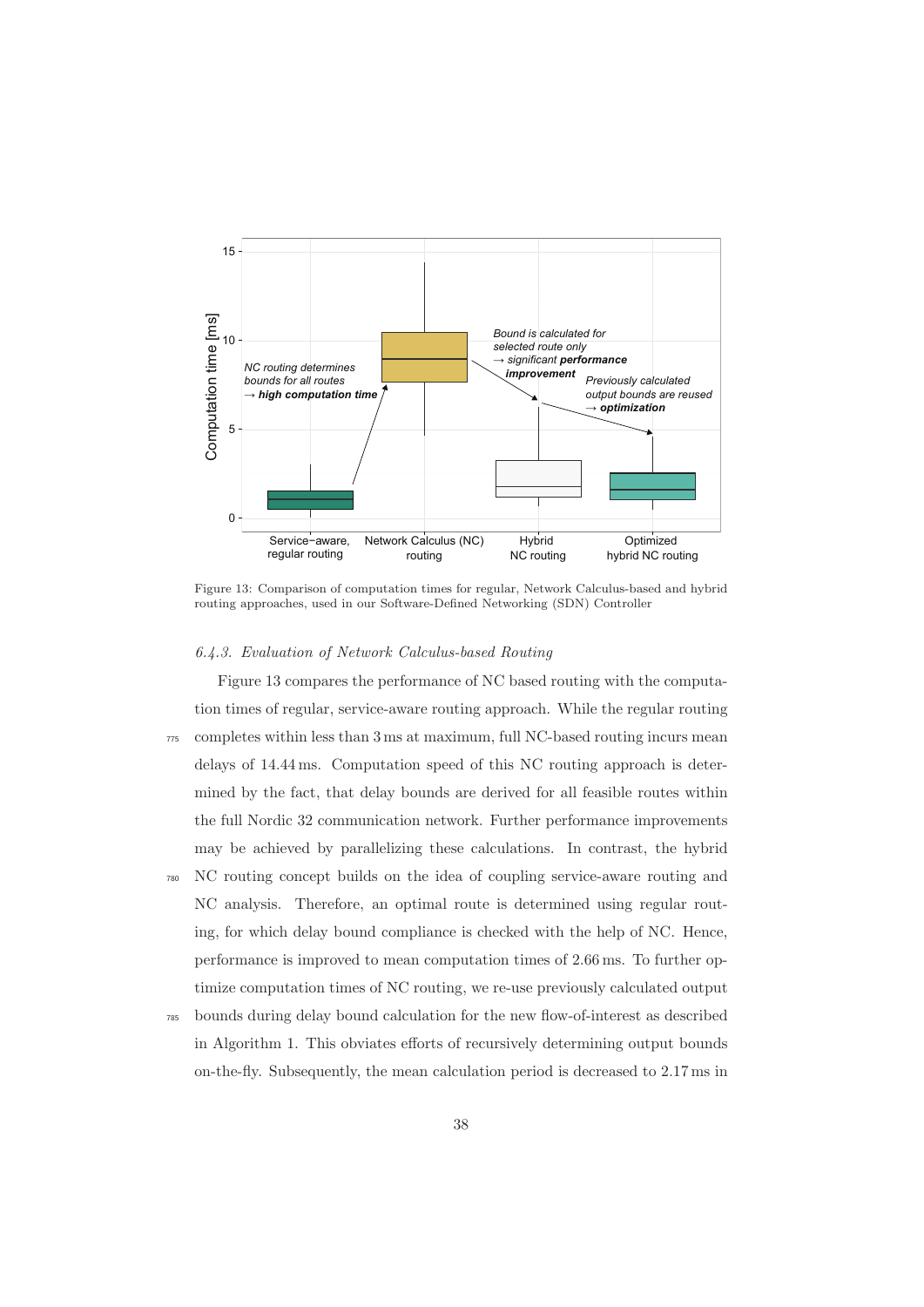case of optimized hybrid NC routing, however at the cost of reduced precision of the delay bound.

<sup>790</sup> 6.4.4. Optimization of Network Calculus Computation Times

The following evaluation focuses on the optimization of NC computation times for the application within the SDN controller. A detailed performance comparison of the standard algorithm and the optimized approach is provided in Figure 14, displaying empirical measurements of execution durations. The <sup>795</sup> standard algorithm was utilized for NC and hybrid NC routing, whereas the enhanced version has been employed for optimized hybrid NC routing as well as NC delay supervision. Following the standard approach, output bounds of all cross traffic flows are computed on-the-fly during delay calculation of the flow-of-interest (first column), leading to maximum computation times of 76 ms. <sup>800</sup> Afterwards, the delay of all previously installed traffic flows is recalculated, considering the impact of the new flow (second column). This step may take up to approximately 1 s. Initial delay analysis of the flow-of-interest can be sped up



by making use of previously calculated output bounds. Thus, calculation times

Figure 14: Comparison of computations times for different calculation objects and algorithms with relevant parameters for NC routing respectively NC delay supervision being highlighted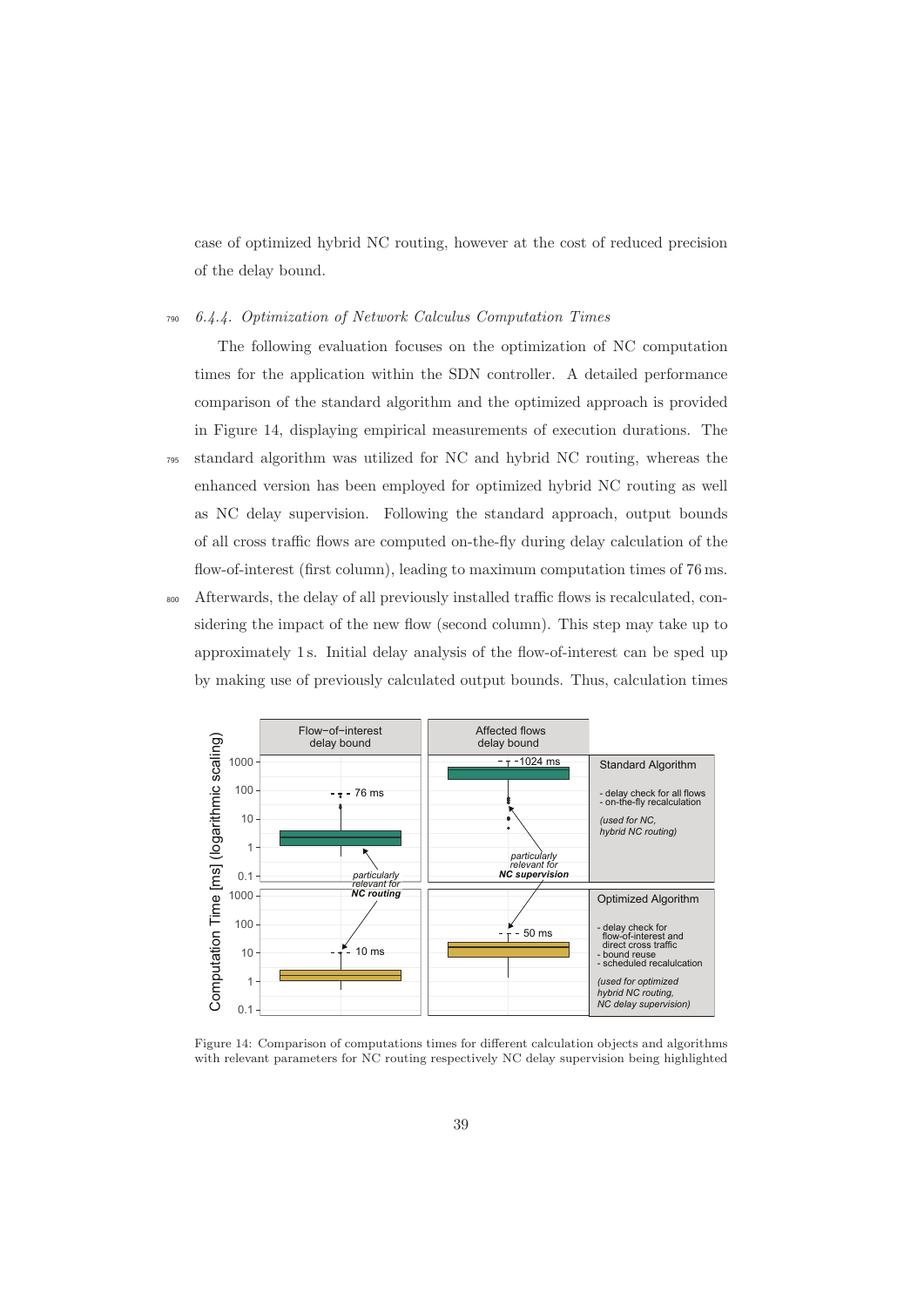can be reduced to maxima of 10 ms for the flow-of-interest and 50 ms for affected

<sup>805</sup> cross traffic flows. The latter provides a worst-case estimation as delay bounds for all cross traffic flows are recomputed. In real-world scenarios it would be sufficient to recalculate the delay bounds of those flows close to their respective latency requirements. Yet, due to the concept of reusing existing output bounds, it becomes necessary to perform a third calculation step, recalculating <sup>810</sup> the output bounds. Nevertheless, this final step does not need to be executed immediately, but may be scheduled.

## 6.4.5. Assessment of Delay Supervision for Dynamic Reconfiguration

Finally, the application of NC delay supervision in the context of dynamic network reconfiguration is evaluated. As shown in Figure 4, reconfiguration may <sup>815</sup> be caused by the insertion of new traffic flows, as direct and indirect result of NBI requests or evoked by failure recovery. In this context, Figure 15 comprises measurement results for the delay of network reconfiguration in terms of a violin and overlaid box plot. The median reconfiguration time amounts to 3.37 ms, whereas at maximum delays of 6.12 ms are reached. These reconfiguration times <sup>820</sup> are taken into account for subsequent analysis. Table 4 focuses on the case

of NBI request-induced network reconfiguration, comparing delay impacts of



Figure 15: Measured network reconfiguration delays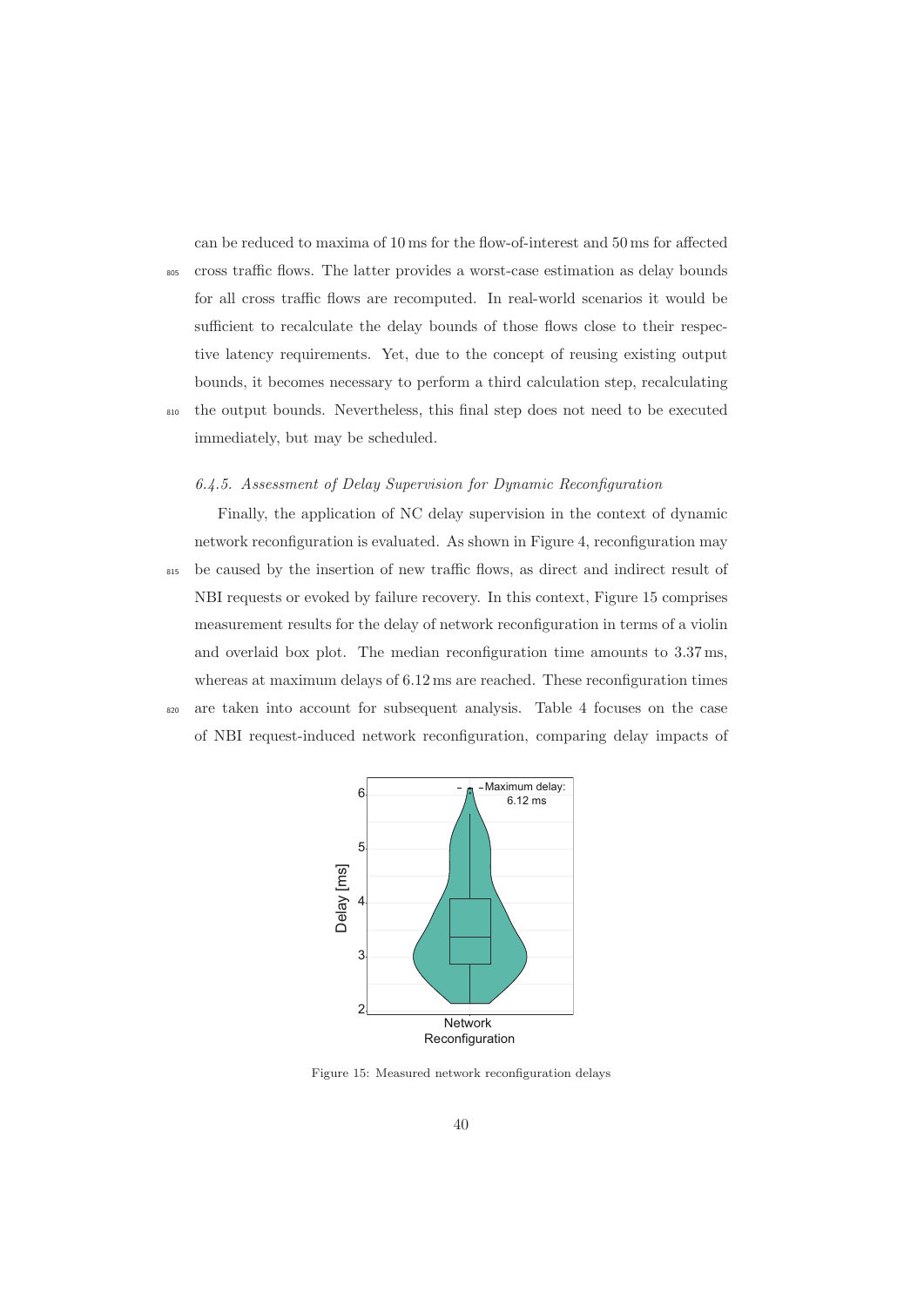|                                                                                                        |                                          | Delay impact [ms] |     |                |              |  |  |  |  |
|--------------------------------------------------------------------------------------------------------|------------------------------------------|-------------------|-----|----------------|--------------|--|--|--|--|
| Options                                                                                                | <b>Chain of Events</b>                   | Request. flow     |     | Affected flows |              |  |  |  |  |
|                                                                                                        |                                          | Mean              | Max | Mean           | Max          |  |  |  |  |
|                                                                                                        | 1. Request                               | $\overline{4}$    | 6   |                |              |  |  |  |  |
| Post-<br>reconfiguration                                                                               | 2. Reconfiguration of<br>requesting flow | $\overline{4}$    | 6   |                |              |  |  |  |  |
| check                                                                                                  | 3. NC recalculation                      | 17                | 49  |                |              |  |  |  |  |
|                                                                                                        | 4. Reconfiguration of<br>affected flows  |                   |     | 4              | 6            |  |  |  |  |
|                                                                                                        | Total                                    | 8                 | 12  | 14             | 56           |  |  |  |  |
| $\rightarrow$ in the worst case, affected flows impacted considerably                                  |                                          |                   |     |                |              |  |  |  |  |
|                                                                                                        | 1. Request                               | $\overline{4}$    | 6   |                |              |  |  |  |  |
| Pre-                                                                                                   | 2. NC recalculation                      | 17                | 49  |                |              |  |  |  |  |
| reconfiguration<br>check                                                                               | 3. Reconfiguration of<br>affected flows  | $\overline{4}$    | 6   |                |              |  |  |  |  |
|                                                                                                        | 4. Reconfiguration of<br>requesting flow | $\overline{4}$    | 6   |                |              |  |  |  |  |
|                                                                                                        | Total                                    | 22                | 68  | $\Omega$       | $\mathbf{0}$ |  |  |  |  |
| $\rightarrow$ in the worst case <b>requesting flow</b> impacted considerably                           |                                          |                   |     |                |              |  |  |  |  |
| $\rightarrow$ applicable for <b>Smart Grid</b> services with <b>latency requirements</b> $\geq$ 100 ms |                                          |                   |     |                |              |  |  |  |  |

Table 4: Delay impact of computation times derived from the results presented in Figures 14 and 15

different implementation options. These alternatives deviate with regard to the order, in which processes are executed. In case of post-reconfiguration check the network configuration (queue rate, priority) is altered immediately, resulting 825 in maximum adjustment latencies of about 12 ms for the requesting flow. Only afterwards, NC is employed to recalculate the delay bounds of affected flows and check for potential violations of given latency requirements. If so, subsequent reconfiguration of the affected traffic flows has to be performed. Accumulating

 $830 - 56$  ms is constituted. In contrast, using the *pre-reconfiguration check* other flows are not influenced by the NBI request as potential effects on their delay bounds is assessed beforehand. However, in this way the reconfiguration of the requesting

NC computation and corresponding reconfiguration times, a worst case delay of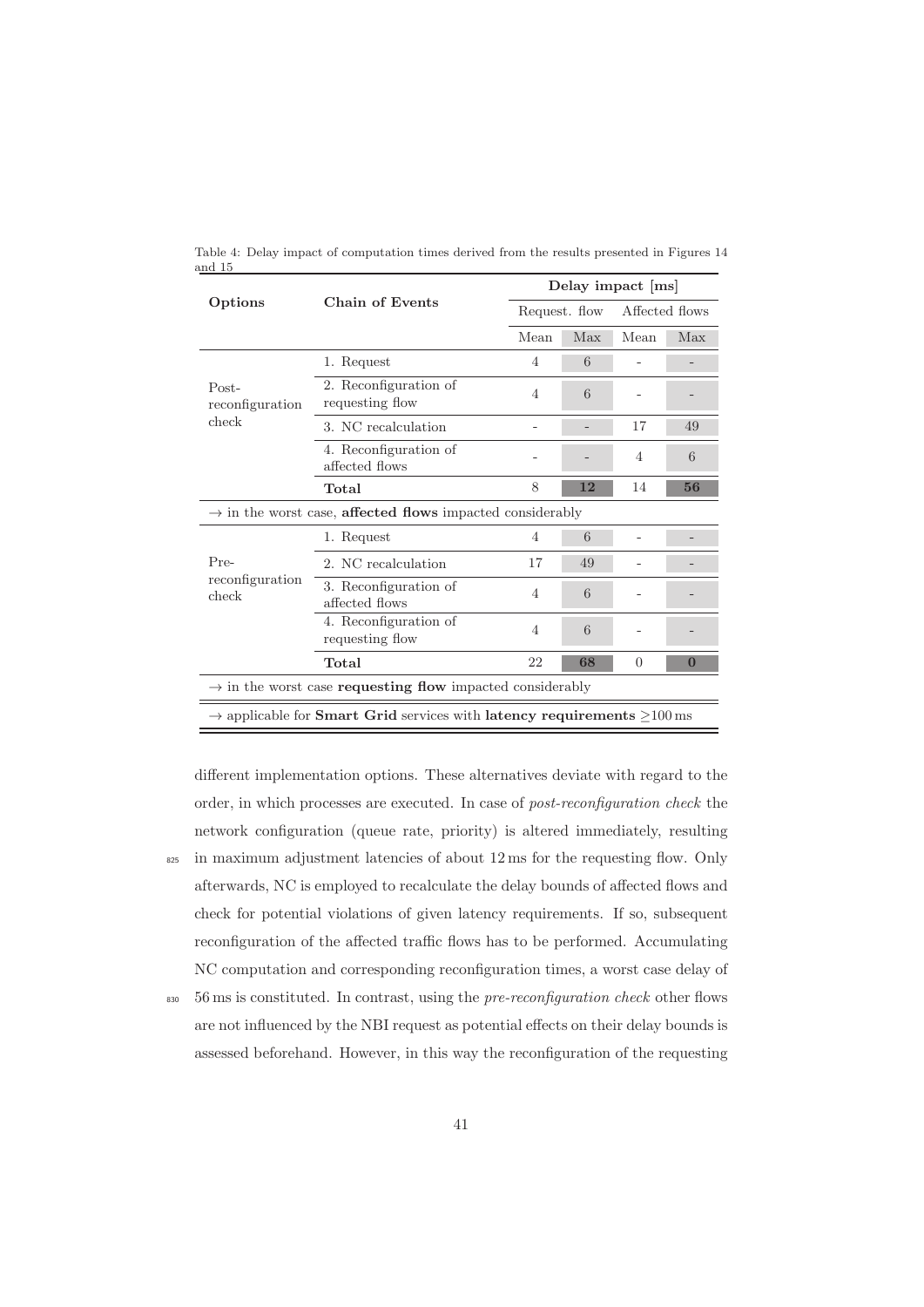flow is delayed by up to 68 ms. Hence, both approaches exhibit advantages and disadvantages, either for the requesting flow or for affected transmissions. <sup>835</sup> Taking into account Smart Grid latency requirements defined in Table 1, the following conclusions can be drawn:

- Combining NC delay supervision with dynamic network reconfiguration allows for flexibly reallocating resources for Smart Grid traffic flows with latency requirements ≥100 ms as delay compliance is ensured at all times.
- <sup>840</sup> In contrast, extremely time critical services with latency requirements <10 ms may not be subjected to reconfiguration at any time.
	- Vice versa, minimum and maximum queue concepts have to employed for assuring dedicated resources for these services. Respective configurations must not be altered during failover or reconfiguration.
- 

<sup>845</sup> • Further optimization of algorithms and hardware set-up may enable extending dynamic, NC monitored network reconfiguration to Smart Grid services with latency requirements of 10-100 ms.

## **7. Conclusion and Future Work**

To cope with the complex challenges of mission critical communications <sup>850</sup> in cyber-physical systems, we proposed the use of Software-Defined Networking (SDN) on basis of our Software-Defined Universal Controller for Communications in Essential Systems (SUCCESS) framework. In this article we focused on the case of emerging Smart Grid infrastructures, evaluating the suitability of our approach with the help of experiments and emulations. Therefore we mod-<sup>855</sup> eled an ICT infrastructure on top of the well-established Nordic 32 test system and derived specific scenarios for each aspect of hard service guarantees. Reliability of communication networks was studied with regard to handling critical link failures. Applying a hybrid concept, combining distributed and centralized failure detection and recovery, maximum delays of 5 ms are achieved, while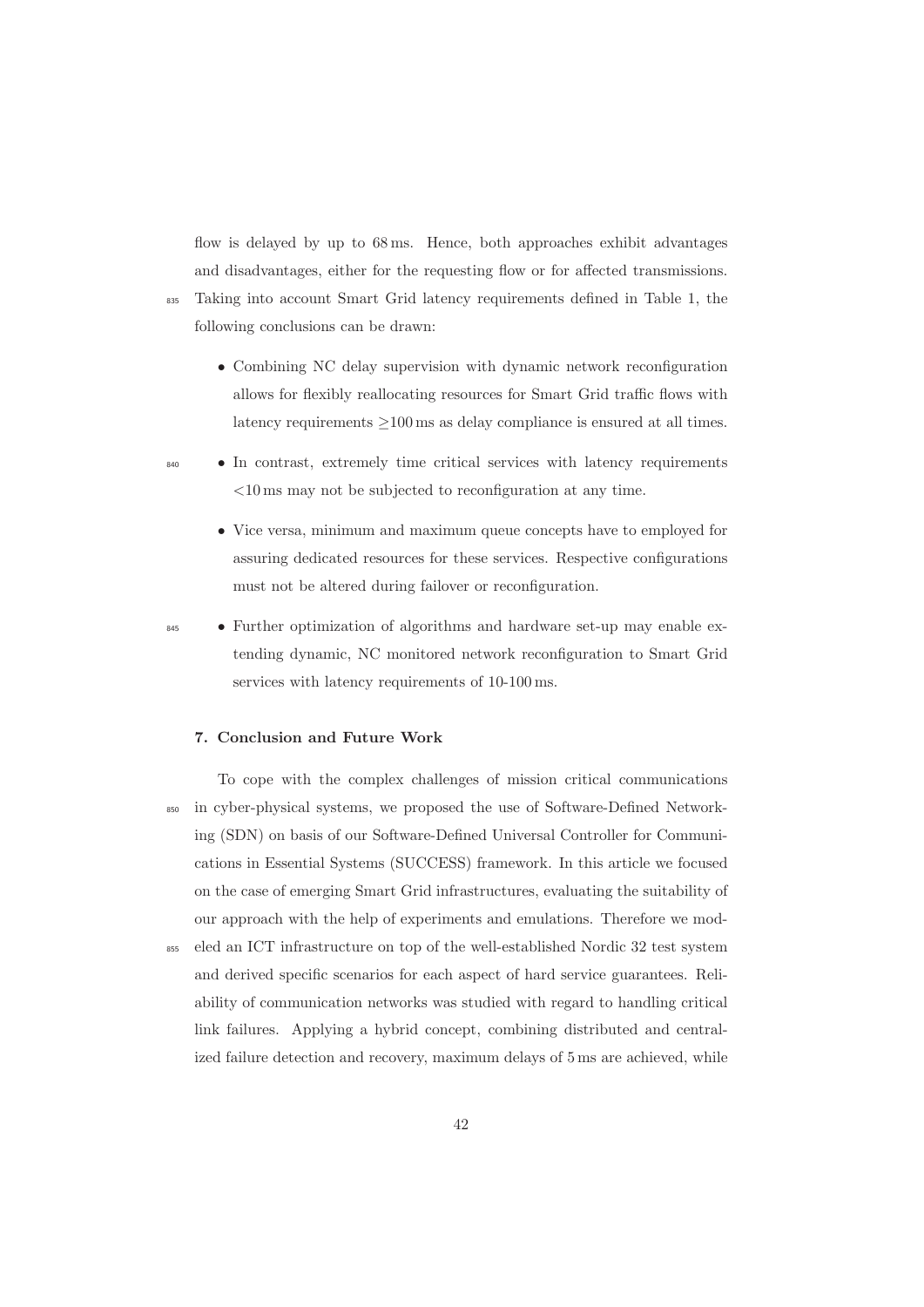- <sup>860</sup> maintaining optimal paths almost continuously. Dynamic adaptation of priorities (queues) is utilized for minimizing communication delays of a Multi-Agent System (MAS) even in the presence of high traffic load. Alternating requirements are conveyed via the controller's Northbound Interface (NBI), relying on the REST API. In addition, the NBI is used for creating multicast groups, as
- <sup>865</sup> commonly used in IEC 61850 communications, significantly reducing average and maximum link load. Finally, the analytical modeling approach of Network Calculus (NC) was integrated into SUCCESS and tailored to the specifics of min/max rate queuing as implemented at the switches within our testing environment. Hence, real-time capability of critical communications can be mon-
- <sup>870</sup> itored online on basis of hard worst case delay bounds. In case of violations, remedial actions, such as fast re-routing or dynamic priority adaptation, are applied. In contrast to measurement-based latency supervision, NC integration enables a comprehensive view on delays, their triggers and even predictions of future endangerments. Yet, we also indicated limits of NC-monitored dynamic
- <sup>875</sup> network reconfiguration as for numerous traffic flows computation times may jeopardize latency requirements of extremely time critical Smart Grid protection functions (<10 ms). Further, NC was utilized for improved, delay-bounded routing.

Further enhancing our reliability concept, subsequent work will deal with <sup>880</sup> fast failure recovery for multicast traffic flows. Moreover, we aim at establishing communication between distributed, inter-connected controllers in order to achieve a) controller resilience and b) improve the scalability. Additionally, assignment of transmission capacities in wireless networks can be added to the controller's capabilities.

#### <sup>885</sup> **Acknowledgement**

This work has been carried out in the course of research unit 1511 'Protection and control systems for reliable and secure operations of electrical transmission systems', funded by the German Research Foundation (DFG) and the Franco-German Project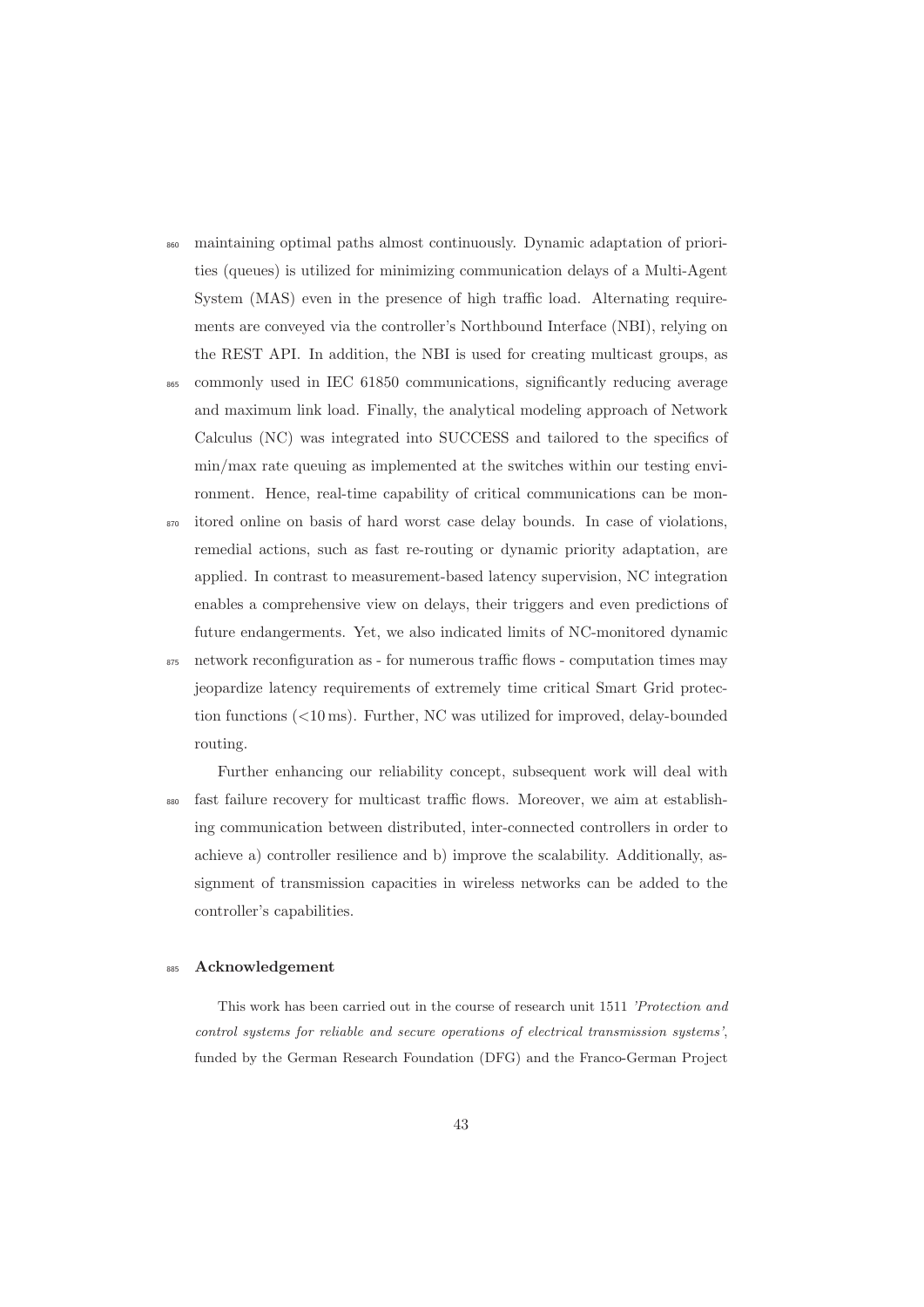BERCOM (FKZ: 13N13741) co-funded by the German Federal Ministry of Education <sup>890</sup> and Research (BMBF).

### **References**

- [1] X. Fang, S. Misra, G. Xue, D. Yang, Smart Grid The New and Improved Power Grid: A Survey, IEEE Communications Surveys and Tutorials 14 (4) (2012) 944– 980. doi:10.1109/SURV.2011.101911.00087.
- <sup>895</sup> [2] Y. Yan, Y. Qian, H. Sharif, D. Tipper, A Survey on Smart Grid Communication Infrastructures: Motivations, Requirements and Challenges, IEEE Communications Surveys and Tutorials 15 (1) (2013) 5–20. doi:10.1109/SURV.2012.021312. 00034.
- [3] N. S. Nafi, K. Ahmed, M. A. Gregory, M. Datta, A survey of smart grid ar-<sup>900</sup> chitectures, applications, benefits and standardization, Journal of Network and Computer Applications 76 (2016)  $23 - 36$ . doi:10.1016/j.jnca.2016.10.003.
	- [4] International Electrotechnical Commission TC57, IEC 61850: Communication Networks and Systems for Power Utility Automation.
- [5] M. Albano, L. L. Ferreira, L. M. Pinho, Convergence of Smart Grid ICT Archi-<sup>905</sup> tectures for the Last Mile, IEEE Transactions on Industrial Informatics 11 (1) (2015) 187–197. doi:10.1109/TII.2014.2379436.
- [6] N. McKeown, T. Anderson, H. Balakrishnan, G. Parulkar, L. Peterson, J. Rexford, S. Shenker, J. Turner, OpenFlow: Enabling Innovation in Campus Networks, SIGCOMM Computer Communication Review 38 (2) (2008) 69–74. doi: 910 10.1145/1355734.1355746.
	- [7] A. Sydney, J. Nutaro, C. Scoglio, D. Gruenbacher, N. Schulz, Simulative Comparison of Multiprotocol Label Switching and OpenFlow Network Technologies for Transmission Operations, Transactions on Smart Grids 4 (2) (2013) 763–770. doi:10.1109/TSG.2012.2227516.
- <sup>915</sup> [8] J. Le Boudec, P. Thiran, Network Calculus A Theory of Deterministic Queuing Systems for the Internet, Springer, 2004. doi:10.1007/3-540-45318-0.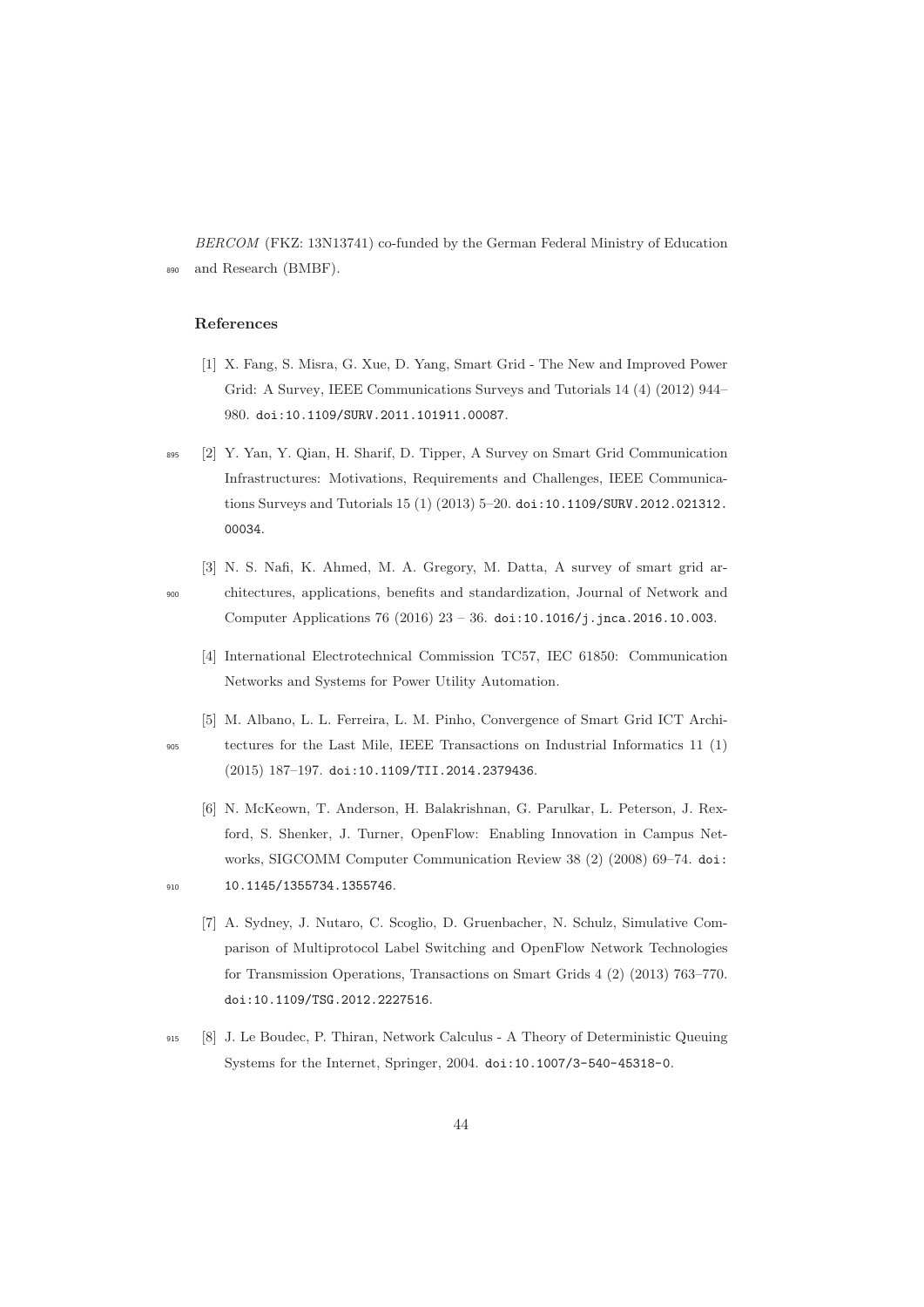- [9] N. Dorsch, F. Kurtz, H. Georg, C. Hägerling, C. Wietfeld, Software-Defined Networking for Smart Grid Communications: Applications, Challenges and Advantages, in: IEEE International Conference on Smart Grid Communications, 2014, <sup>920</sup> pp. 422–427. doi:10.1109/SmartGridComm.2014.7007683.
	- [10] CIGRE Task Force 38.02.08, Long Term Dynamics Part II A practical Assessment of Simulation Tools (1995).
	- [11] M. Kuzlu, M. Pipattanasomporn, S. Rahman, Communication network requirements for major smart grid applications in HAN, NAN and WAN, Computer

<sup>925</sup> Networks 67 (2014) 74 – 88. doi:https://doi.org/10.1016/j.comnet.2014. 03.029.

- [12] S. C. Müller, U. Häger, C. Rehtanz, A Multi-Agent System for Adaptive Power Flow Control in Electrical Transmission Systems, IEEE Transactions on Industrial Informatics 10 (4) (2014) 2290–2299. doi:10.1109/TII.2014.2315499.
- 930 [13] N. Dorsch, F. Kurtz, S. Dalhues, L. Robitzky, U. Häger, C. Wietfeld, Intertwined: Software-Defined Communication Networks for Multi-Agent System-based Smart Grid Control, in: 2016 IEEE International Conference on Smart Grid Communications (SmartGridComm), 2016, pp. 254–259. doi:10.1109/SmartGridComm. 2016.7778770.
- <sup>935</sup> [14] Open Networking Foundation, OpenFlow Switch Specification Version 1.3.0 (2012). URL https://www.opennetworking.org/images/stories/downloads/ sdn-resources/onf-specifications/openflow/openflow-spec-v1.3.0.pdf
	- [15] H. Farhady, H. Lee, A. Nakao, Software-Defined Networking: A survey, Computer

- <sup>940</sup> Networks 81 (2015) 79 95. doi:https://doi.org/10.1016/j.comnet.2015.02. 014.
	- [16] D. Kreutz, F. M. V. Ramos, P. E. Verissimo, C. E. Rothenberg, S. Azodolmolky, S. Uhlig, Software-Defined Networking: A Comprehensive Survey, Proceedings of the IEEE 103 (1) (2015) 14–76. doi:10.1109/JPROC.2014.2371999.
- <sup>945</sup> [17] S. Jain, A. Kumar, S. Mandal, J. Ong, L. Poutievski, A. Singh, S. Venkata, J. Wanderer, J. Zhou, M. Zhu, J. Zolla, U. Hölzle, S. Stuart, A. Vahdat, B4: Ex-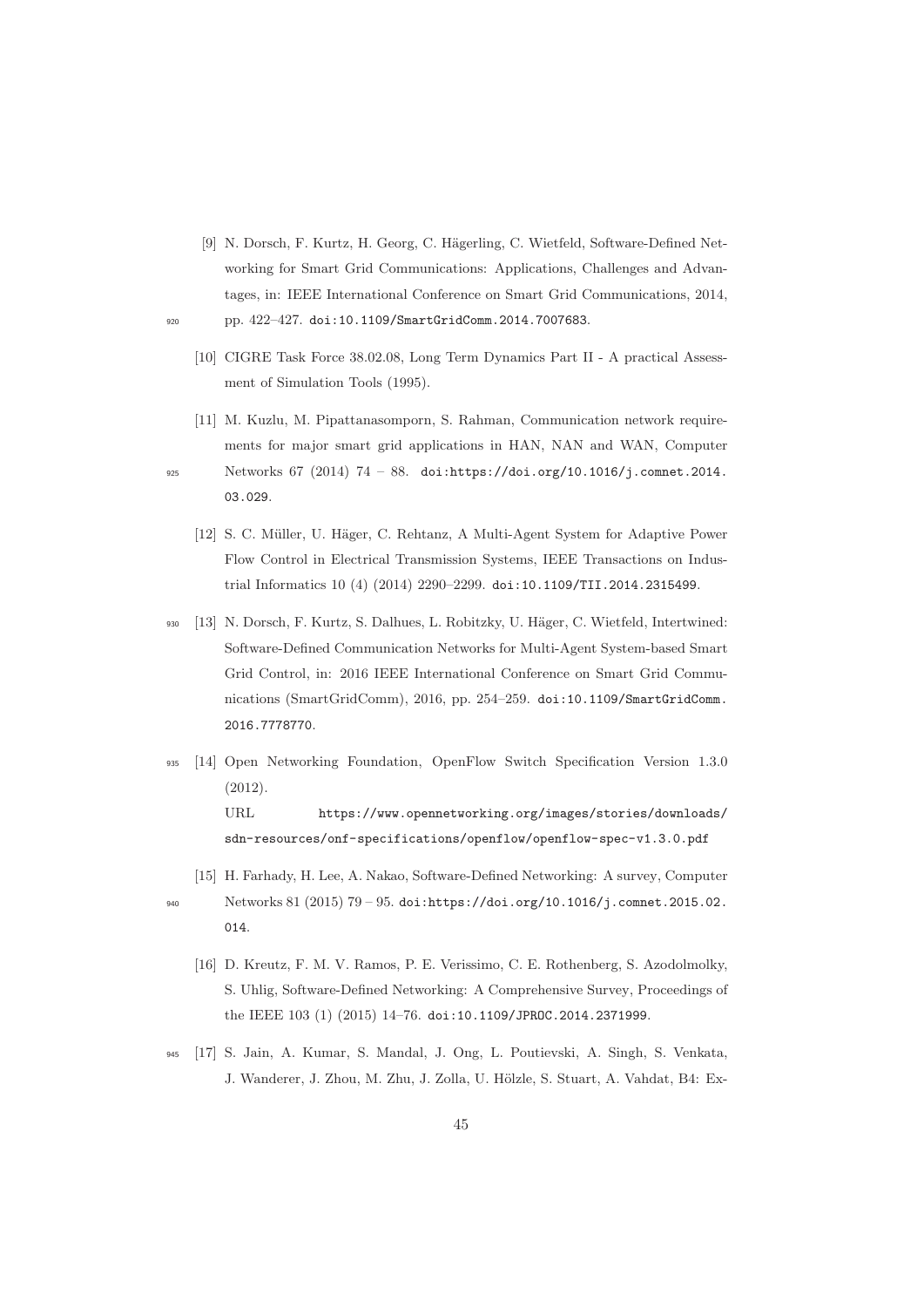perience with a Globally-deployed Software Defined WAN, SIGCOMM Comput. Commun. Rev. 43 (4) (2013) 3–14. doi:10.1145/2534169.2486019.

[18] A. Rostami, P. Ohlen, K. Wang, Z. Ghebretensae, B. Skubic, M. Santos, A. Vi-<sup>950</sup> dal, Orchestration of RAN and Transport Networks for 5G: An SDN Approach, IEEE Communications Magazine 55 (4) (2017) 64–70. doi:10.1109/MCOM.2017. 1600119.

- [19] R. L. Cruz, A calculus for network delay. I. Network elements in isolation, IEEE Transactions on Information Theory 37 (1) (1991) 114–131. doi:10.1109/18. <sup>955</sup> 61109.
	- [20] J. W. Guck, M. Reisslein, W. Kellerer, Function Split Between Delay-Constrained Routing and Resource Allocation for Centrally Managed QoS in Industrial Networks, IEEE Transactions on Industrial Informatics 12 (6) (2016) 2050–2061. doi:10.1109/TII.2016.2592481.
- <sup>960</sup> [21] Q. Duan, Network-as-a-Service in Software-Defined Networks for end-to-end QoS provisioning, in: 2014 23rd Wireless and Optical Communication Conference (WOCC), 2014, pp. 1–5. doi:10.1109/WOCC.2014.6839919.
- [22] Z. Qin, G. Denker, C. Giannelli, P. Bellavista, N. Venkatasubramanian, A Software Defined Networking architecture for the Internet-of-Things, in: 2014 <sup>965</sup> IEEE Network Operations and Management Symposium (NOMS), 2014, pp. 1–9. doi:10.1109/NOMS.2014.6838365.
- [23] S. Azodolmolky, R. Nejabati, M. Pazouki, P. Wieder, R. Yahyapour, D. Simeonidou, An analytical model for software defined networking: A network calculusbased approach, in: 2013 IEEE Global Comm. Conf. (GLOBECOM), 2013, pp. 970 1397-1402. doi:10.1109/GLOCOM.2013.6831269.
	- [24] J. Huang, L. Xu, Q. Duan, C. cong Xing, J. Luo, S. Yu, Modeling and performance analysis for multimedia data flows scheduling in software defined networks, Journal of Network and Computer Applications 83 (2017) 89 – 100. doi:10.1016/j.jnca.2017.01.032.
- <sup>975</sup> [25] A. K. Koohanestani, A. G. Osgouei, H. Saidi, A. Fanian, An analytical model for delay bound of OpenFlow based SDN using network calculus, Journal of Network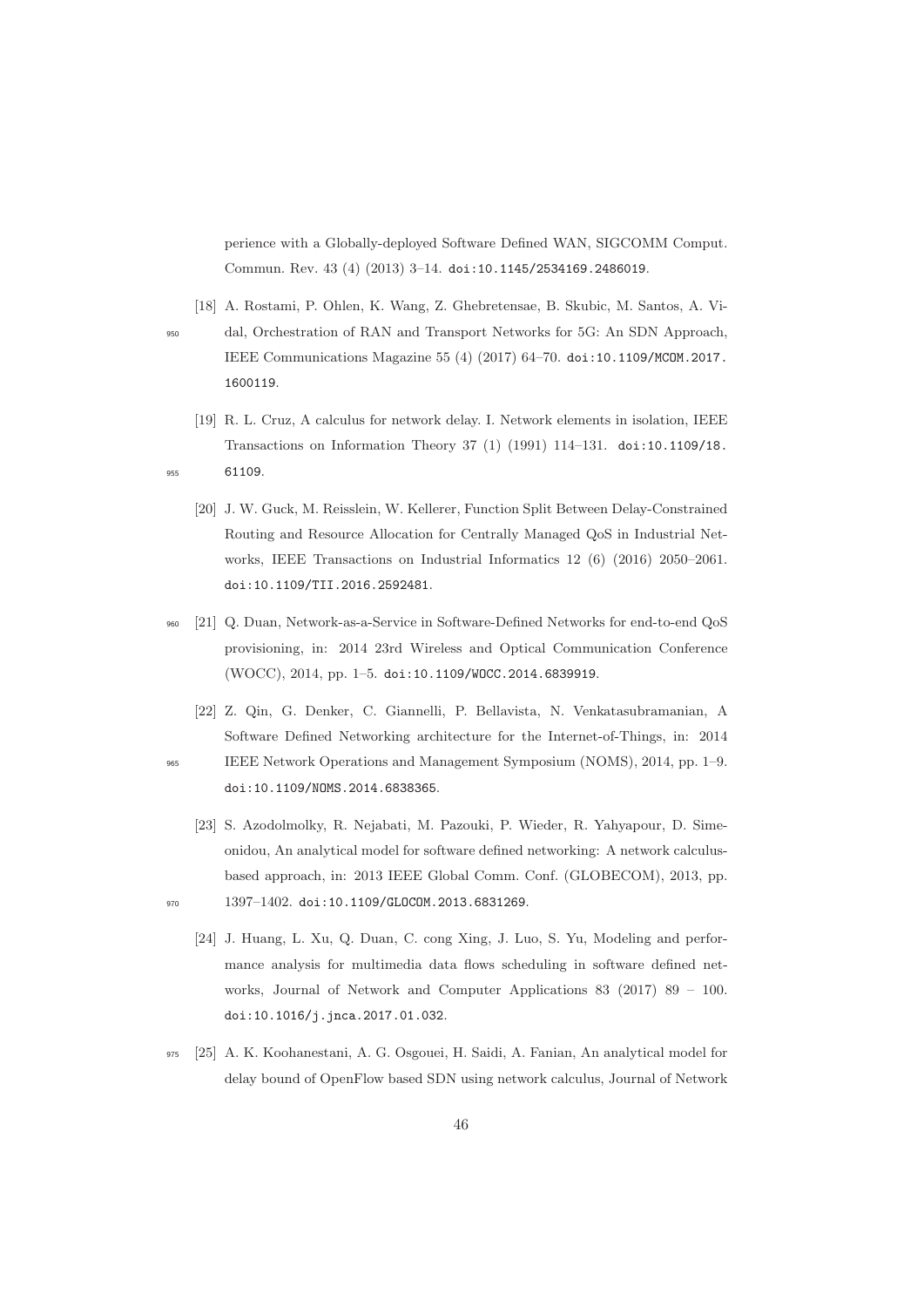and Computer Applications  $96 (2017) 31 - 38$ . doi:10.1016/j.jnca.2017.08. 002.

[26] N. Dorsch, H. Georg, C. Wietfeld, Analysing the Real-Time-Capability of Wide <sup>980</sup> Area Communication in Smart Grids, in: 2014 IEEE Conference on Computer Communications Workshops (INFOCOM WKSHPS), 2014, pp. 682–687. doi: 10.1109/INFCOMW.2014.6849313.

- [27] E. Molina, E. Jacob, Software-defined networking in cyber-physical systems: A survey, Computers & Electrical Engineering  $66$  (2018)  $407 - 419$ . doi:10.1016/ <sup>985</sup> j.compeleceng.2017.05.013.
	- [28] A. Cahn, J. Hoyos, M. Hulse, E. Keller, Software-Defined Energy Communication Networks: From Substation Automation to Future Smart Grids, in: IEEE International Conference on Smart Grid Communications, 2013, pp. 558–563. doi:10.1109/SmartGridComm.2013.6688017.
- <sup>990</sup> [29] E. Molina, E. Jacob, J. Matias, N. Moreira, A. Astarloa, Using Software Defined Networking to manage and control IEC 61850-based systems, Computers and Electrical Engineering  $43 (2015) 142 - 154$ . doi:10.1016/j.compeleceng.2014. 10.016.
- [30] E. G. d. Silva, A. S. d. Silva, J. A. Wickboldt, P. Smith, L. Z. Granville, <sup>995</sup> A. Schaeffer-Filho, A One-Class NIDS for SDN-Based SCADA Systems, in: 2016 IEEE 40th Annual Computer Software and Applications Conference (COMP-SAC), Vol. 1, 2016, pp. 303–312. doi:10.1109/COMPSAC.2016.32.
	- [31] S. Wang, X. Huang, Aggregation points planning for software-defined network based smart grid communications, in: IEEE INFOCOM 2016 - The 35th Annual
- 

<sup>1000</sup> IEEE International Conference on Computer Communications, 2016, pp. 1–9. doi:10.1109/INFOCOM.2016.7524564.

[32] L. Ren, Y. Qin, Y. Li, P. Zhang, B. Wang, P. B. Luh, S. Han, T. Orekan, T. Gong, Enabling resilient distributed power sharing in networked microgrids through software defined networking, Applied Energy 210 (2018) 1251 – 1265. <sup>1005</sup> doi:10.1016/j.apenergy.2017.06.006.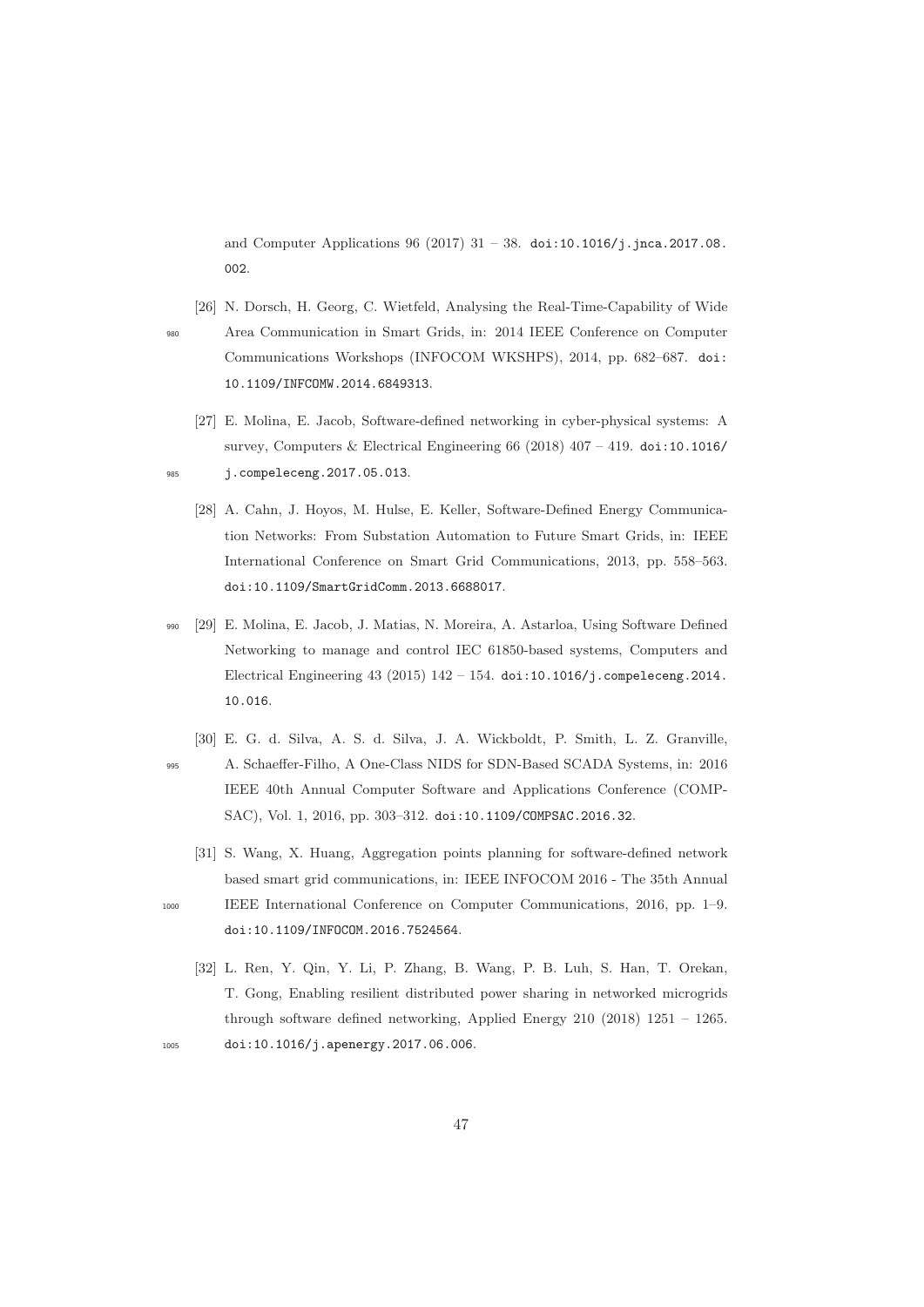- [33] A. Sydney, D. S. Ochs, C. Scoglio, D. Gruenbacher, R. Miller, Using GENI for experimental evaluation of Software Defined Networking in smart grids, Computer Networks 63 (2014) 5 – 16, Special Issue on Future Internet Testbeds - Part II. doi:10.1016/j.bjp.2013.12.021.
- <sup>1010</sup> [34] A. Aydeger, K. Akkaya, M. H. Cintuglu, A. S. Uluagac, O. Mohammed, Software defined networking for resilient communications in Smart Grid active distribution networks, in: 2016 IEEE International Conference on Communications (ICC), 2016, pp. 1–6. doi:10.1109/ICC.2016.7511049.
- [35] T. Pfeiffenberger, J. L. Du, P. B. Arruda, A. Anzaloni, Reliable and flexible com-<sup>1015</sup> munications for power systems: Fault-tolerant multicast with SDN/OpenFlow, in: International Conference on New Technologies, Mobility and Security, 2015, pp. 1–6. doi:10.1109/NTMS.2015.7266517.
- [36] N. Dorsch, F. Kurtz, F. Girke, C. Wietfeld, Enhanced Fast Failover for Software-Defined Smart Grid Communication Networks, in: IEEE Global Comm. Conf. 1020 (GLOBECOM), 2016, pp. 1-6. doi:10.1109/GLOCOM.2016.7841813.
	- [37] D. Ivancic, N. Hadjina, D. Basch, Analysis of precision of the HTB packet scheduler, in: 18th International Conference on Applied Electromagnetics and Communications, 2005, pp. 1–4. doi:10.1109/ICECOM.2005.204958.
- [38] International Electrotechnical Commission (IEC) TC57, IEC 61850 Communica-<sup>1025</sup> tion networks and systems for power utility automation Part 90-5: Use of IEC 61850 to transmit synchrophasor information according to IEEE C37.118.
	- [39] D. Katz, D. Ward, Bidirectional Forwarding Detection (BFD) (RFC 5880), Tech. rep., Internet Engineering Task Force (IETF) (June 2010). doi:10.17487/ RFC5880.
- <sup>1030</sup> [40] Open vSwitch Version 2.5.2/2.3.0, Accessed: 30 January 2018 (2015). URL http://openvswitch.org/
	- [41] M. Tacca, K. Wu, A. Fumagalli, J. p. Vasseur, Local Detection and Recovery from Multi-Failure Patterns in MPLS-TE Networks, in: IEEE International Conference on Communications, Vol. 2, 2006, pp. 658–663. doi:10.1109/ICC.2006.254782.